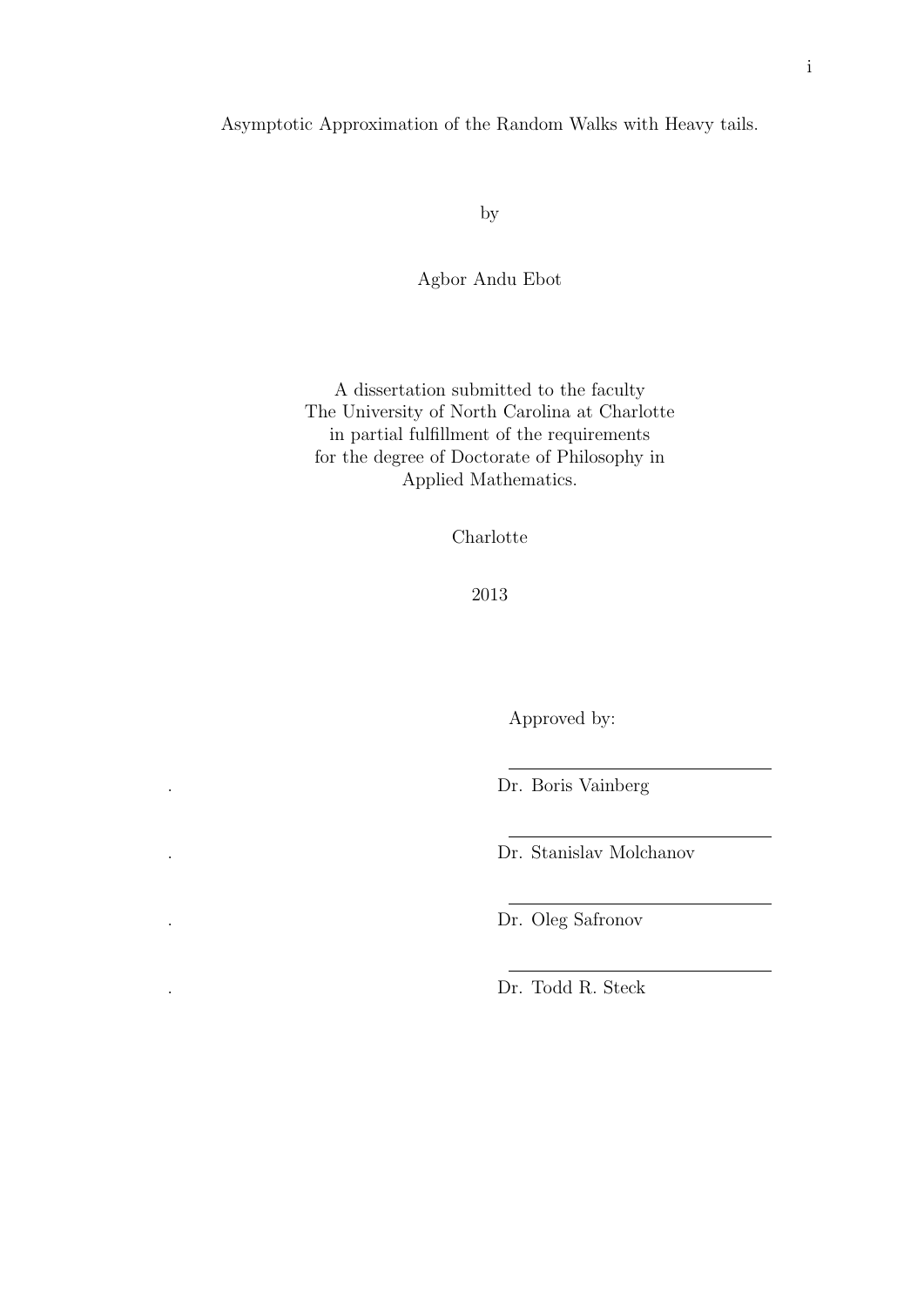c 2013 Agbor Andu Ebot ALL RIGHTS RESERVED

.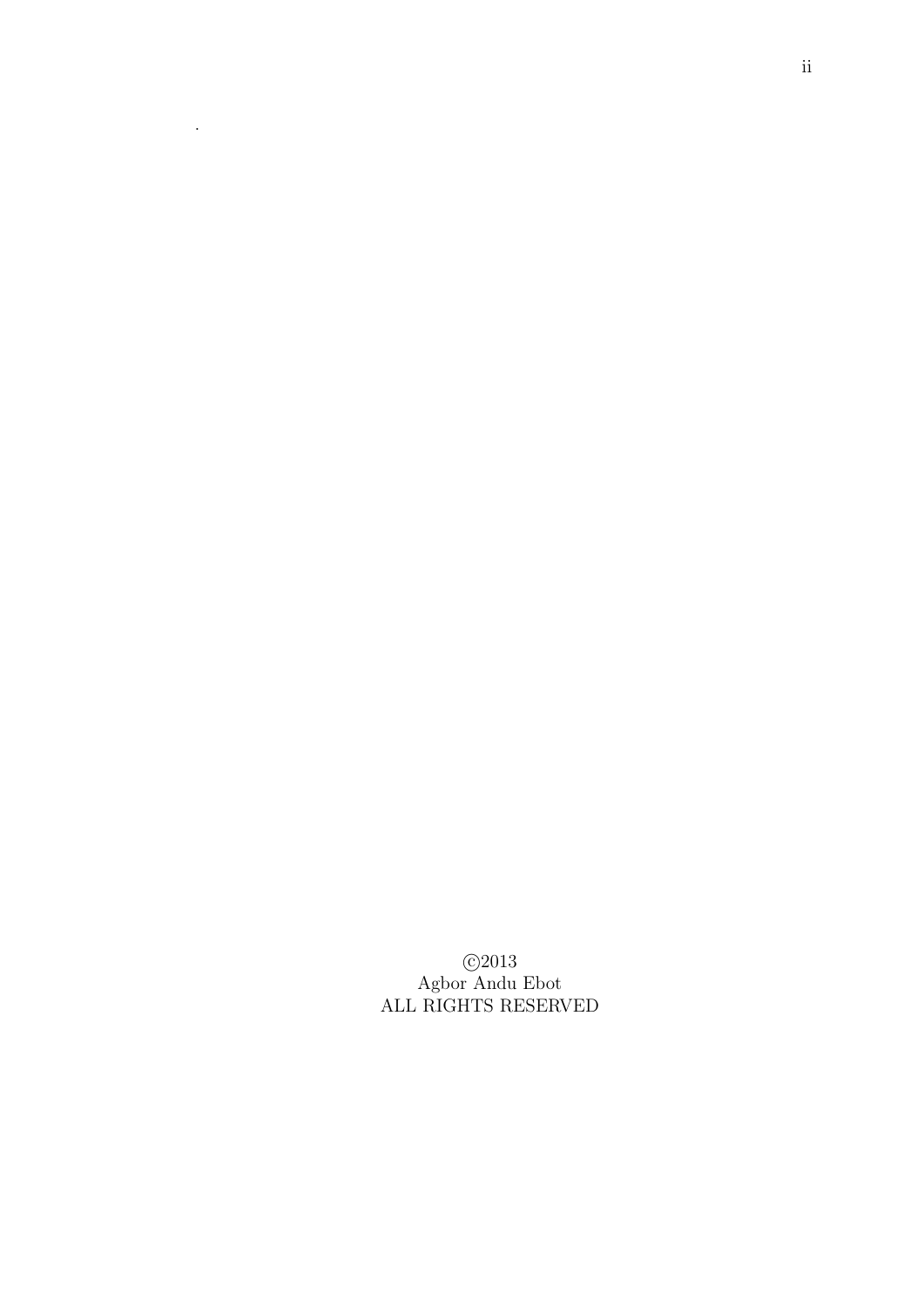#### Abstract

AGBOR ANDU. The Asymptotic Approximation of the Random Walk with heavy tails. (Under the direction of DR. BORIS VAINBERG)

The main result of this dissertation concerns the asymptotics, uniform in  $t$ and x, of the probability distribution of a random walk with heavy tails. The random walk is a Markov process and thus can be characterized in terms of their generators. We impose certain conditions on the Fourier transform of the kernel of the generator, which still allow us to consider rather general class of processes on  $Z<sup>d</sup>$ . The process we consider can be viewed as a generalization of the simple symmetric walk (in continuous time) for which both the central limit theorem and large deviation results are well-known.

For problems with heavy tails, the analogue of the central limit theorem is the convergence of the properly normalized process to the stable laws. In terms of probability densities, these limit theorems give the asymptotics of  $p(t, x, 0)$  when x is of order  $t^{1/\alpha}$ .

For the class of random walk under consideration, we obtain the asymptotics of  $p(t, x, 0)$  uniformly in t and x for all  $t > 1$ ,  $x \in \mathbb{R}^d$ , covering, in particular, the regime of the central limit theorem and large deviations.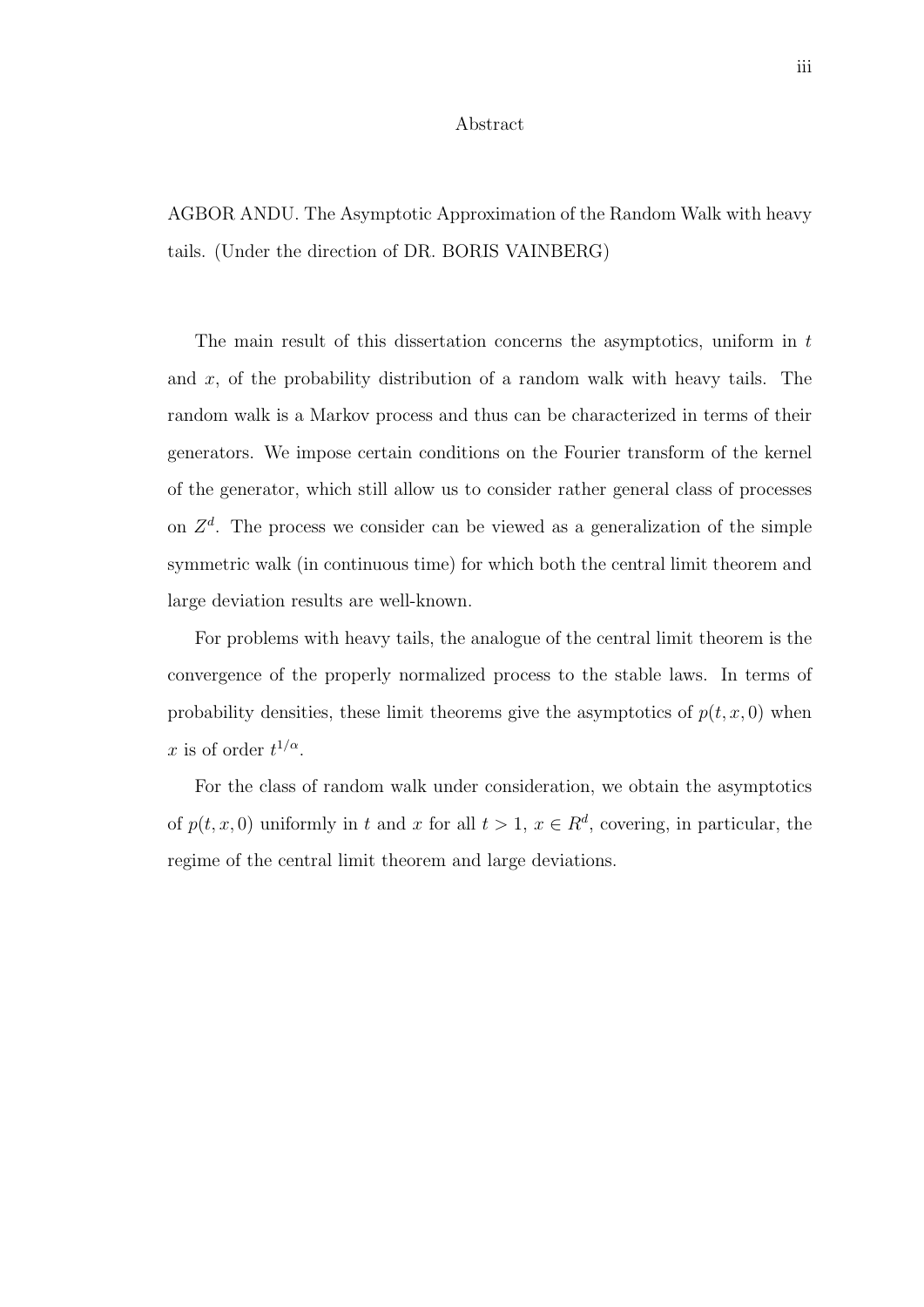#### ACKNOWLEDGEMENT

My immense gratitude to my advisor, Dr. Boris Vainberg for his guidance, supervision, motivation and insightfulness in the subject matter. His broad knowledge in applied mathematics helped me tremendously towards the realization and completion of this dissertation.

I am also grateful to Dr. Stanislav Molchanov for his support with useful material for the project.

Last but not the least, I extend my acknowledgement to my Wife, Mrs. Roseline J. Agbor and my son Ken R. Agbor for their moral support and financial sacrifices without which this would have been a piped dream.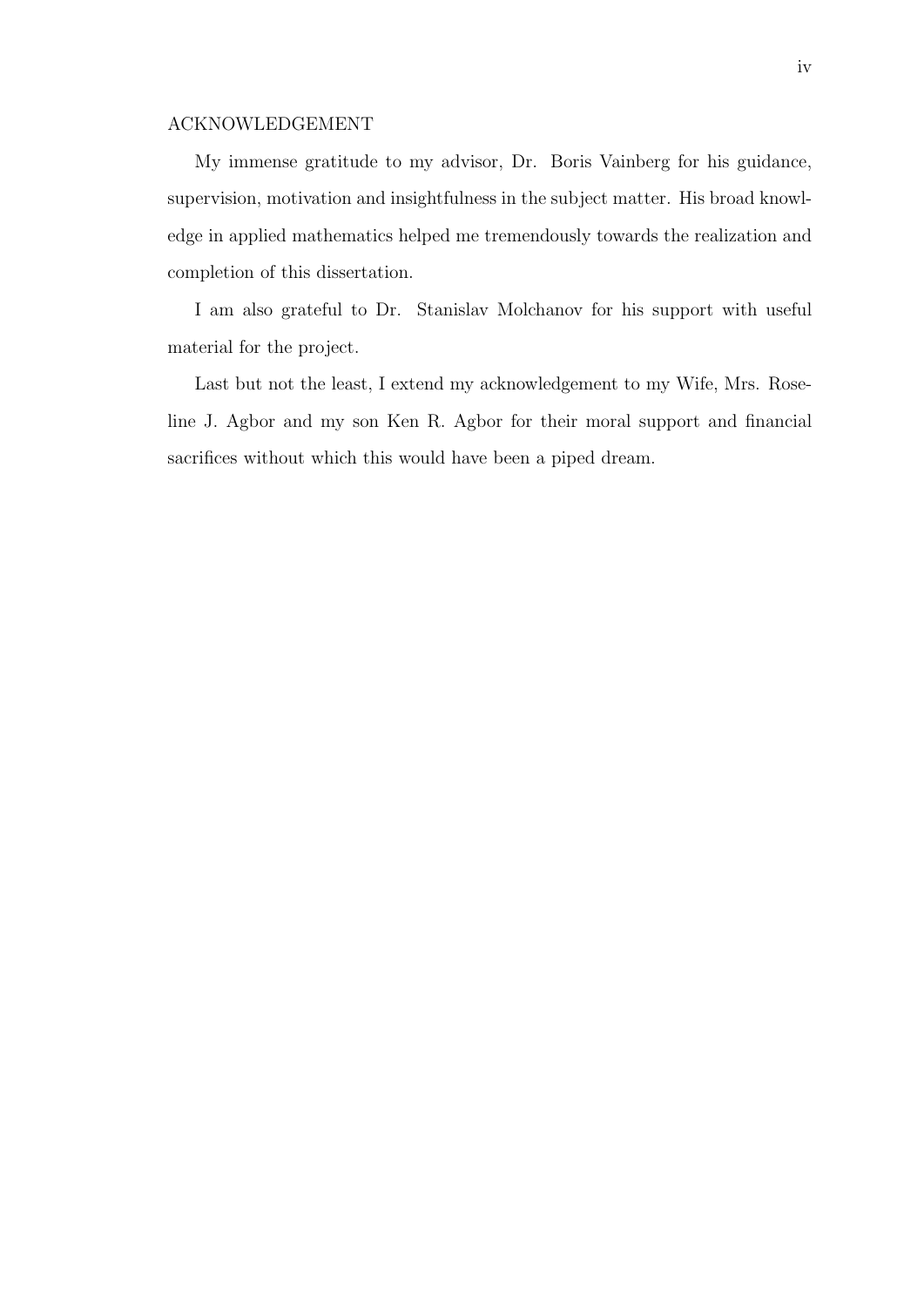## Contents

| 1            |                                    | Literature Review and Introduction                                          | 1            |
|--------------|------------------------------------|-----------------------------------------------------------------------------|--------------|
|              | 1.1                                |                                                                             | $\mathbf{1}$ |
|              | 1.2                                |                                                                             | 3            |
| $\mathbf{2}$ |                                    | Central Limit Theorem and Regularly Varying functions.                      | 8            |
|              | 2.1                                |                                                                             | 8            |
|              | 2.2                                |                                                                             | 10           |
|              | 2.3                                |                                                                             | 13           |
|              | 2.4                                | The convergence of distribution of sums of random variables with            |              |
|              |                                    |                                                                             | 15           |
| 3            |                                    | <b>Infinitesimal Matrix</b>                                                 | 23           |
|              | 3.1                                | Markov Processes with a finite state Space                                  | 23           |
|              |                                    | 3.1.1                                                                       | 23           |
|              |                                    | 3.1.2<br>Definition of a Markov Process                                     | 27           |
|              |                                    | 3.1.3                                                                       | 33           |
| 4            | Random Walk with Heavy tails<br>38 |                                                                             |              |
|              | 4.1                                |                                                                             | -38          |
|              | 4.2                                | Asymptotic approximation of transition probability in the 1-Dimensional     |              |
|              |                                    | case                                                                        |              |
|              | 4.3                                | Asymptotic Approximation of the Transition Probability in $n$ -Dimension 53 |              |
| 5            |                                    | conclusion                                                                  | 63           |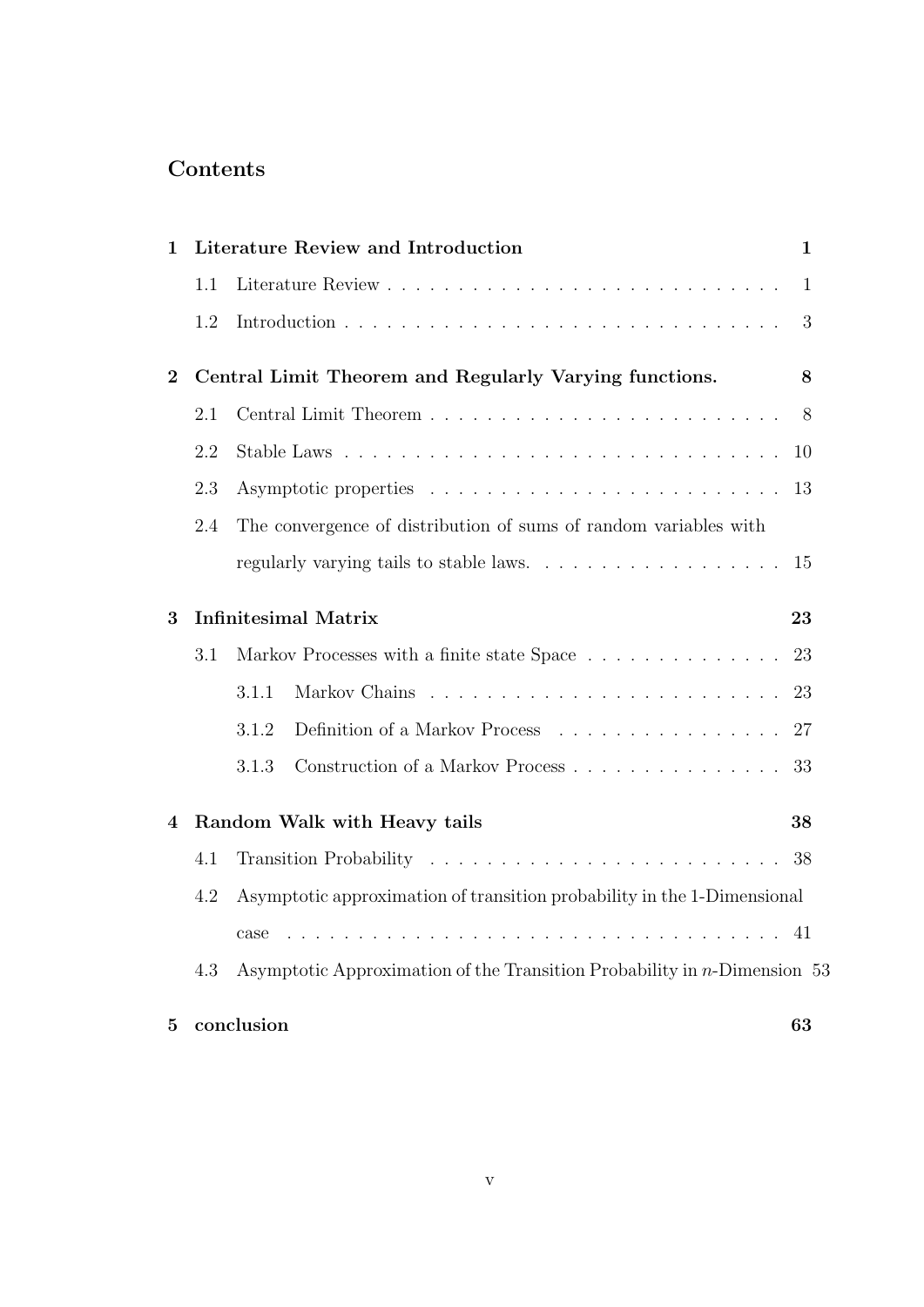#### Chapter 1. Literature Review and Introduction

### 1.1 Literature Review

Research in the area of large deviations for random walks with heavy-tailed jumps began in the second half of the twentieth century. At first the main efforts was, of course, concentrated on studying the deviations of the sum  $S_n$  of r.v's. Here one should first of all mention the papers by C. Heyde [6, 7], S.V. Nagaev [8, 9], A.V. Nagaev [10, 11], D.H. Fuk and S.V. Nagaev [12], L.V. Rozovski [13, 14] and others. These established the basic principle by which asymptotics of  $P(S_n > x)$ are formed: the main contributions to the probability of interest comes from trajectories that contain large jumps.

Later on, papers began to appear in which this principle was used to find the distribution of the maximum  $\bar{S}_n$  of partial sums and also to solve more general boundary problems for random walks (I.F. Pinelis [15], V.V. Godovanchuk [16], A.A. Borokov [17, 18].Somewhat aside from this were papers devoted to the probabilities of large deviations of maximum of a random walk with negative drift. The general first results were obtain by A.A. Bokorov in [18], while more complete versions (for subexponential summands) were established by N. Veraverbeke [19]and D.A. Korshunov [20].

A.A. Bokorov [21, 22, 23] began a systematic study of large deviations for random walks with regularly distributed jumps. Then the papers [24, 25, 26, 27, 28] and some others appeared, in which the derived results were extended to semi-exponential and regular exponentially decaying distributions, to multivariate random walks,to the case of non-identically distributed summands and so on. As a result, a whole range interesting problems arose, unified by the general approach to their solution and a system of interconnected rather advanced results were, as a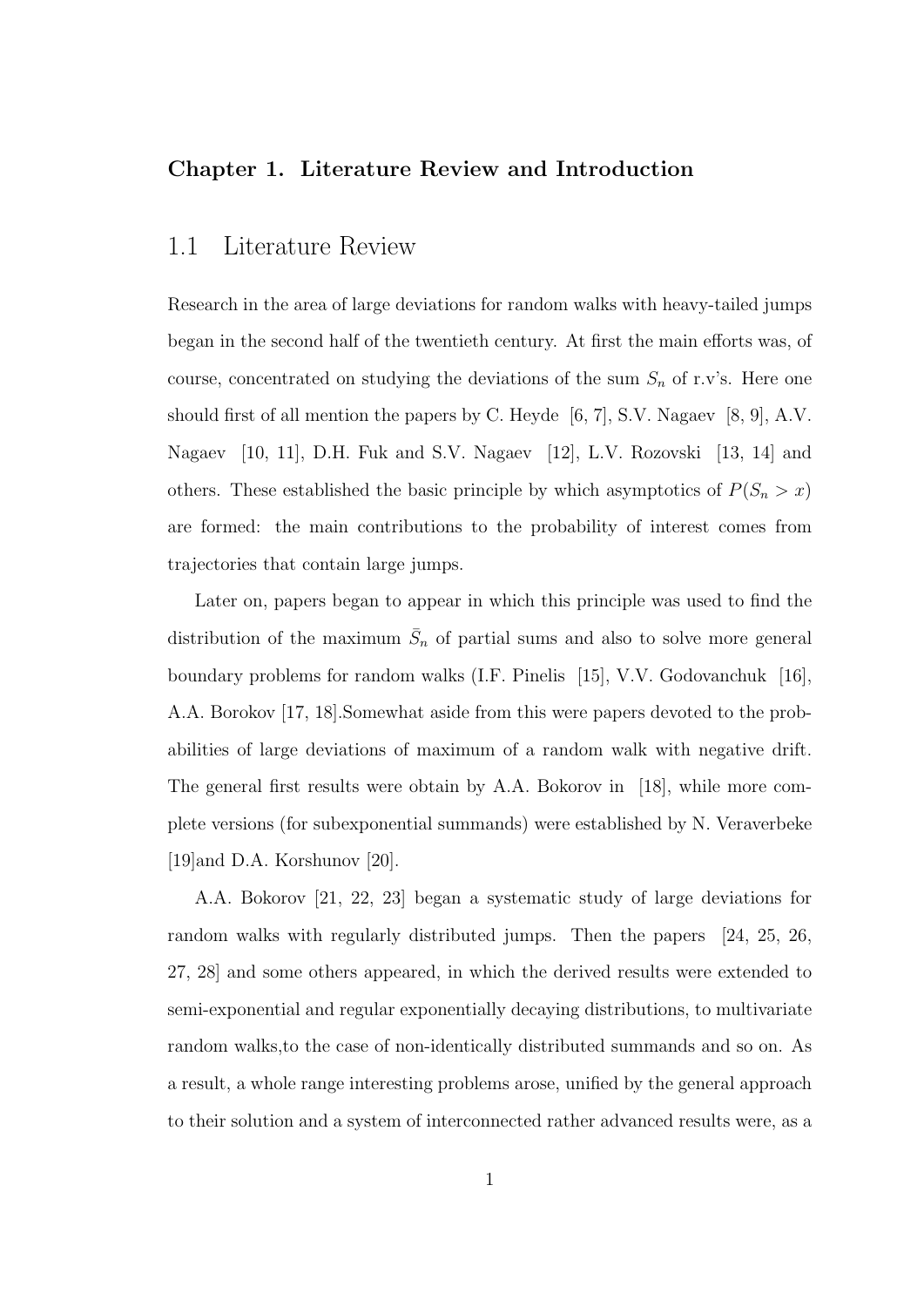rule, quite close to unimprovable. As these problems and results were, moreover, of considerable interest for applications, the idea of writing a thesis on all this became quite natural.

This thesis concerns the asymptotic behaviour of the probabilities of rare events related to large deviations of the trajectories of random walk whose jump distribution decays not very fast at infinity and possess some form of 'regular behaviour'.

Random Walks form a classical object of probability theory, the study of which is of tremendous theoretical interest. They constitute a mathematical model of great importance for applications in mathematical statistics, risk theory, queueing theory and so on.

Large deviations and rare events are of great interest in all these applied areas, since computing the asymptotic of large deviation probabilities enables one to find for example, small error probabilities in mathematical statistics, small ruin probabilities in risk theory, small buffer overflow probabilities in queueing theory, and so on.

Slowly decaying and, in particular, regular distributions present, when one is studying large deviation probabilities, an alternative to distributions decaying exponentially fast at infinity (for which cramer's condition hold). The first classical results in large deviation theory were obtained for the case of distribution decaying exponentially fast. However, this condition of exponential decay fails in many applied problems.

For regular distribution, the large deviation probabilities are mostly formed by contributions from the distribution tails(on account of the large jumps in the random walk trajectory).As a result, analytical methods prove to be efficient, and everything is determined by the behaviour of the laplace transform of the jump distributions.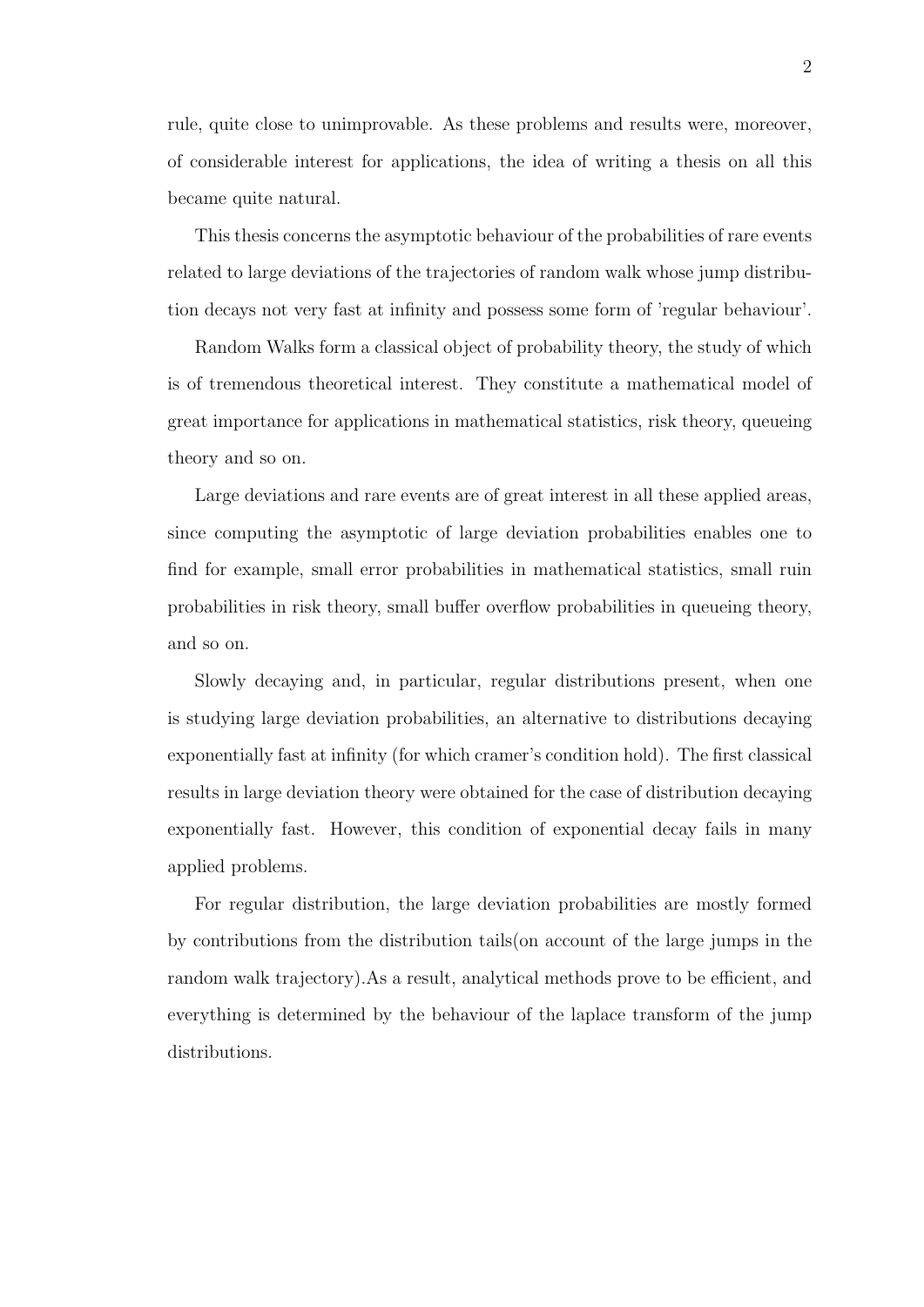The main result of this Thesis concerns the asymptotics, uniform in  $t$  and  $x$ , of the probability density of a random walk with heavy tails. The random walks are Markov Processes (section 2.2) and thus can be characterized in terms of their generators (section 3.1). We impose certain conditions on the Fourier transform of the kernel of the generator, which still allow us to consider a rather general class of process on  $\mathbb{Z}^d$ . The processes we consider can be viewed as a generalization of the simple symmetric walk (in continuous time) for which both the central limit theorem and large deviation results are well-known.

For problems with heavy tails, the analogue of the central limit theorem is the convergence of the properly normalized process to the stable laws ( section 2.2). In terms of probability densities, these limit theorems give the asymptotics of  $p(t, x, 0)$  when x is of order  $t^{1/\alpha}$  [29].

For the class of random walks under consideration, we obtain the asymptotics of  $p(t, x, 0)$  uniformly in t and x for all  $t > 1$ ,  $x \in \mathbb{R}^d$ , covering, in particular, the regime of the limit theorem and large deviations.

In the case of the simple random walk on the lattice  $Z<sup>d</sup>$ , the transition probability  $p(t, x, y)$  satisfies the standard heat equation

$$
\begin{cases} \frac{dp(t,x,y)}{dt} = \kappa \Delta_x p(t,x,y) = \kappa \Delta_y p(t,x,y) \\ p(0,x,y) = \delta_y(x), \end{cases}
$$

where  $\kappa$  is the diffusion coefficient. The generator  $\kappa \Delta$  of a simple symmetric walk is a particular case of the generator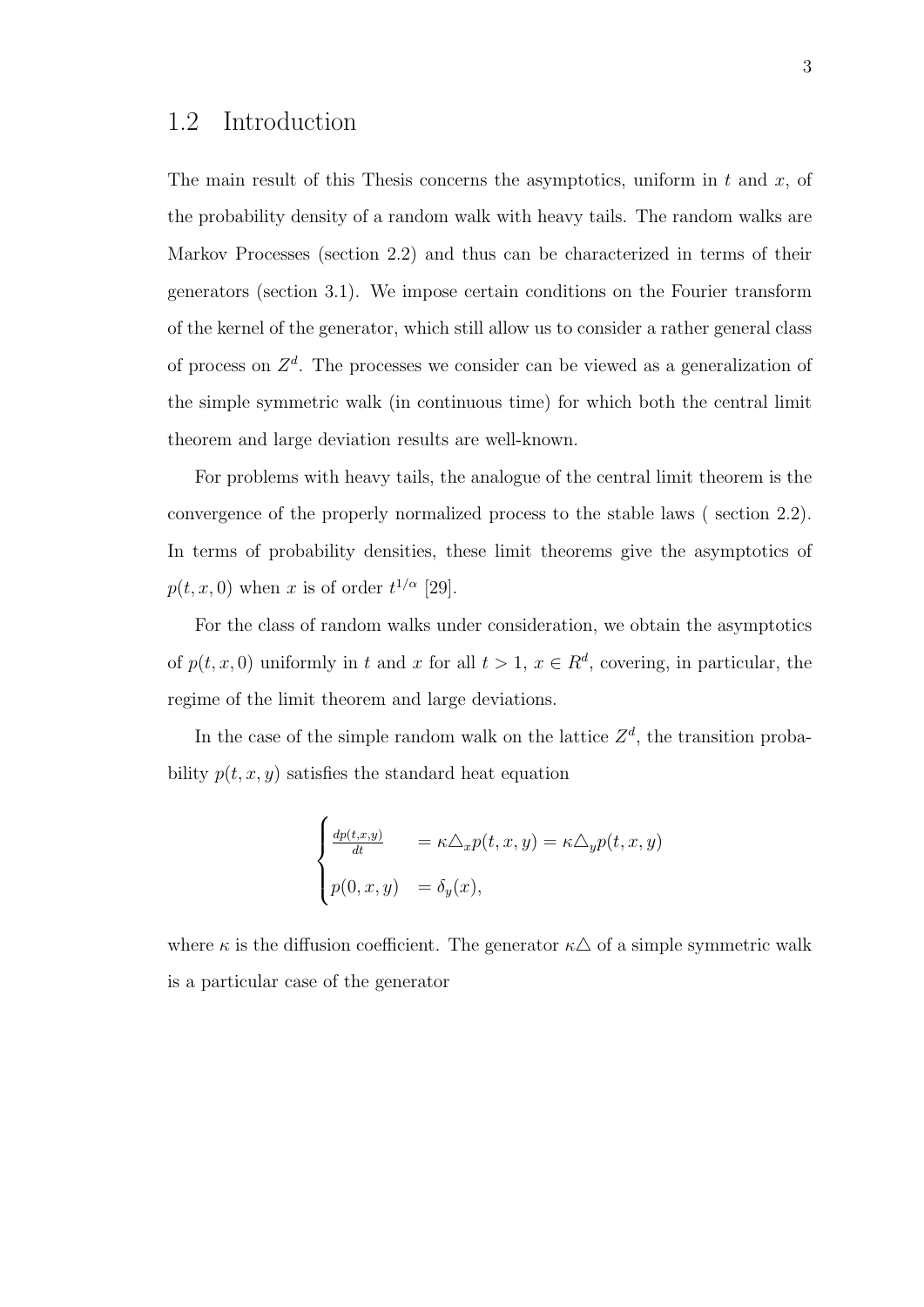$$
\mathcal{L}f(x) = k \sum_{z \neq 0} [f(x+z) - f(x)]q(z)
$$

$$
q(z) = q(-z) > 0,
$$

$$
\sum_{z \neq 0} q(z) = 1
$$

of the process with heavy tails. Here  $q(z)$  is the probability of the jump from one state  $x_t$  to another state  $x_t + z$  in time dt, which is described by the relation

$$
x_{t+dt} = \begin{cases} x_t & \text{with prob. } 1 - kdt, \\ x_t + z & \text{with prob. } kq(z)dt. \end{cases}
$$

Indeed,  $\mathcal{L} = \kappa \Delta$  if

$$
q(z) = \begin{cases} \frac{1}{2d} & \text{if } |z| = 1\\ 0 & \text{otherwise.} \end{cases}
$$

We'll, however, consider  $q$  that may be positive everywhere. The precise conditions on q will be provided below.

The transition probability  $p(t, x, y)$  of a random walk with heavy tails is determined by solving the initial value problem

$$
\frac{dp}{dt} = \mathcal{L}_x p, \quad p(0, x, y) = \delta_y(x).
$$

We apply the Fourier transform to obtain

$$
p(t, x, y) = \frac{1}{(2\pi)^d} \int_{[-\pi, \pi]^d} e^{i(\varphi, (y-x)) - t\phi(\varphi)} d\varphi, \quad d \ge 1,
$$

where

$$
\phi(\varphi) = k \sum_{z \in Z^d} (1 - e^{i(\varphi, z)}) q(z), \quad d \ge 1.
$$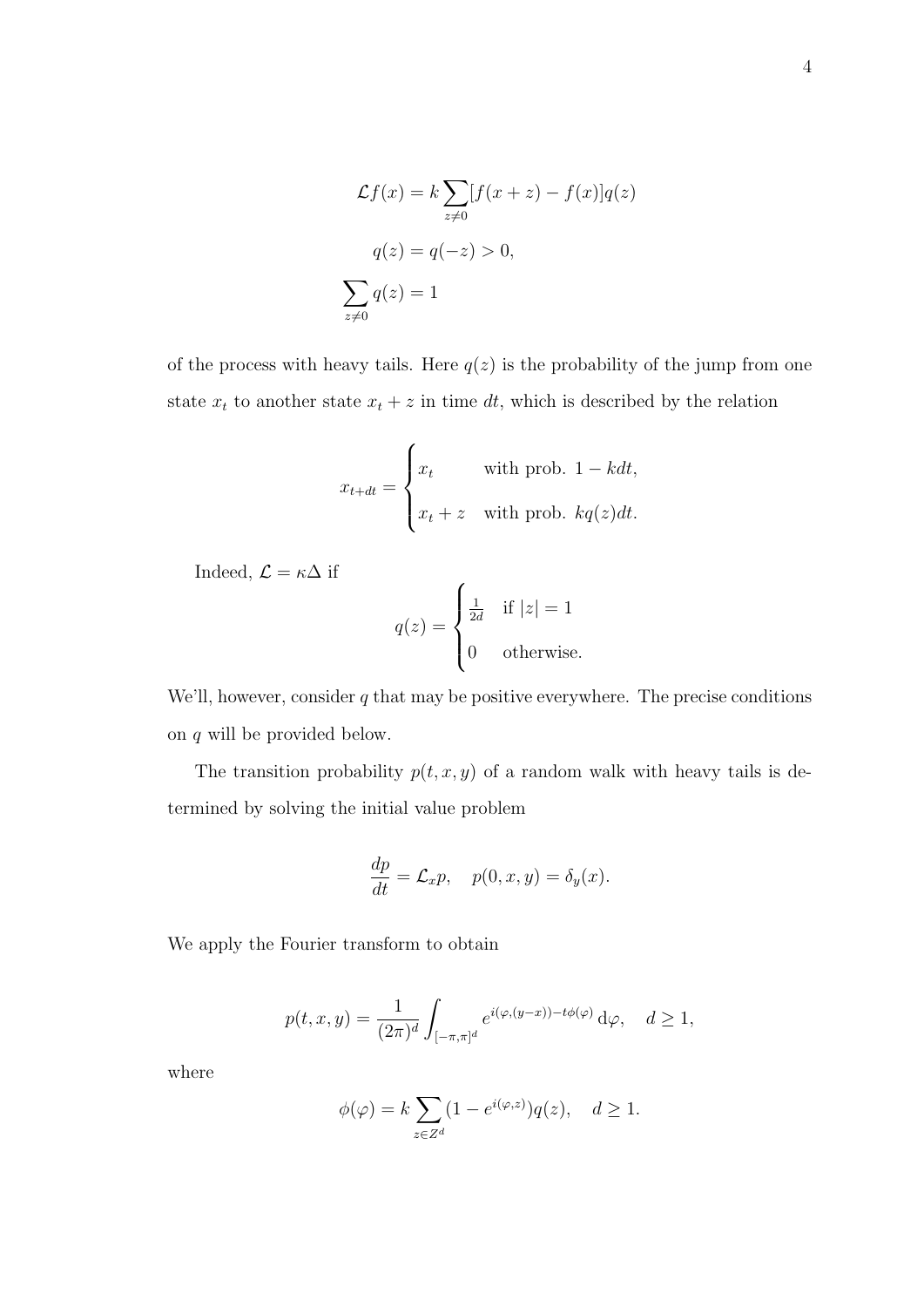We use these results to determine the asymptotics of the transition probability,  $p(t, x)$ , in both the 1-dimensional case (Sect. 4.2) and the *n*-dimensional case (sect. 4.3). In determining the asymptotics of  $p$ , we assumed that  $q$  decays slow (heavytail), that is  $q(z) \sim \frac{q_0}{|z|^{1-z}}$  $\frac{q_0}{|z|^{1+\alpha}}, \quad z \to \infty, \quad 0 < \alpha < 2.$ 

In fact, the asymptotics of  $p$  in the 1-dimensional case is studied, we assume that

$$
q(z) = \frac{q_0}{|z|^{1+\alpha}} + \frac{q_1}{|z|^{2+\alpha}} + \frac{q_2}{|z|^{3+\alpha}} + O(\frac{1}{|z|^{4+\alpha}}).
$$

Then the following relation is proved for the function  $\phi(\varphi)$ :

$$
\phi(\varphi) \sim c_0 |\varphi|^{\alpha} + O(|\varphi|^{\gamma}), \ \varphi \to 0,
$$

where  $\gamma = \min\{2, \alpha + 1\}$ ,  $c_0$  and  $a_0$  are constants. This asymptotics is used to justify the following main result concerning the 1-D case. Without loss of generality, one may assume that  $c_0 = 1$ . Then the following relations are valid when  $d = 1$ .

$$
p(t,x) = \frac{1}{t^{\frac{1}{\alpha}}} F\left(\frac{x}{t^{\frac{1}{\alpha}}}\right) (1 + o(1)), \quad x^2 + t^2 \to \infty,
$$

where

$$
F(\sigma) = \int_{-\infty}^{\infty} e^{i\sigma\varphi - |\varphi|^{\alpha}} d\varphi,
$$

and  $\omega$  is a neighborhood of the set  $\{\sigma_i\}_{i=1}^n$  of points  $\sigma_i$  such that

$$
F(\sigma) = 0, \ |\sigma_i| < \infty.
$$

The asymptotics of  $p(t, x)$  in the multidimensional case is similar to the one above. We use notation  $L(\varphi)$  for the function  $\phi(\varphi)$  in the multidimensional case (to distinguish the cases). We assume that L has an asymptotic behavior at zero similar to one that was established in the one dimensional case. Namely, we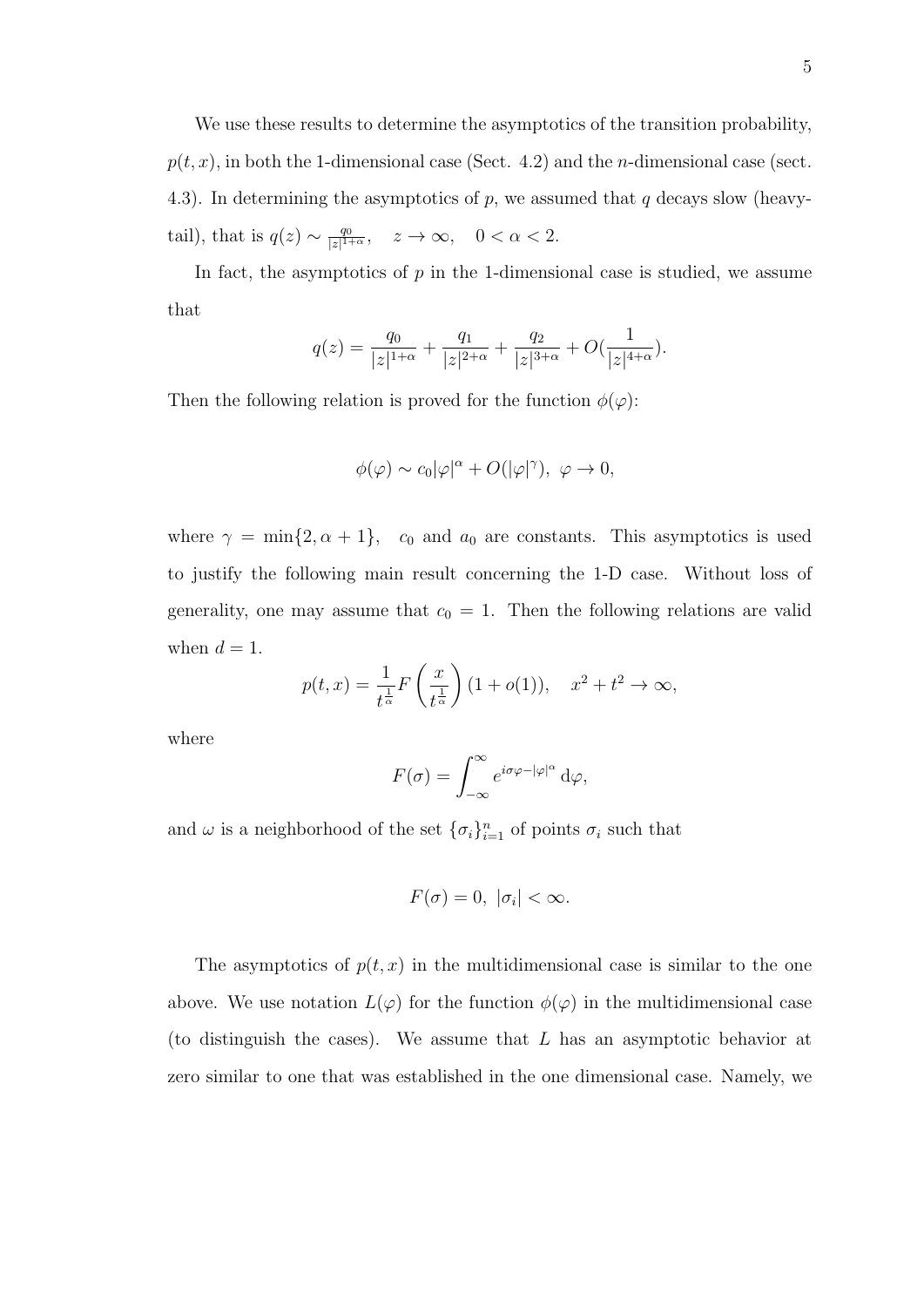assume that

$$
L(\varphi) = |\varphi|^{\alpha} h(\dot{\varphi}) + \sum_{i=1}^{M-1} |\varphi|^{\alpha+i} h_i(\dot{\varphi}) + O(|\varphi|^{\alpha+M}), \quad \varphi \to 0,
$$

for some large enough M,  $\dot{\varphi} = \frac{\varphi}{\hbar \omega}$  $\frac{\varphi}{|\varphi|}$ ,  $h = h(\dot{\varphi})$  and  $h_i$  are smooth functions on the sphere. The asymptotics of  $p(t, x)$  is given by

$$
p(t,x) = \begin{cases} \frac{1}{t^{\frac{d}{\alpha}}} F\left(\frac{x}{t^{\frac{1}{\alpha}}}\right) (1 + o(1)), & |x|^2 + t^2 \to \infty, \text{ if } \frac{x}{t^{\frac{d}{\alpha}}} \notin B(\epsilon), \\\\ \frac{1}{t^{\frac{d}{\alpha}}} \left[ F\left(\frac{x}{t^{\frac{1}{\alpha}}}\right) + o(1) \right], & |x|^2 + t^2 \to \infty, \text{ if } \frac{x}{t^{\frac{d}{\alpha}}} \in B(\epsilon), \end{cases}
$$

where we denoted by  $B(\epsilon)$  an  $\epsilon$ -neighborhood of the set of points in  $\mathbb{R}^d$  where  $F(z) = 0$  and

$$
F\left(\frac{x}{t^{\frac{1}{\alpha}}}\right) = \int_{R^d} e^{i\left(\varphi, \frac{x}{t^{\frac{1}{\alpha}}}\right) - |\varphi|^{\alpha}h(\varphi)} d\varphi.
$$

The asymptotics of  $F(y) = \int_{R^d} e^{i(\varphi, y) - |\varphi|^{\alpha} h(\varphi)} d\varphi$ , where  $\dot{\varphi} = \frac{\varphi}{|\varphi|}$  $\frac{\varphi}{|\varphi|}$ , is shown to be

$$
F(y) = |y|^{-d-\alpha} f(y) + o(|y|^{-d-\alpha}), \ |y| \to \infty,
$$

where  $\dot{y} = \frac{y}{y}$  $\frac{y}{|y|}$  and  $f(\dot{y})$  is defined by  $h(\dot{\varphi})$  as follows:

$$
\int_{R^d} h(\dot{\varphi}) |\varphi|^\alpha e^{iy\varphi} d\varphi = -|y|^{-d-\alpha} f(\dot{y}).
$$

The integral here is understood in the sense of the Fourier transform in the space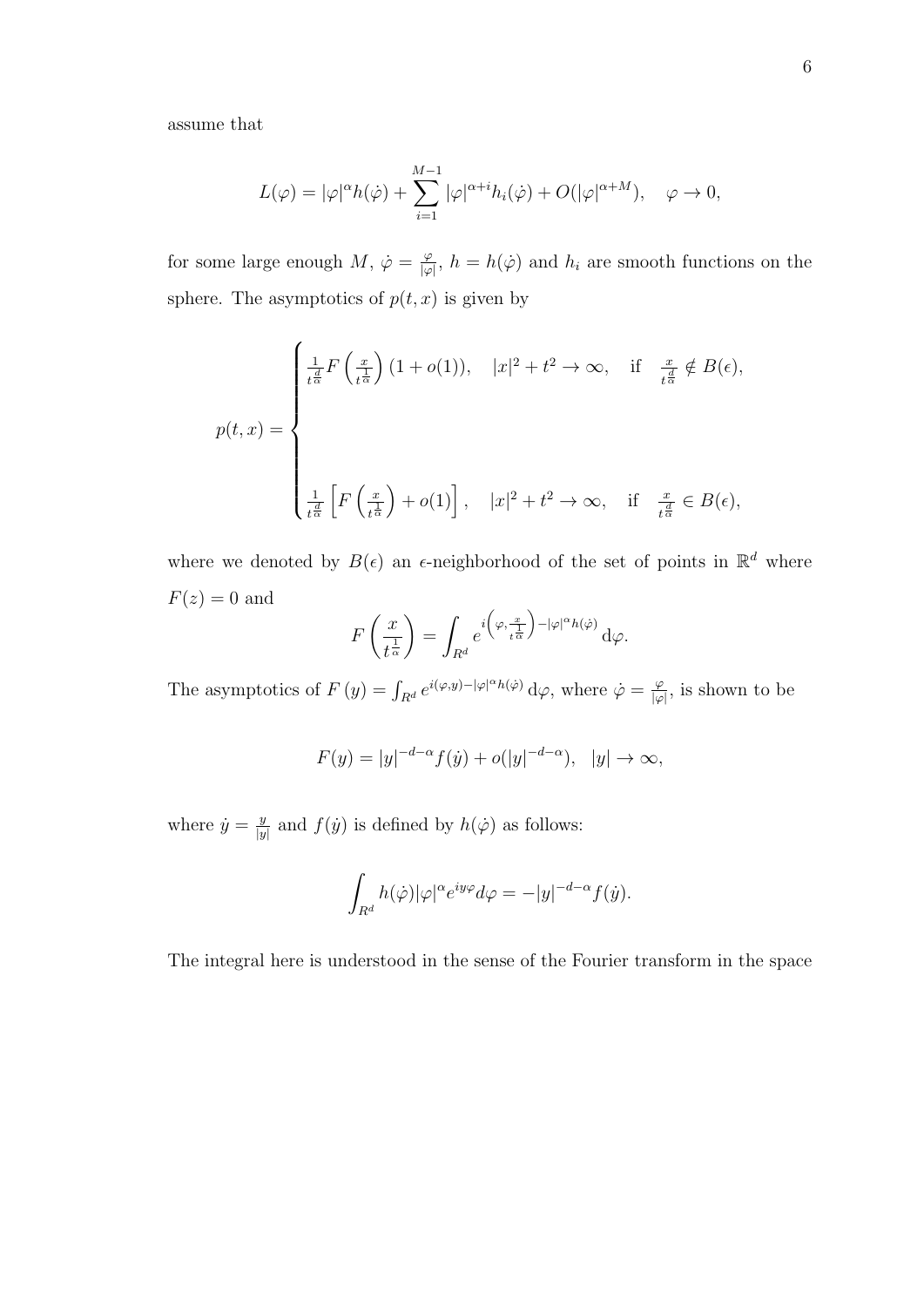of distributions. Thus the formula for  $p$  can be rewritten in the form

a) 
$$
p(x,t) = \frac{1}{t^{\frac{d}{\alpha}}} F\left(\frac{x}{t^{\frac{1}{\alpha}}}\right) + O\left(\frac{1}{t^{\frac{d}{\alpha}+1}}\right), \quad \frac{|x|}{t^{\frac{1}{\alpha}}} \leq A,
$$
  
where  $A$  is arbitrary,

b) 
$$
p(x,t) = \frac{t}{|x|^{d+\alpha}} f(x) + o\left(\frac{t}{|x|^{d+\alpha}}\right)
$$
, if  $\frac{|x|}{t^{\frac{1}{\alpha}}} \to \infty$ ,



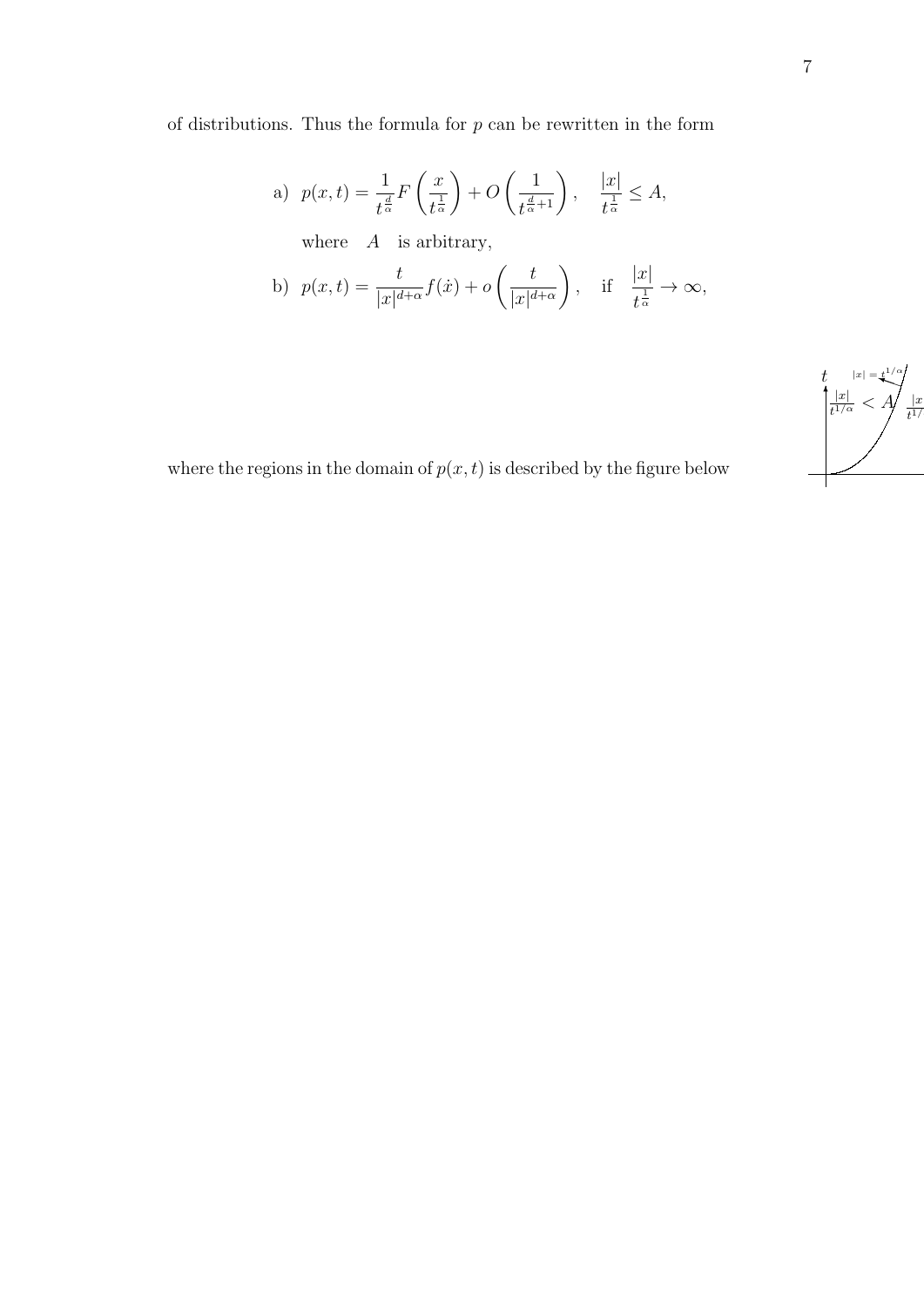## Chapter 2. Central Limit Theorem and Regularly Varying functions.

## 2.1 Central Limit Theorem

*Theorem* 2.1.1 (Central Limit Theorem). Suppose  $X_1, X_2, \ldots$ , are mutually independent and identically distributed random variables with mean  $m$  and finite variance  $\sigma^2$ . Let  $S_n = \sum_{k=1}^n X_k$ . Then we have

$$
\lim_{n \to \infty} P\left(a < \frac{S_n - nm}{\sqrt{n}\sigma} \le b\right) = \frac{1}{\sqrt{2\pi}} \int_a^b e^{-x^2/2} dx
$$

uniformly for all  $-\infty \le a < b \le \infty$ .

*Proof.* We can without loss of geniality show assume that  $m = 0$  and  $\sigma^2 = 1$  and that if X and Y be independent r.v., then  $\mu_{X+Y}$  = √  $2\pi\mu_X * \mu_Y$ . It follows that

$$
\mu S_n = (2\pi)^{\frac{n-1}{2}} \underbrace{\mu * \mu * \dots * \mu}_{n \text{ times}}
$$

where  $\mu$  denotes the common distribution of the  $X_n$ s. Let  $Z_n = \frac{s_n}{\sqrt{n}}$ . Then,

$$
\widehat{\mu Z_n}(t) = \widehat{\mu S_n}\left(\frac{t}{\sqrt{n}}\right) = \frac{1}{\sqrt{2\pi}}\left[\sqrt{2\pi}\hat{\mu}\left(\frac{t}{\sqrt{n}}\right)\right]^n.
$$

We get

$$
\widehat{\mu Z_n}(t) = \frac{1}{\sqrt{2\pi}} \left[ 1 - \frac{t^2}{2n} + \alpha \left( \frac{t}{\sqrt{n}} \right) \right]^n.
$$

consequently,

$$
\lim_{n \to \infty} \widehat{\mu Z_n}(t) = \frac{1}{\sqrt{2\pi}} e^{-t^2/2} = \frac{1}{\sqrt{2\pi}} \hat{g}(t),
$$

where  $q$  is the Gaussian function.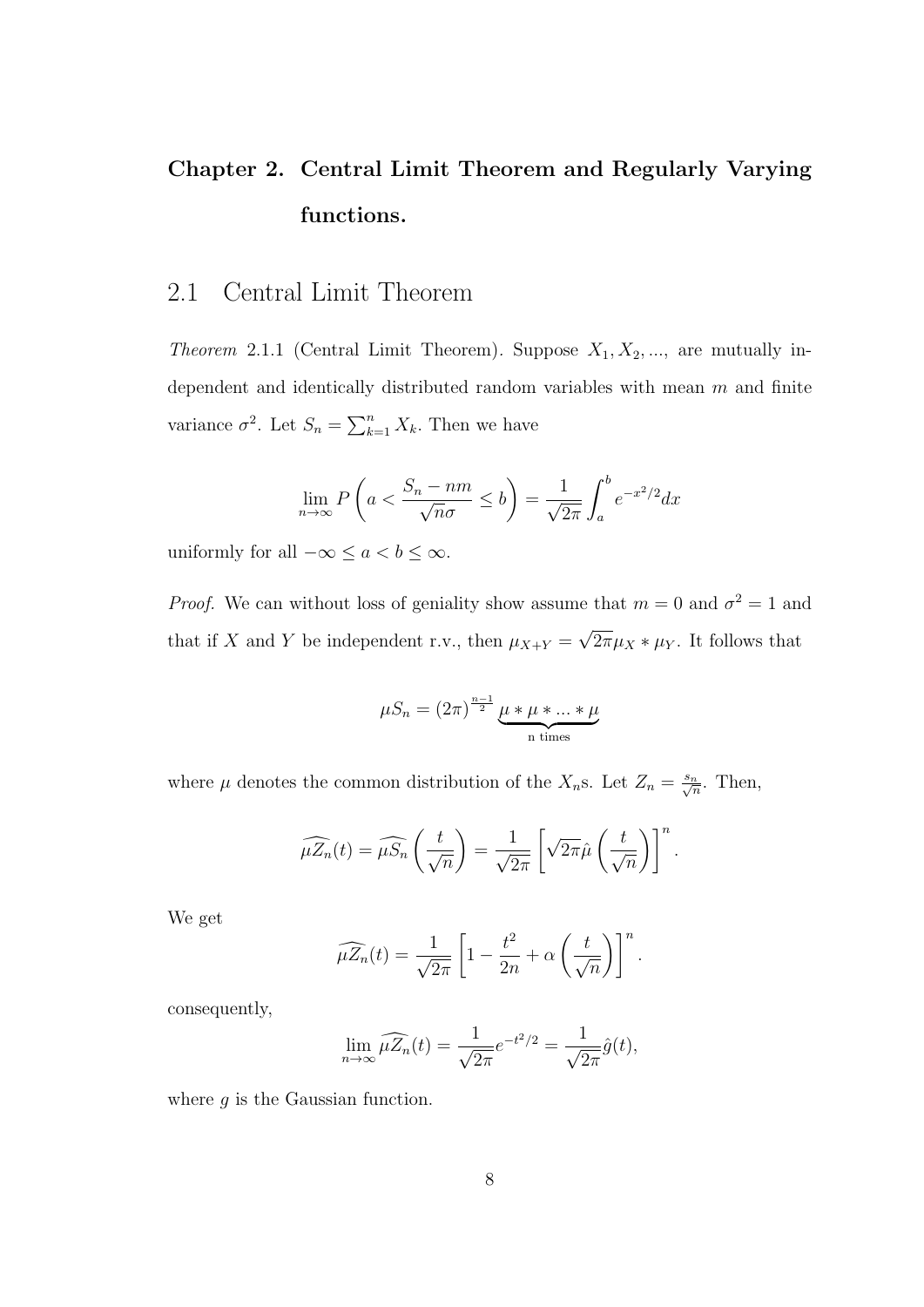By Lévy's theorem, the sequence  ${Z_n}_{n=1}^n$  converges in distribution to a r.v. having distribution  $\nu(B) = \frac{1}{\sqrt{2}}$  $\frac{1}{2\pi} \int_B e^{-x^2/2} dx$ . We can conclude from here that

$$
\lim_{n \to \infty} \int_R f d\mu_{Z_n} = \int_R f d\nu, \qquad f \in C_b(\mathcal{R}).
$$

Let  $0 < \epsilon < \frac{(b-a)}{2}$ . Choose a continuous function  $f_1$  such that  $0 \le f_1 \le 1$ ,  $f_1(x) = 0$  for  $x \notin (a, b)$  and  $f_1(x) = 1$  for  $x \in [a + \epsilon, b - \epsilon]$ . And choose a continuous function  $f_2$  such that  $0 \le f_2 \le 1$ ,  $f_2(x) = 1$  for  $x \in [a, b]$ , and  $f_2(x) = 0$  for  $x \notin (a - \epsilon, b + \epsilon)$ . Then

$$
\int_{R} f_1(x) d\mu_{Z_n}(x) \le \int_{(a,b]} d\mu_{Z_n}(x) \le \int_{R} f_2(x) d\mu_{Z_n}(x).
$$

Thus,

$$
\frac{1}{\sqrt{2\pi}} \int_{a+\epsilon}^{b-\epsilon} e^{-x^2/2} dx \le \int_R f_1(x) d\nu(x) \le \liminf_{n \to \infty} \mu_{Z_n}((a, b])
$$

and

$$
\limsup_{n \to \infty} \mu_{Z_n}((a, b]) \le \int_R f_2(x) d\nu(x) \le \frac{1}{\sqrt{2\pi}} \int_{a-\epsilon}^{b+\epsilon} e^{-x^2/2} dx.
$$

Because  $\epsilon$  can be made arbitrarily small, it follows that

$$
\frac{1}{\sqrt{2\pi}}\int_a^b e^{-x^2/2}dx = \lim_{n\to\infty}\mu_{Z_n}((a,b]) = \lim_{n\to\infty}P\left(a < \frac{S_n}{\sqrt{n}} \le b\right),
$$

as required.

We can obtain as a special case of central limit theorem, the following result known as DeMoivre-Laplace theorem:

$$
\lim_{n \to \infty} P\left(a < \frac{n(E) - np}{\sqrt{np(1-p)}} \le b\right) = \frac{1}{\sqrt{2\pi}} \int_a^b e^{-x^2/2} dx
$$

uniformly for all  $-\infty \le a < b \le \infty$ .  $X_1, X_2, \dots$  has a binomial distribution and are iid and have common mean p and variance  $p(1 - p)$ . Note that for  $n(E) =$ 

 $\Box$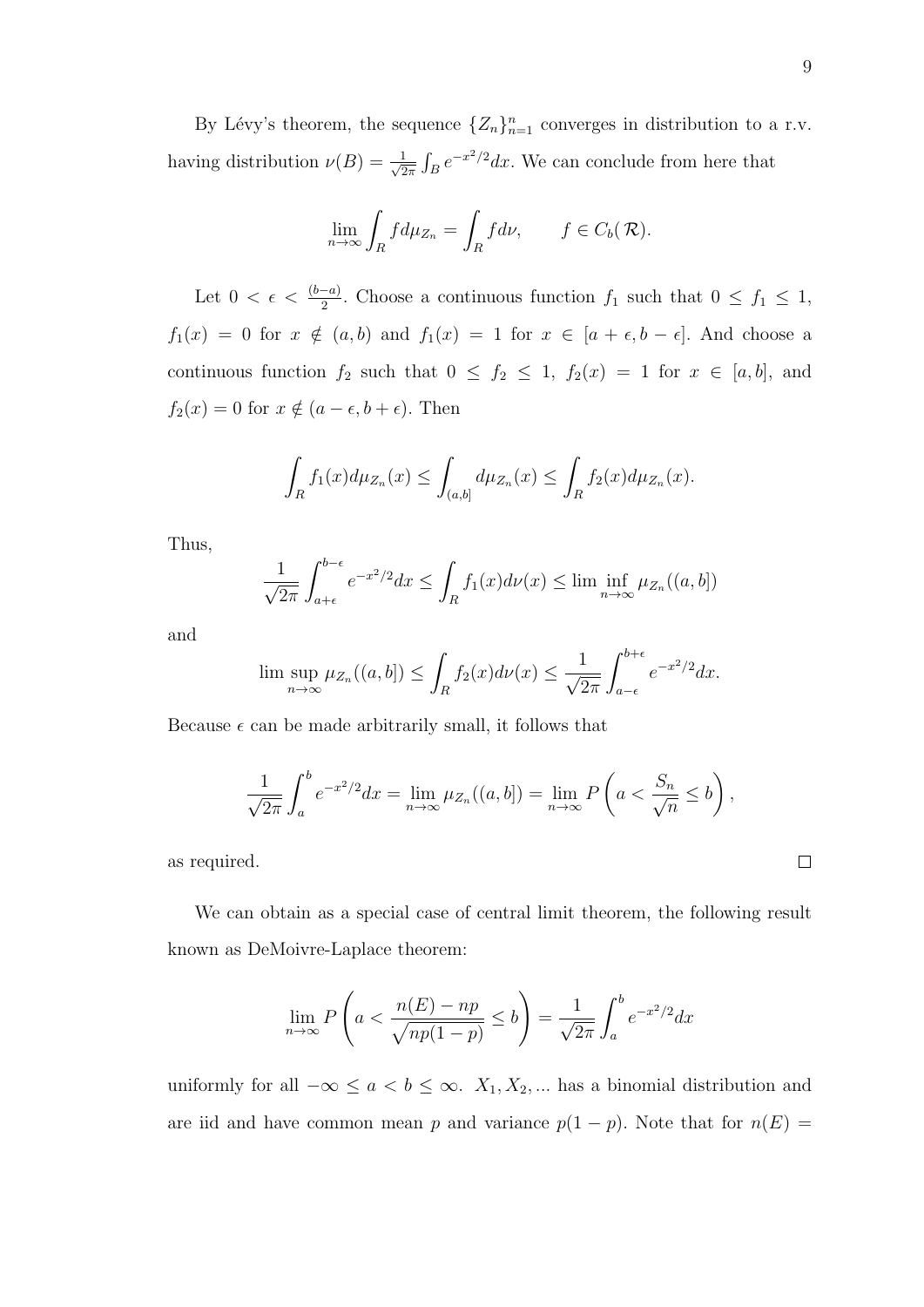$X_1 + X_2 + ... + X_n$ , we obtain the DeMoivre-Laplace theorem from the central limit theorem.

### 2.2 Stable Laws

Definition 2.2.1 (slowly varying functions). A positive (Lebesgue) measurable function  $L(t)$  is said to be a slowly varying function(svf) as  $t \to \infty$  if, for any fixed  $v > 0$ ,

$$
\frac{L(vt)}{L(t)} \to 1 \quad \text{as} \quad t \to \infty. \tag{2.1}
$$

Definition 2.2.2 (regularly varying functions). A function  $V(t)$  is said to be a regularly varying function (of index  $-\alpha \in \mathbb{R}$ ) function(rvf) as  $t \to \infty$  if it can be represented as

$$
V(t) = t^{-\alpha}L(t),\tag{2.2}
$$

where  $L(t)$  is an svf as  $t \to \infty$ .

The definition of an s.v.f(r.v.f) as  $t \downarrow 0$  is quite similar. In what follows, the term s.v.f(r.v.f) will always refer, unless otherwise stipulated, a function which is slowly(regularly) varying at infinity.

One can easily see that, similarly to (2.1), the convergence

$$
\frac{V(vt)}{V(t)} \to v^{-\alpha} \quad as \quad t \to \infty.
$$
 (2.3)

for any fixed  $v > 0$  is a characteristic property of regularly varying functions. Thus, and s.v.f of index 0.

Law of Large Numbers

Let  $\xi, \xi_1, \xi_2, \dots$  be independent identically distributed (i.i.d) random variables. Put  $S_0 = 0$  and

$$
S_n = \sum_{i=1}^n \xi_i, \quad n = 1, 2, ...
$$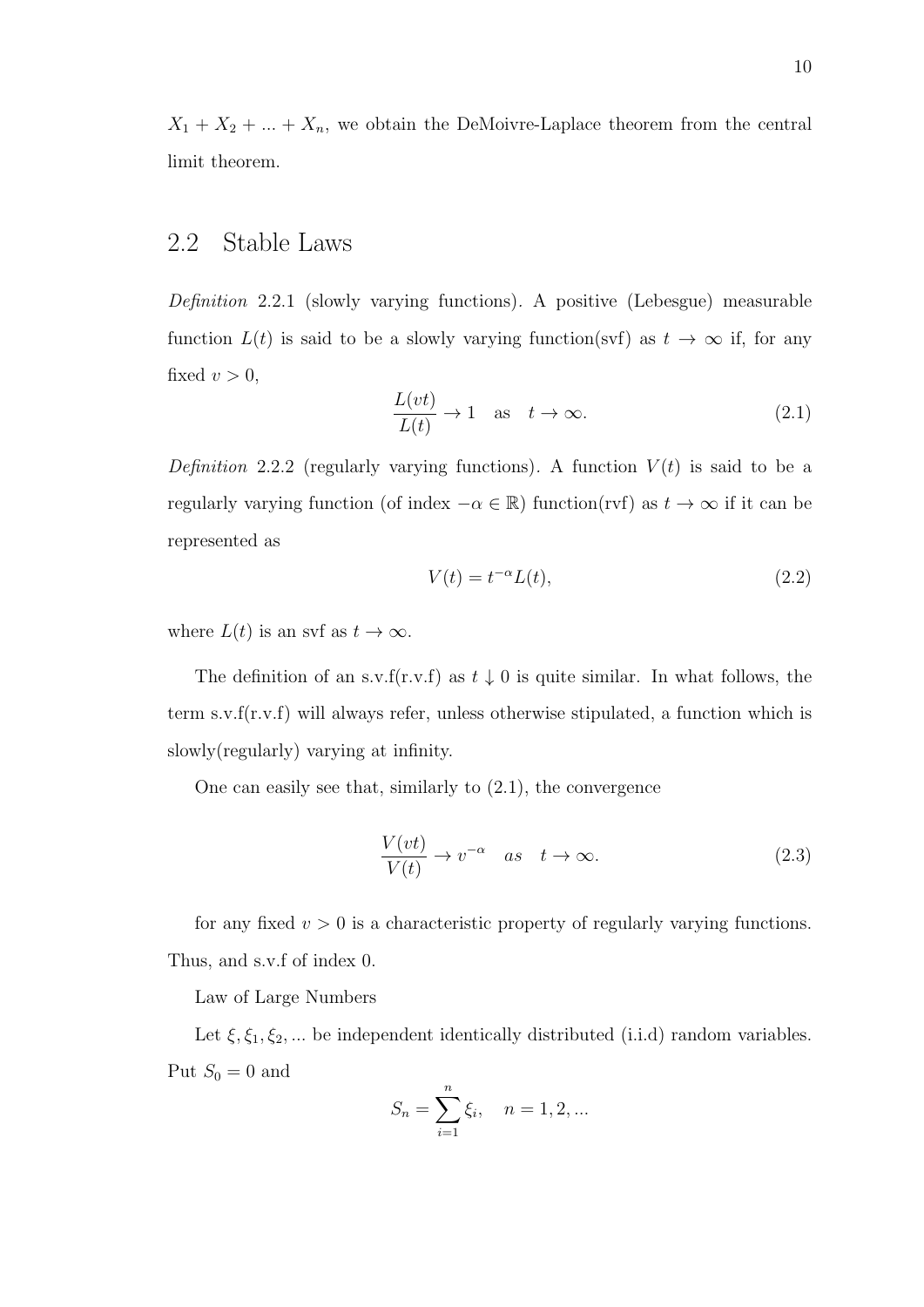The following assertions constitute the fundamental classical limit theorems for random walks,  $S_n$ ;  $n \geq 1$ .

The strong law of large numbers states that, if there exists a finite expectations  $E\xi$ , then as  $n \to \infty$ ,

$$
\frac{S_n}{n} \to \mathbf{E}\xi \quad \text{almost surely (a.s)}\tag{2.4}
$$

One could call the value  $n\mathbf{E}\xi$  the first-order approximation to the sum  $S_n$ .

The central limit theorem states that if  $\mathbf{E}\xi^2 < \infty$  then. as  $n \to \infty$ ,

$$
\zeta_n = \frac{S_n - n\mathbf{E}\xi}{\sqrt{nd}} \Rightarrow \zeta \in \Phi,\tag{2.5}
$$

where  $d = \text{Var}\xi = \mathbf{E}\xi^2 - (\mathbf{E}\xi)^2$  is the variance of the r.v.  $\xi$ , the symbol  $\Rightarrow$  denotes weak convergence of the r.v. in distribution and the notation  $\zeta \in \Phi$  says that the r.v.  $\zeta$  has the distribution  $\Phi$  which is statndard normal, parameters  $(0,1)$ .  $n\mathbf{E}\xi + \zeta$ √ nd can be considered the second-order approximation of  $S_n$ .

Since the relation  $\Phi$  is continuous, the relation (2.5) is equivalent to the following one: for any  $v \in \mathbb{R}$  we have

$$
\mathbf{P}(\zeta_n \ge v) \to \mathbf{P}(\zeta \ge v) \quad \text{as} \quad n \to \infty,
$$

and, moreover, this convergence is uniform in  $v$ . In other words, for deviations of the form  $x = nE\xi + v$ √ nd,

$$
\mathbf{P}(S_n \ge x) \backsim \mathbf{P}\left(\zeta \ge \frac{x - n\mathbf{E}\xi}{\sqrt{nd}}\right) = 1 - \Phi(v) \quad \text{as} \quad n \to \infty \tag{2.6}
$$

uniformly in  $v \in [v_1, v_2]$  where  $-\infty < v_1 \le v_2 < \infty$  are fixed numbers and  $\Phi$  is the statndard normal distribution function.

Convergence to stable laws.

If the expectation of the r.v.  $\xi$  is infinite or does not exist, then the first-order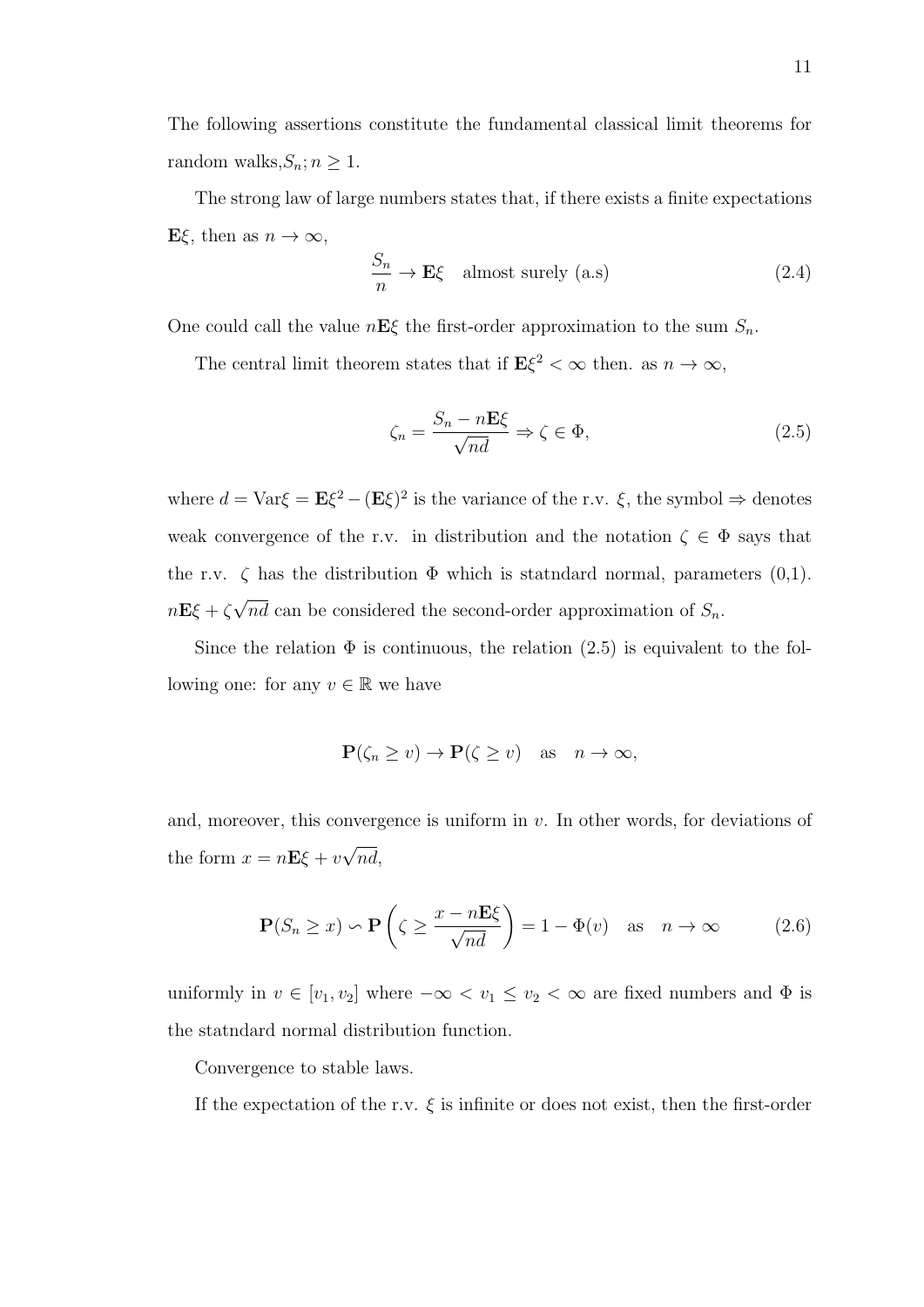$$
F(t) = \mathbf{P}(\zeta \ge t) + \mathbf{P}(\zeta < -t), \quad t > 0,
$$

is regularly varying as  $t \to \infty$ ; it can be represented as

$$
F(t) = t^{-\alpha} L(t),\tag{2.7}
$$

where  $\alpha \in (0,1]$  and  $L(t)$  is a slowly varying function(s.v.f) as  $t \to \infty$ . The same can be said about the second-approximation for  $S_n$  in the case when  $\mathbf{E}|\xi| < \infty$ but  $\mathbf{E}\xi^2 = \infty$ . In this case, we have  $\alpha \in [1, 2]$  in (2.7).

For these two cases, we have the following assertion. For simplicity, assume that  $\alpha < 2$ ,  $\alpha \neq 1$ ; we also assume that  $E\xi = 0$  when expectation is finite. We exclude  $\alpha = 1$  to avoid the necessity of non-trivial centring of sums  $S_n$  when  $E\xi = \pm \infty$  or expectations does exist.

Let  $F_+(t) = \mathbf{P}(\xi \ge t)$ , let (2.7) hold and let there exist the limit

$$
\lim_{t \to \infty} \frac{F_+(t)}{F(t)} = \rho_+ \in [0, 1]
$$

Denote by

$$
F^{-1}(x) = \inf\{t > 0 : F(t) \le x\}, \quad x > 0,
$$

the (generalized) inverse function for  $F$ , and put

$$
b(n) = F^{-1}\left(\frac{1}{n}\right) = n^{\frac{1}{\alpha}}L_1(n),
$$

where  $L_1$  is also and s.v.f. Then, as  $n \to \infty$ ,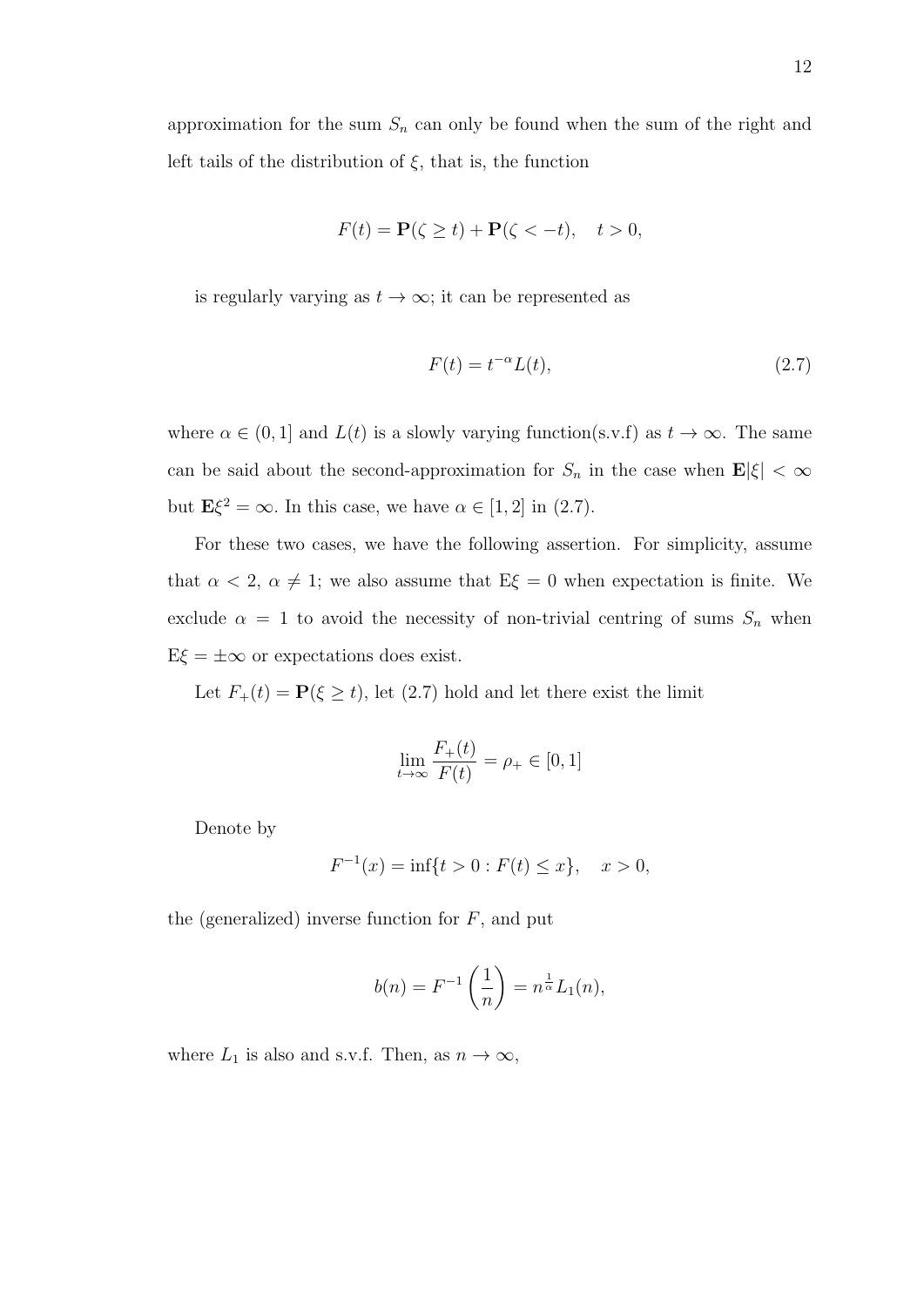$$
\frac{S_n}{b(n)} \Rightarrow \zeta^{(\alpha,\rho)} \in \mathbf{F}_{\alpha,\rho},\tag{2.8}
$$

where  $\mathbf{F}_{\alpha,\rho}$  is the standard stable law with parameters  $\alpha$  and  $\rho = 2\rho_+ - 1$ .

We now state some useful general properties of s.v.f(r.v.f). The proof of these properties and related theorems can be found on [29].

Theorem 2.2.1 (Uniform convergence theorem). If  $L(t)$  is an s.v.f as  $t \to \infty$ , then the convergence of (2.1) holds uniformly in v on any interval  $[v_1, v_2]$  with  $0 < v_1 < v_2 < \infty$ .

It follows from the assertion of the theorem that the uniform convergence (2.1) on an interval  $[\frac{1}{M}, M]$  will also take place in the case, when as  $t \to \infty$ , the quantity  $M = M(t)$  increases to infinity slowly enough.

Theorem 2.2.2 (Integral Representation). A positive function  $L(t)$  is an s.v.f as  $t \to \infty$  iff for some  $t_0 > 0$  one has

$$
L(t) = c(t) exp\left(\int_{t_0}^t \frac{\varepsilon(u)}{u} du\right), \quad t \ge t_0,
$$
\n(2.9)

where  $c(t)$  and  $\varepsilon(t)$  are measurable functions, with  $c(t) \to c \in \mathbb{R}^+$  and  $\varepsilon(t) \to 0$  as  $t\rightarrow\infty.$ 

### 2.3 Asymptotic properties

Theorem 2.3.1. i) If  $L_1$  and  $L_2$  are s.v.f's then  $L_1 + L_2$ ,  $L_1L_2$ ,  $L_1^b$  and  $L(t) =$  $L_1(at + b)$ , where  $a \ge 0$  and  $b \in \mathbb{R}$  are also s.v.f's.

ii) If L is an s.v.f then for any  $\delta > 0$  there exists a  $t_{\delta} > 0$  such that

$$
t^{-\delta} \le L(t) \le t^{\delta} \quad \text{for all} \quad t \ge t_{\delta},\tag{2.10}
$$

In other words,  $L(t) = t^{o(1)}$  as  $t \to \infty$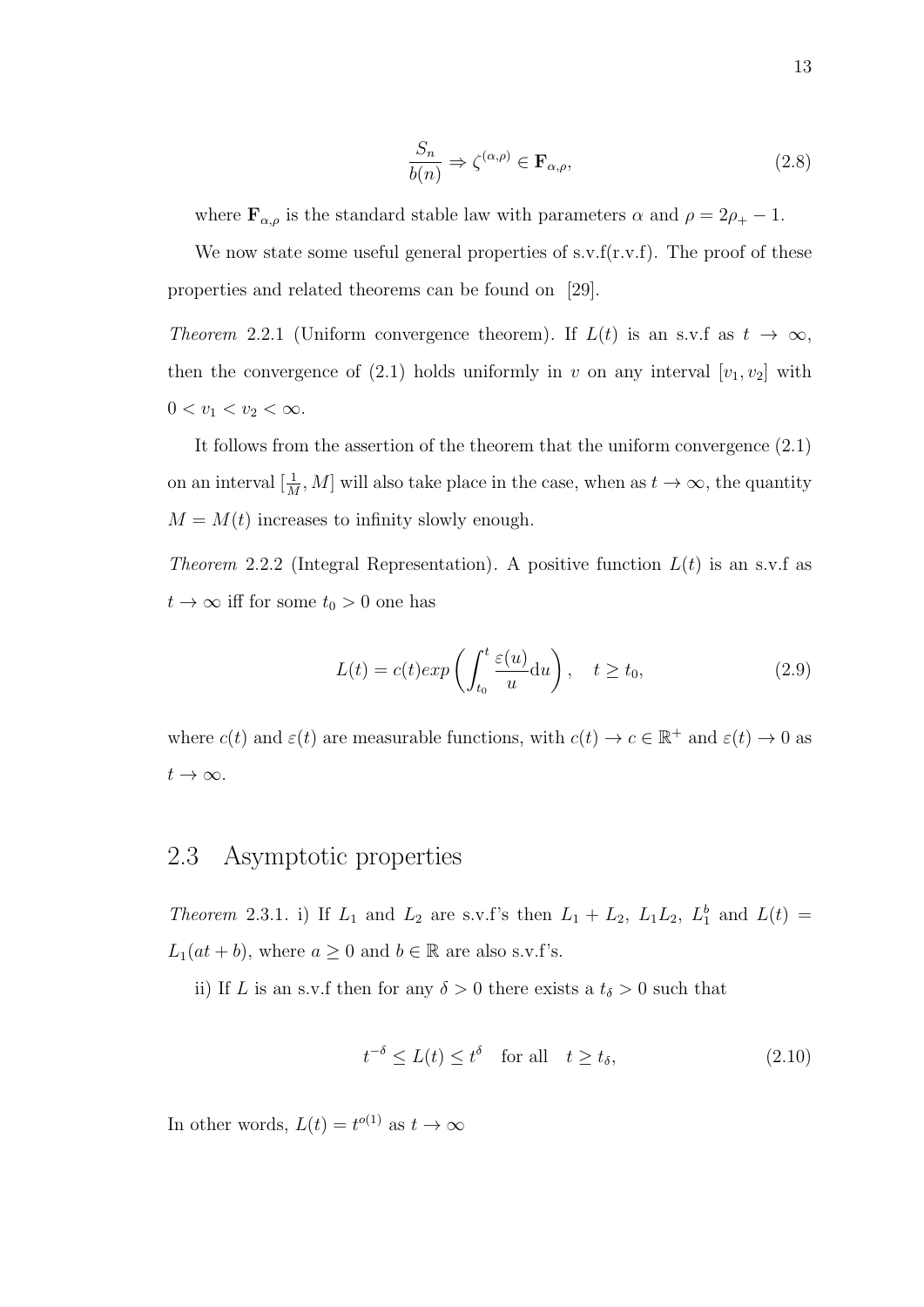iii) If L is an s.v.f then for any  $\delta > 0$  and  $v_0 > 1$  there exists a  $t_\delta > 0$  such that for all  $v \ge v_0$  and  $t \ge t_\delta$ ,

$$
v^{-\delta} \le \frac{L(vt)}{L(t)} \le v^{\delta},\tag{2.11}
$$

iv) (Karamata's theorem) If  $\alpha > 1$  then, for the r.v.f V in (2.3), one has

$$
V^{I}(t) = \int_{t}^{\infty} V(u) \, \mathrm{d}u \sim \frac{tV(t)}{\alpha - 1} \quad \text{as} \quad t \to \infty. \tag{2.12}
$$

If  $\alpha$  < 1 then

$$
V_I(t) = \int_0^t V(u) \mathrm{d}u \sim \frac{tV(t)}{1-\alpha} \quad \text{as} \quad t \to \infty. \tag{2.13}
$$

If  $\alpha = 1$  then one has the equalities

$$
V_I(t) = tV(t)L_1(t).
$$
\n(2.14)

and

$$
V^{I}(t) = tV(t)L_{2}(t) \quad \text{if} \quad \int_{0}^{\infty} V(u) \, \mathrm{d}u < \infty,\tag{2.15}
$$

where the  $L_i(t) \to \infty$  as  $t \to \infty$ ,  $i = 1, 2$  are s.v.f's.

v) For an r.v.f V of index  $-\alpha < 0$  put

$$
\sigma(t) = V^{-1}(1/t) = \inf\{u : V(u) < 1/t\}
$$

then  $\sigma(t)$  is an r.v.f of index  $1/\alpha$ :

$$
\sigma(t) = t^{1/\alpha} L_1(t),
$$

where  $L_1$  is an s.v.f. If the function L has property

$$
L(tL^{1/\alpha}(t)) \sim L(t),
$$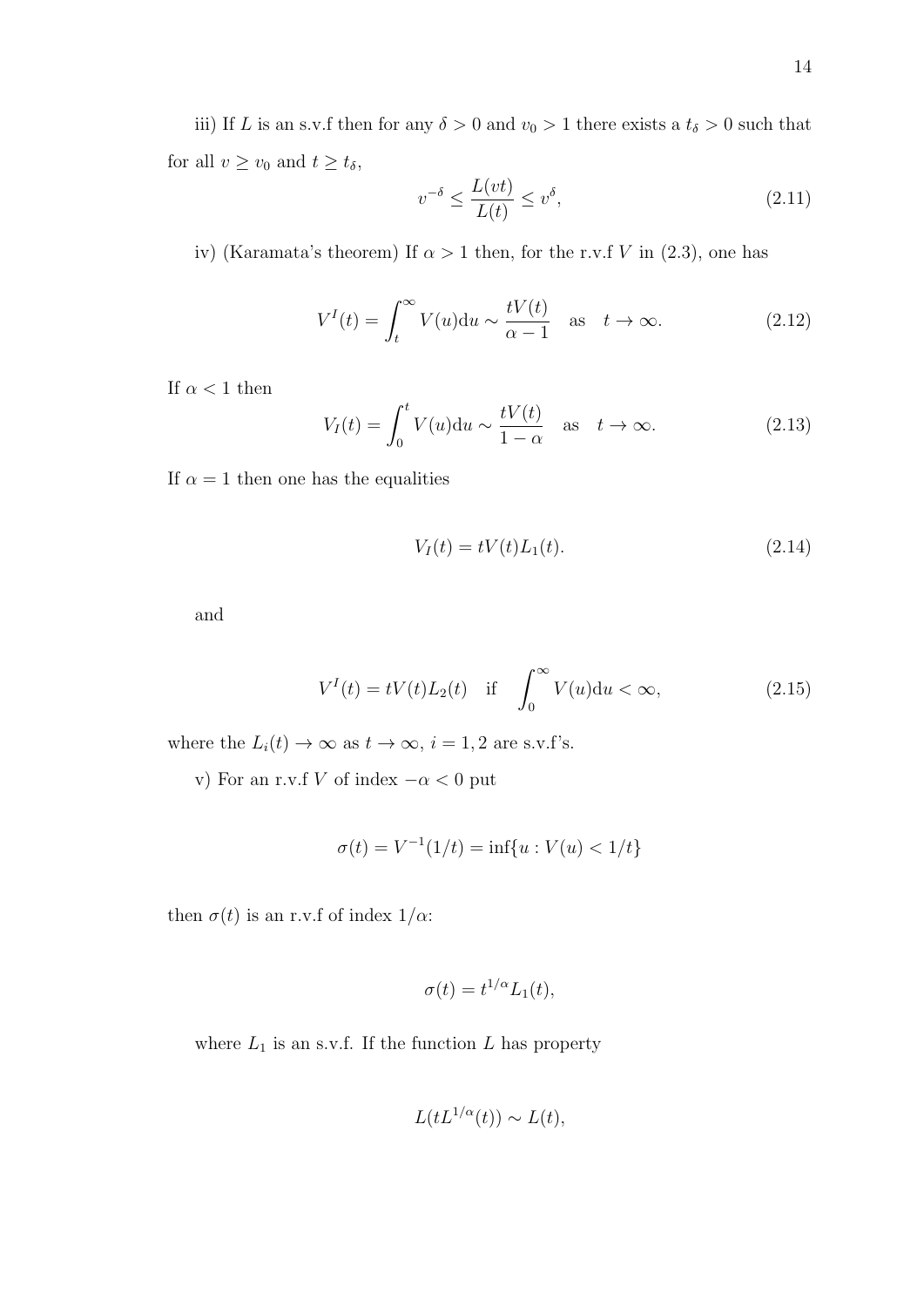as  $t \to \infty$  then

$$
L_1(t) \sim L^{1/\alpha} (t^{1/\alpha}).
$$

Similar assertion hold for functions that are slowly or regularly varying as  $t \downarrow 0$ .

Observe that Theorem 1.1 and the inequality (2.11) we also obtain the following property of s.v.f's: for any  $\delta > 0$  there exists a  $t_{\delta} > 0$  such that for all t and v satisfying the inequalities  $t \ge t_\delta$ ,  $vt \ge t_\delta$  one has

$$
(1 - \delta)\min\{v^{\delta}, v^{-\delta}\} \le \frac{L(vt)}{L(t)} \le (1 + \delta)\max\{v^{\delta}, v^{-\delta}\},\tag{2.16}
$$

# 2.4 The convergence of distribution of sums of random variables with regularly varying tails to stable laws.

As is known, in case  $E\xi^2 < \infty$  one has the central limit theorem, which states that the distribution of the norrmalized sums  $S_n = \sum_{i=1}^n \xi_i$  of independent r.v's  $\xi_i = \xi$ converge to the normal law as  $n \to \infty$ .

If  $E\xi^2 = \infty$  then the situation noticeably changes. In this case, the convergence of the distribution of appropriately normalized sums  $S_n$  to a limiting law will only take place for r.v's with regularly varying distribution tails.

From the proof of central limit theorem by the method of characteristic functions (ch.f.), it is seen that the nature of the limiting distribution for  $S_n$  is defined the behaviour of the ch.f.

$$
f(\lambda) = \mathbf{E}e^{i\lambda\xi}, \qquad \lambda \in \mathbb{R}
$$

of  $\xi$  in the vicinity of zero. If  $\mathbf{E}\xi^2 = 0$  and  $\mathbf{E}\xi^2 = d < \infty$  then, as  $n \to \infty$ ,

$$
f\left(\frac{\mu}{\sqrt{n}}\right) = 1 + \frac{f'(0)\mu}{\sqrt{n}} + \frac{f''(0)\mu^2}{2n} + o\left(\frac{1}{n}\right) = 1 - \frac{d\mu^2}{2n} + o\left(\frac{1}{n}\right),\tag{2.17}
$$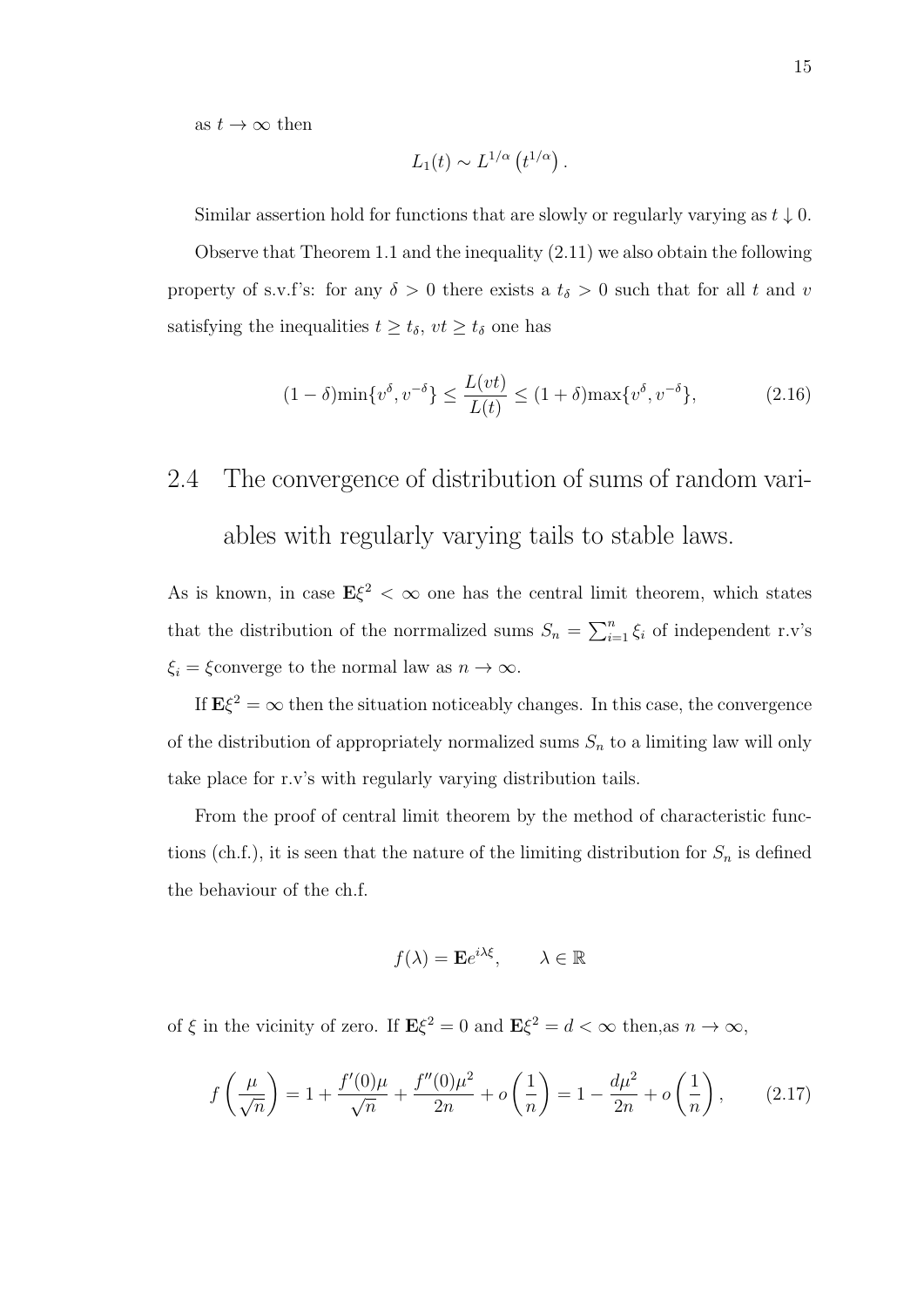It is the relation that defines the asymptotic behaviour of the ch.f.  $f^n\left(\frac{\mu}{\sqrt{n}}\right)$  of  $\frac{S_n}{\sqrt{n}}$  $\frac{n}{n}$ which leads to the limiting normal law. In case  $E\xi^2 = \infty$  (so that  $f''(0)$  does not exist) we will use the same method, but, in order to obtain the 'right' asymptotic of  $f\left(\frac{\mu}{h(x)}\right)$  $\left(\frac{\mu}{b(n)}\right)$  under a suitable scaling  $b(n)$ , we will have to impose regular variation conditions on the 'two-sided' tails

$$
F(t) = \mathbf{F}((-\infty, -t)) + \mathbf{F}([t, \infty)) = \mathbf{P}(\xi \notin [-t, t)), \quad t > 0.
$$

As before, the functions

$$
F_+(t) = \mathbf{F}([t, \infty)) = \mathbf{P}(\xi \ge t), \quad F_-(t) = \mathbf{F}((-\infty, -t)) = \mathbf{P}(\xi < -t)
$$

will be referred to as the right and the left tails of the distribution of  $\xi$ , respectively.

Assume that the following condition holds for some  $\alpha \in (0,2]$  and  $\rho \in [-1,1]$ :

 $[\mathbf{R}_{\alpha,\rho}]$  The two-sided tail  $F(t) = F_-(t) + F_+(t)$  is an r.v.f. at infinity, i.e. it has representation of the form

$$
F(t) = t^{-\alpha} L_F(t), \quad \alpha \in (0, 2], \tag{2.18}
$$

where  $L_F(t)$  is an s.v.f; in addition there exists the limit

$$
\lim_{t \to \infty} \frac{F_+(t)}{F(t)} = \rho_+ = \frac{1}{2}(\rho + 1) \in [0, 1]. \tag{2.19}
$$

If  $\rho_{+} > 0$  then clearly the right tail  $F_{+}(t)$  admits a representation of the form

$$
F_+(t) = V(t) = t^{-\alpha}L(t), \quad \alpha \in (0, 2], \quad L(t) \sim \rho_+ L_F(t)
$$

If  $\rho_+ = 0$  then the right tail  $F_+(t) = o(F(t))$  need not be regularly.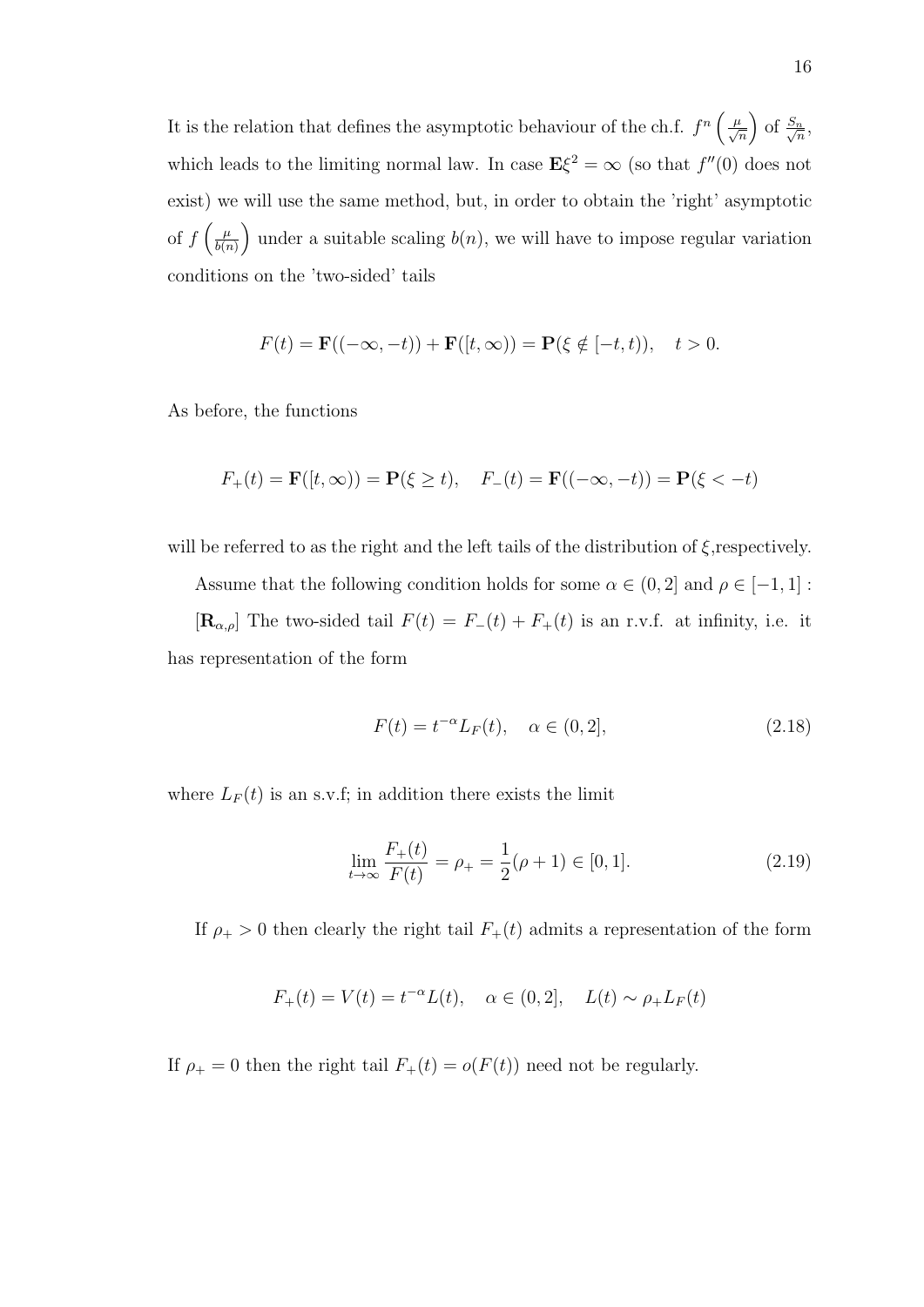It follows from (2.19) that there also exists the limit

$$
\lim_{t \to \infty} \frac{F_+(t)}{F(t)} = \rho_- = 1 - \rho_+.
$$

If  $\rho > 0$  the similarly, the left tail  $F_-(t)$  admits a representation of the form

$$
F_{-}(t) = W(t) = t^{-\alpha} L_W(t), \quad \alpha \in (0, 2], \quad L_W(t) \sim \rho_{-} L_F(t)
$$

If  $\rho_$  = 0 then the left tail  $F_-(t) = o(F(t))$  is not assumed to be regularly varying.

The parameters  $\rho_{\pm}$  are connected to the parameters  $\rho$  from conditions  $[\mathbf{R}_{\alpha,\rho}]$ by the relations

$$
\rho = \rho_+ - \rho_- = 2\rho_+ - 1.
$$

Evidently, for  $\rho < 2$  one has  $E\xi^2 = \infty$ , so that the representation (2.17) ceases to hold,and the central limit theorem is inapplicable. In what follows in situation where  $E\xi$  exists and is finite we will always assume, without loss of generality that,

$$
\mathbf{E}\xi=0.
$$

Since  $F(t)$  in non-increasing, the (generalized) inverse function  $F^{-1}(u)$ , understood as

$$
F^{-1}(u) = \inf\{t > 0 : F(t) < u\},\
$$

always exists. If  $F(t)$  is strictly monotone and continuous then  $b = F^{-1}(u)$  is the unique solution of the equation

$$
F(b) = u, \qquad u \in (0, 1).
$$

Put

$$
\zeta_n = \frac{S_n}{b(n)},
$$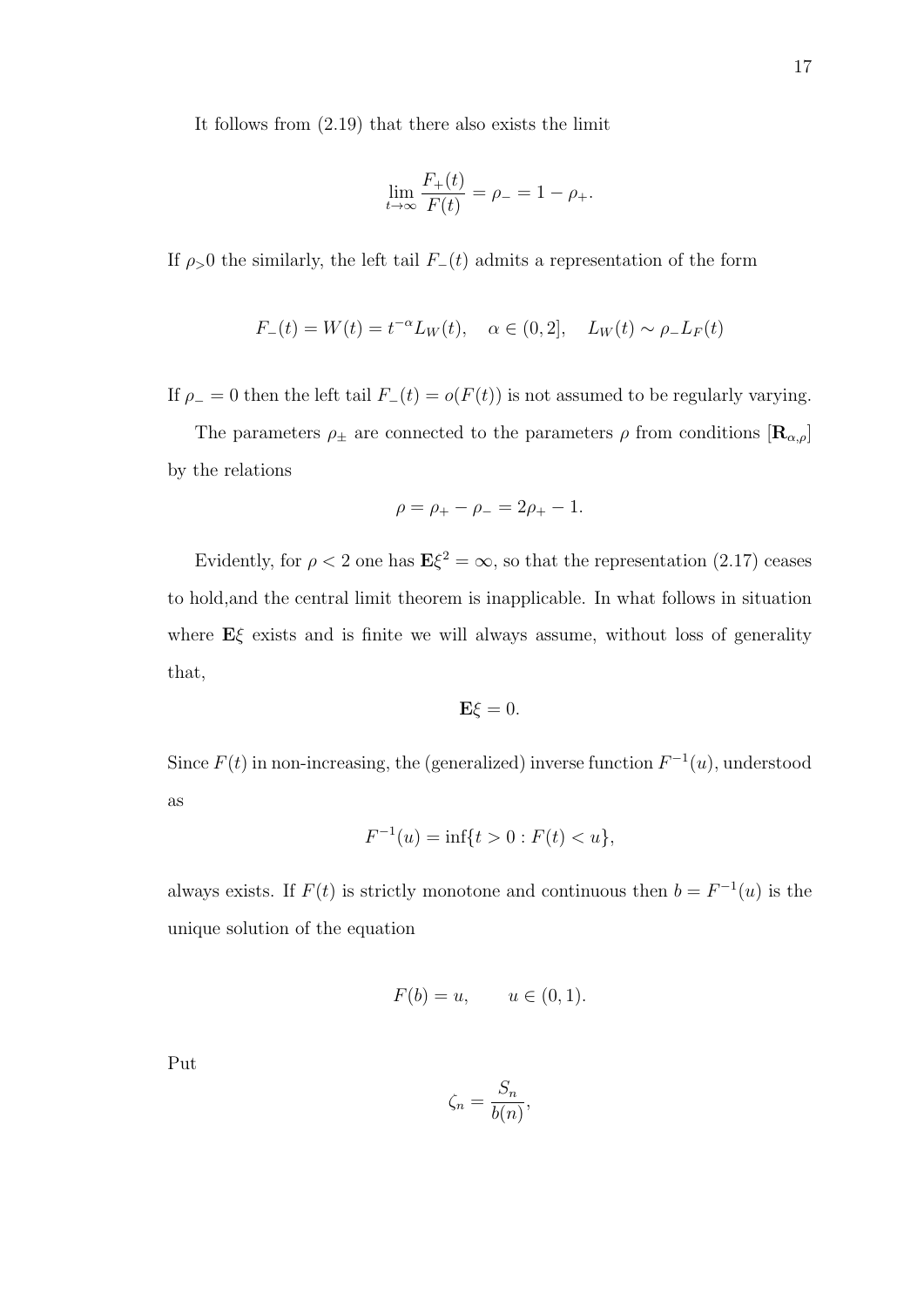where the scaling factor  $b(n)$  is defined in the case  $\alpha < 2$  by

$$
b(n) = F^{-1}\left(\frac{1}{n}\right) \tag{2.20}
$$

It is obvious that in the case  $\rho_{+} > 0$  the scaling factor  $b(n)$  is connected to the function  $\sigma(n) = V^{-1}(1/n)$ .

For  $\alpha = 2$  we put

$$
b(n) = Y^{-1}(1/n),
$$
\n(2.21)

where

$$
Y(t) = 2t^{-2} \int_0^t yF(y)dy
$$
  
=  $2t^{-2} \left( \int_0^t yV(y)dy + \int_0^t yW(y)dy \right)$   
 $\sim t^{-2} \mathbf{E}[\xi^2; -t \le \xi \le ] = t^{-2}L_Y(t)$  (2.22)

and  $L_Y$  is and s.v.f(See Theorem 2.3.1 iv)). From Theorem 2.3.1 v) it follows also that if (2.18) holds then

$$
b(n) = n^{1/\alpha} L_b(n), \quad \alpha \le 2,
$$

where  $L_b$  is an s.v.f.

*Theorem* 2.4.1. Let condition  $[\mathbf{R}_{\alpha,\rho}]$  be satisfied. Then the following assertions hold true.

i) For  $\alpha \in (0, 2)$ ,  $\alpha \neq 1$ , and the scaling factor (2.20), we have

$$
\zeta_n \Rightarrow \zeta^{(\alpha,\rho)} \quad \text{as} \quad n \to \infty
$$

where the distribution  $[\mathbf{F}_{\alpha,\rho}]$  of all r.v.  $\zeta^{(\alpha,\rho)}$  depends only on the parameters  $\alpha$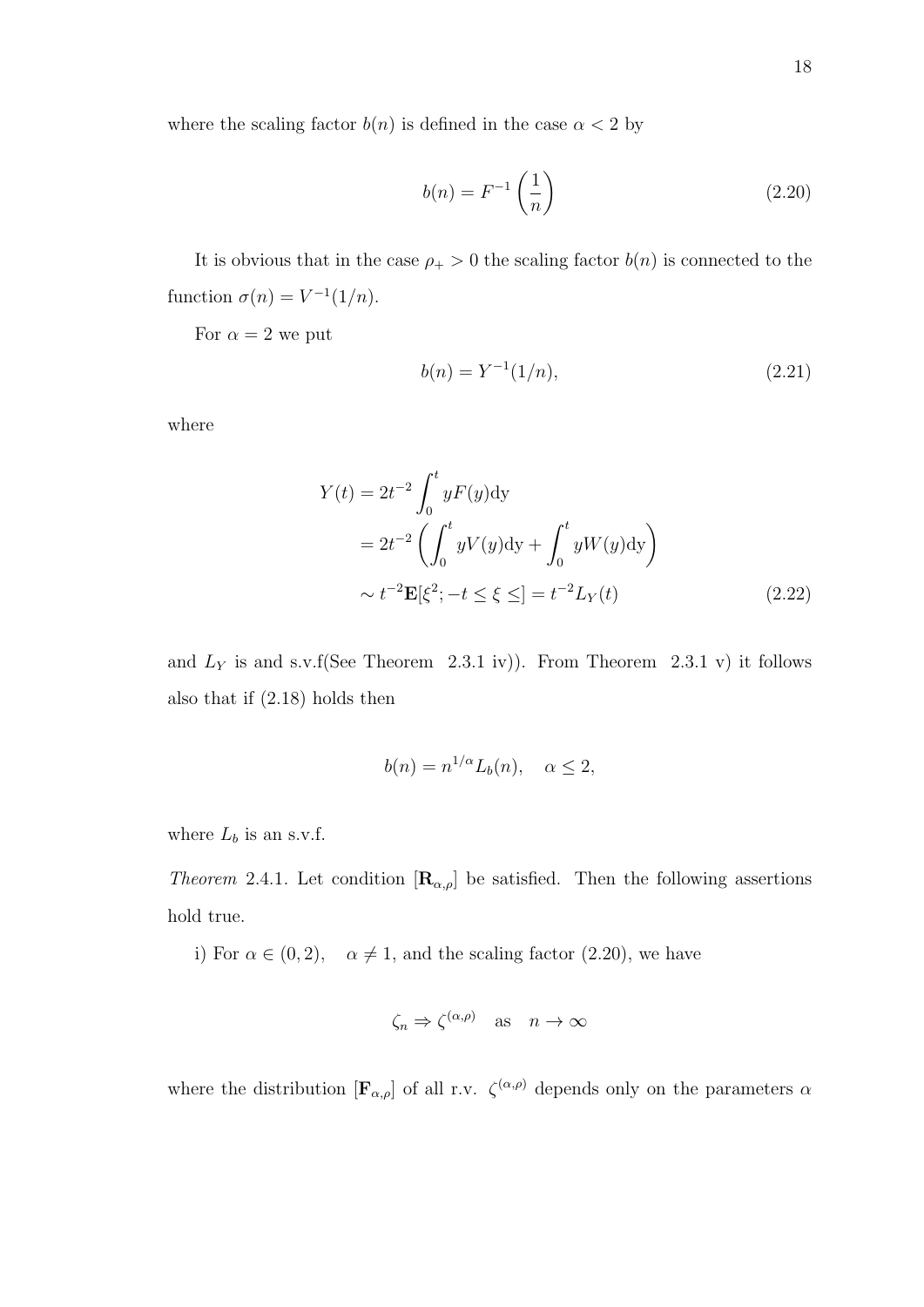and  $\rho$  and has a ch.f.  $f^{(\alpha,\rho)}(\lambda)$  given by

$$
f^{(\alpha,\rho)}(\lambda) = \mathbf{E}e^{i\lambda\zeta^{(\alpha,\rho)}} = \exp\{|\lambda|^{\alpha}B(\alpha,\rho,\phi)\}\
$$

where  $\phi = \text{sign}\lambda$ ,

$$
B(\alpha, \rho, \phi) = \Gamma(1 - \alpha) \left( i \rho \phi \sin \frac{\alpha \pi}{2} - \cos \frac{\alpha \pi}{2} \right)
$$

and for  $\alpha \in (1,2)$  we put  $\Gamma(1-\alpha) = \frac{\Gamma(2-\alpha)}{1-\alpha}$ .

ii) When  $\alpha = 1$ , for the sequence  $\zeta_n$  with scaling factor (2.20) to converge to a limiting law the former, generally speeking, needs to be centered. More precisely, we have

$$
\zeta_n - A_n \Rightarrow \zeta^{(1,\rho)} \quad \text{as} \quad n \to \infty,
$$

where

$$
A_n = \frac{n}{b(n)}[V_I(b(n)) - W_I(b(n))] - \rho C,
$$

 $C\approx 0.5772$  is the Euler constant and

$$
f^{(1,\rho)}(\lambda) = \mathbb{E}e^{i\lambda\zeta^{(\alpha,\rho)}} = \exp\left(-\frac{\pi|\lambda|}{2} - i\rho\lambda\ln|\lambda|\right).
$$

If  $n[V_I(b(n)) - W_I(b(n))] = o(b(n))$ , then  $\rho = 0$  and one can put  $A_n = 0$ . If  $E\xi = 0$ , then

$$
A_n = \frac{n}{b(n)}[V^I(b(n)) - W^I(b(n))] - \rho C.
$$

If  $\mathbf{E}\xi = 0, \, \rho \neq 0$ , then  $\rho A_n \to -\infty$  as  $n \to \infty$ . iii) For  $\alpha = 2$  and scaling factor (2.21),

$$
\zeta_n \Rightarrow \zeta^{(2,\rho)} = \zeta \text{ as } n \to \infty,
$$
  $f^{(2,\rho)}(\lambda) = Ee^{i\lambda \zeta} = e^{-\lambda^2/2},$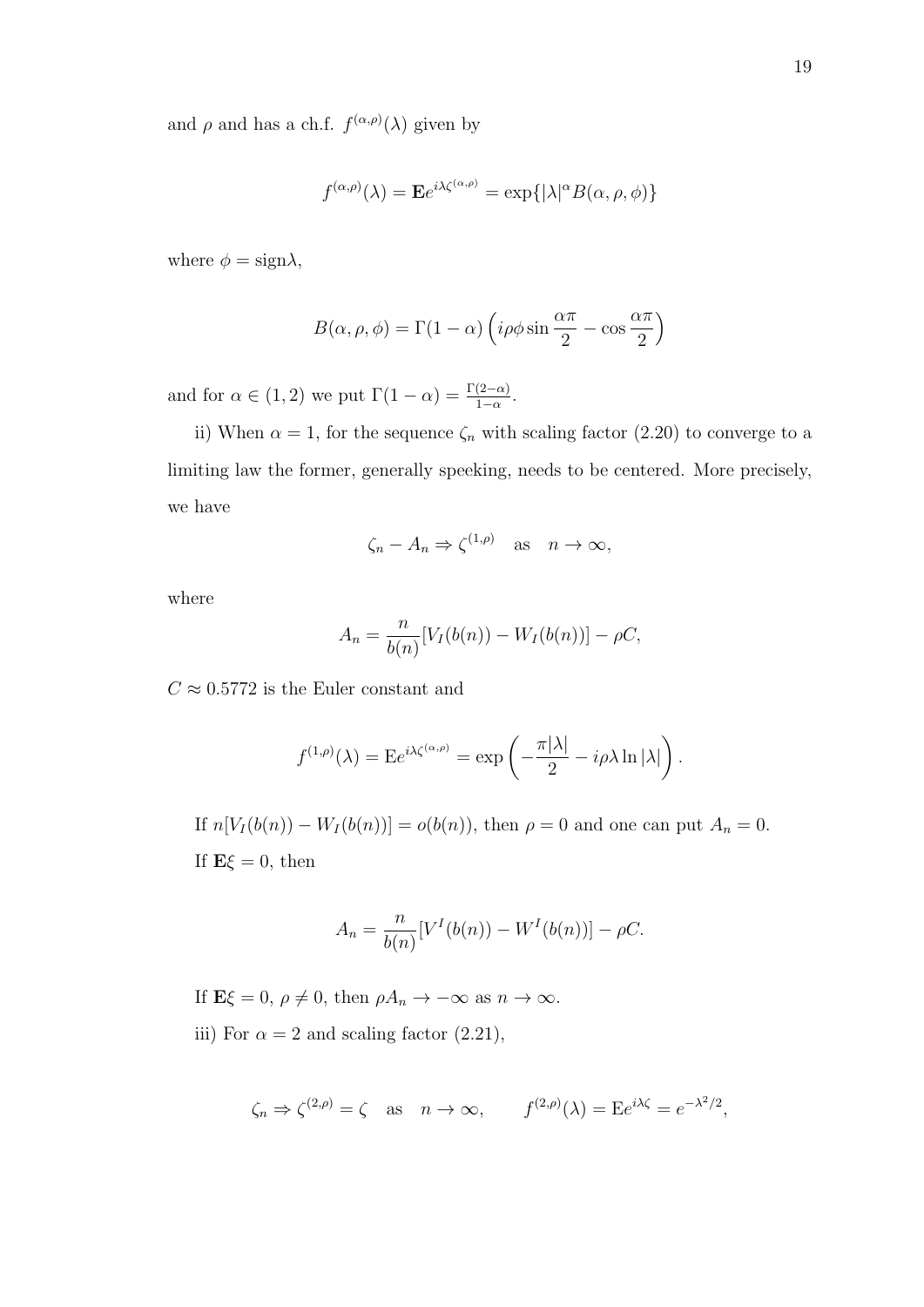so that  $\zeta$  has the standard normal distribution that is independent of  $\rho$ .

#### Remark 1

We can easily verify that in extreme cases  $\rho = \pm 1$  the ch.f's  $B(\alpha, \rho, \phi), f^{(1,\rho)}(\lambda)$ (defined above) of stable distributions with  $\alpha$  < 2 admit the following simpler representations:

$$
f^{(1,\rho)}(\lambda) = \exp\{-\Gamma(1-\alpha)(-i\lambda)^{\alpha}\}, \quad \alpha \in (0,2), \quad \alpha \neq 1,
$$
  

$$
f^{(1,1)}(\lambda) = \exp\{(-i\lambda)\ln(-i\lambda)\}; \quad f^{(\alpha,-1)}(\lambda) = f^{(\alpha,1)}(-\lambda), \quad \alpha \leq 2.
$$

Remark 2

From representation of  $A_n$  (above) for the centring sequence  $\{A_n\}$  in the  $\alpha = 1$ it follows that if there exists  $E\xi = 0$  then the boundedness of the sequence implies that  $\rho = 0$ . The converse assertion, that in case  $\mathbf{E}\xi = 0$  the relation  $\rho = 0$  implies the boundedness of  $\{A_n\}$ , is false.

Indeed, let  $\xi$  be an r.v. with  $\mathbf{E}\xi = 0$  such that for  $t \ge t_0 > 0$  one has

$$
V(t) = \frac{1}{2t \ln^2 t}, \quad W(t) = V(t) \left[ 1 + \frac{1}{L_2(t)} \right], \quad L_2(t) = \ln \ln t.
$$

Then  $\rho = 0$ ,  $F(t) \sim t^{-1} \ln^{-2} t$ ,  $b(n) \sim n \ln^{-2} n$  and

$$
V^{I}(t) = \frac{1}{2 \ln t}, \quad W^{I}(t) = V^{I}(t) + \frac{1 + o(1)}{L_{2}(t) \ln(t)},
$$

so that

$$
W^{I}(t) - V^{I}(t) \sim \frac{1}{L_2(t)\ln t}.
$$

Therefore

$$
A_n = \frac{(1 + o(t)) \ln^2 n}{L_2(b(n)) \ln b(n)} - \rho C \sim \frac{\ln n}{\ln \ln n} \to \infty \quad \text{as} \quad n \to \infty.
$$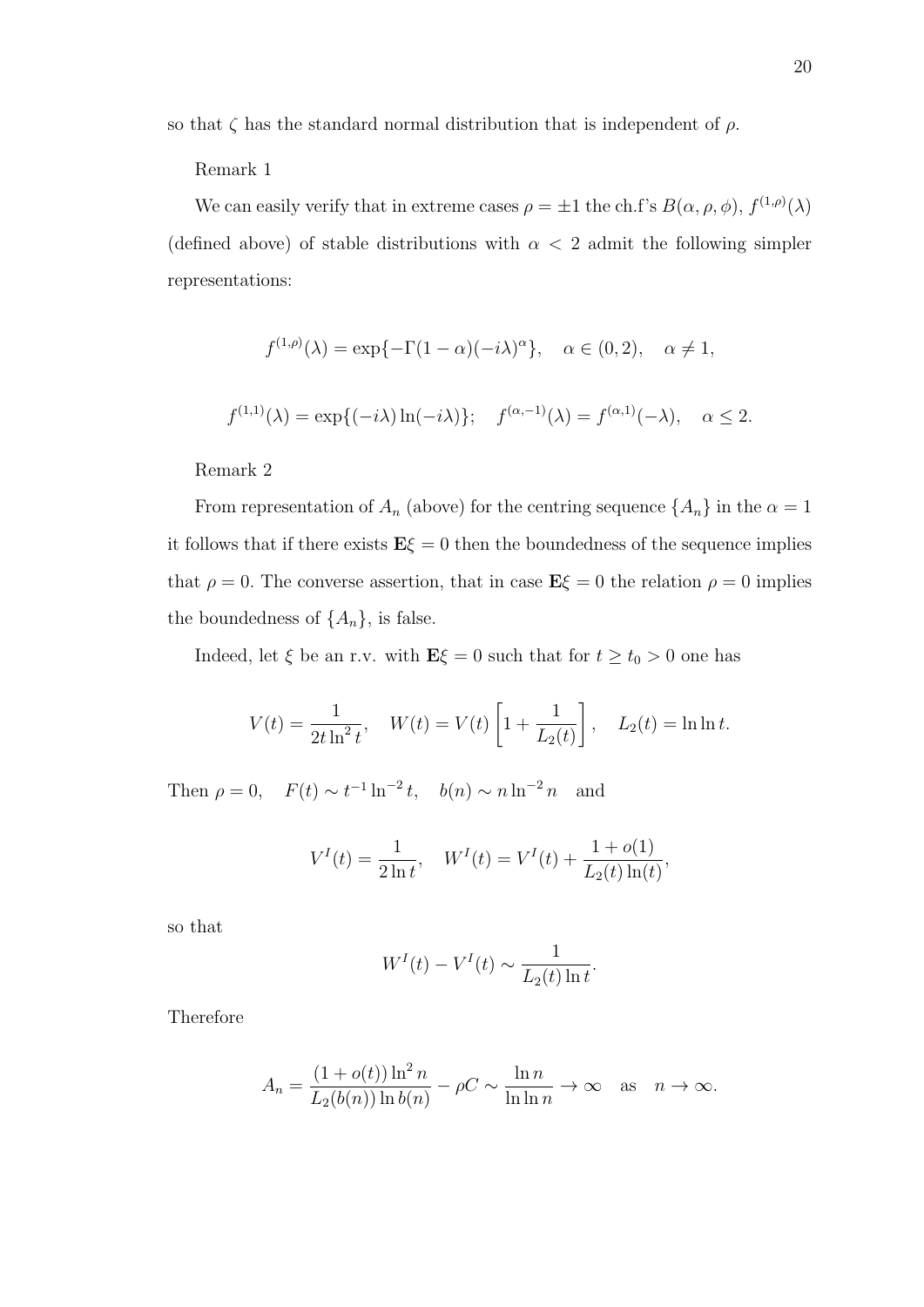Remark 3

If  $\alpha$  < 2 then from the properties of s.v.f (Theorem (2.3.1) iv) we have that, as  $n \to \infty$ ,

$$
\int_0^t y F(y) dy = \int_0^t y^{1-\alpha} L_F(y) dy \sim \frac{1}{2-\alpha} t^{2-\alpha} L_F(t) = \frac{1}{2-\alpha} t^2 F(t).
$$

Hence for  $\alpha < 2$  one has  $Y(t) \sim 2(2-\alpha)^{-1}F(x)$ ,

$$
Y^{-1}\left(\frac{1}{n}\right) \sim F^{-1}\left(\frac{2-\alpha}{2n}\right) \sim \left(\frac{2}{2-\alpha}\right)^{1/\alpha} F^{-1}\left(\frac{1}{n}\right)
$$

However, when  $\alpha = 2$  and  $d = \mathbf{E}\xi < \infty$ , we have

$$
Y(t) \sim t^{-2}d, \quad b(n) = Y^{-1}\left(\frac{1}{n}\right) \sim \sqrt{nd}.
$$

Thus, scaling  $(2.21)$  is 'transitional' between the scaling of  $(2.20)$  (up to the constant factor  $2/(2-\alpha)^{1/\alpha}$ ) and the standard scaling  $\sqrt{nd}$  in the central limit theorem in the case  $E\xi^2 < \infty$ . This also means that the scaling (2.21) is 'universal' and can be used for all  $\alpha \leq 2$ . However, for  $\alpha < 2$  the scaling (2.20) is simpler and easier to deal with, and this why it will be used the present exposition.

The proof of Theorem (2.4.1) essentially uses the form of the scaling sequence  $b(n)$  and thereby helps to establish direct connection between the zones of 'normal' distribution and large deviations. This proof can be found in [29].

Recall that  $\mathbf{F}_{\alpha,\rho}$  denotes the distribution of  $\zeta^{(\alpha,\rho)}$ . The parameter  $\alpha$  assumes values from the half-interval  $(0, 2]$  and the parameter  $\rho = \rho_+ - \rho_-$  can assume any value from the closed interval  $[-1, 1]$ .

It follows from Theorem (2.4.1)that each  $\mathbf{F}_{\alpha,\rho}$ ,  $0 < \alpha \leq 2$ ,  $-1 \leq \rho \leq 1$ is limiting for distributions of suitably normalized sums of i.i.d. r.v's. The law of large numbers implies the the degenerate distribution  $I_a$  concentrated at some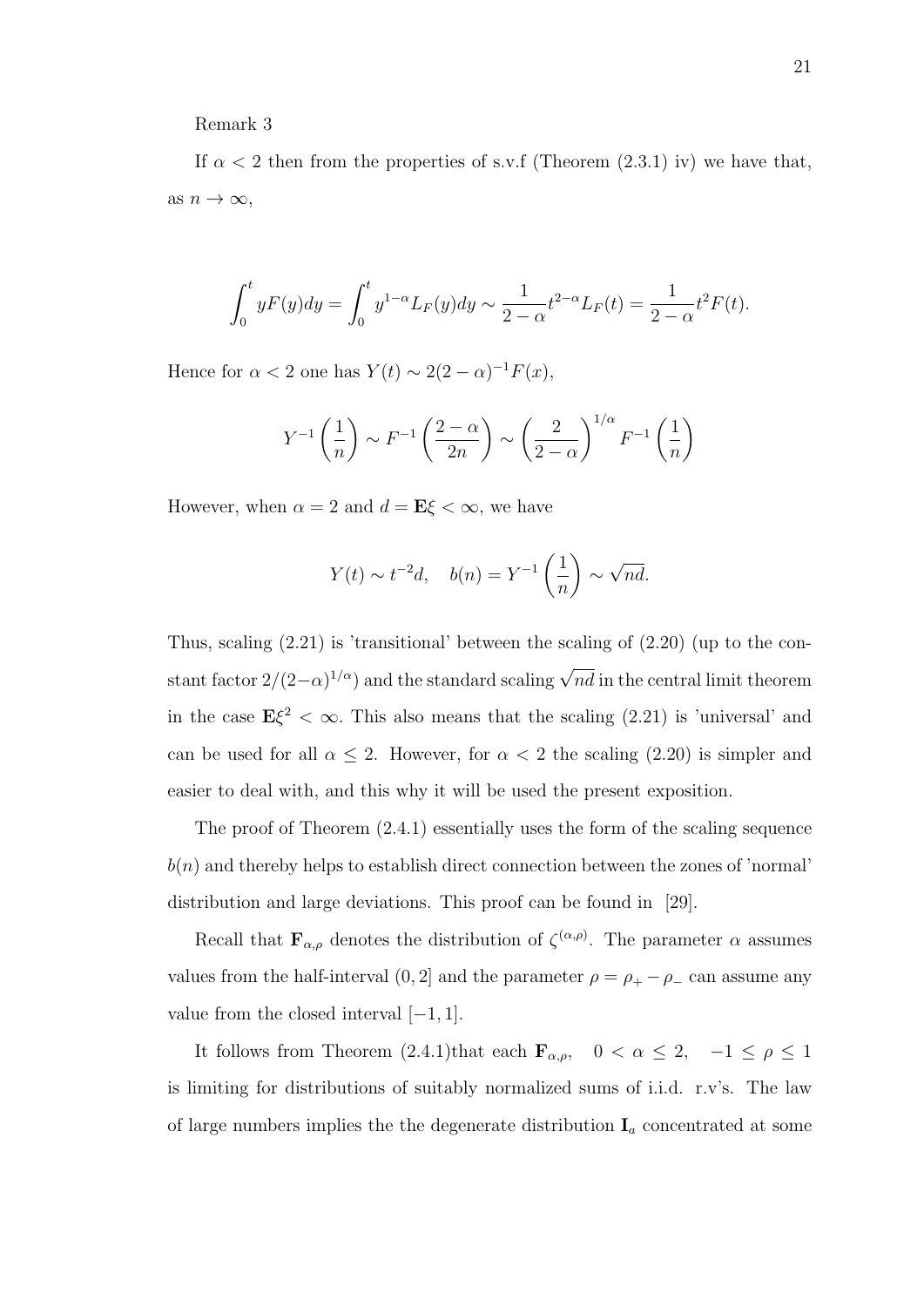point a is also a limiting one. The totality of all these distributions will be denoted by  $\mathfrak{G}_o$ . Further, it is not hard to see that  $\mathbf{F} \in \mathfrak{G}_o$  then the distribution obtained from **F** by scale and shift transformation, that is a distribution  $\mathbf{F}_{\{a,b\}}$  given, for some fixed  $b > 0$  and a, by the relation

$$
\mathbf{F}_{\{a,b\}}(B) = \mathbf{F}\left(\frac{B-a}{b}\right), \quad \text{where} \quad \left(\frac{B-a}{b}\right) = \{u \in \mathbb{R} : ub + a \in B\},\
$$

is also limiting(for the distribution of  $(S_n - a_n)/b_n$  as  $n \to \infty$ , with suitable  $\{a_n\}$ and  ${b_n}$ ).

Let  $\xi, \xi_1, \xi_2, \dots$  be independent identically distributed (i.i.d) random variables. Put  $S_0 = 0$  and

$$
S_n = \sum_{i=1}^n \xi_i, \quad n = 1, 2, \dots
$$

The following assertions constitute the fundamental classical limit theorems for random walks, $S_n; n \geq 1$ .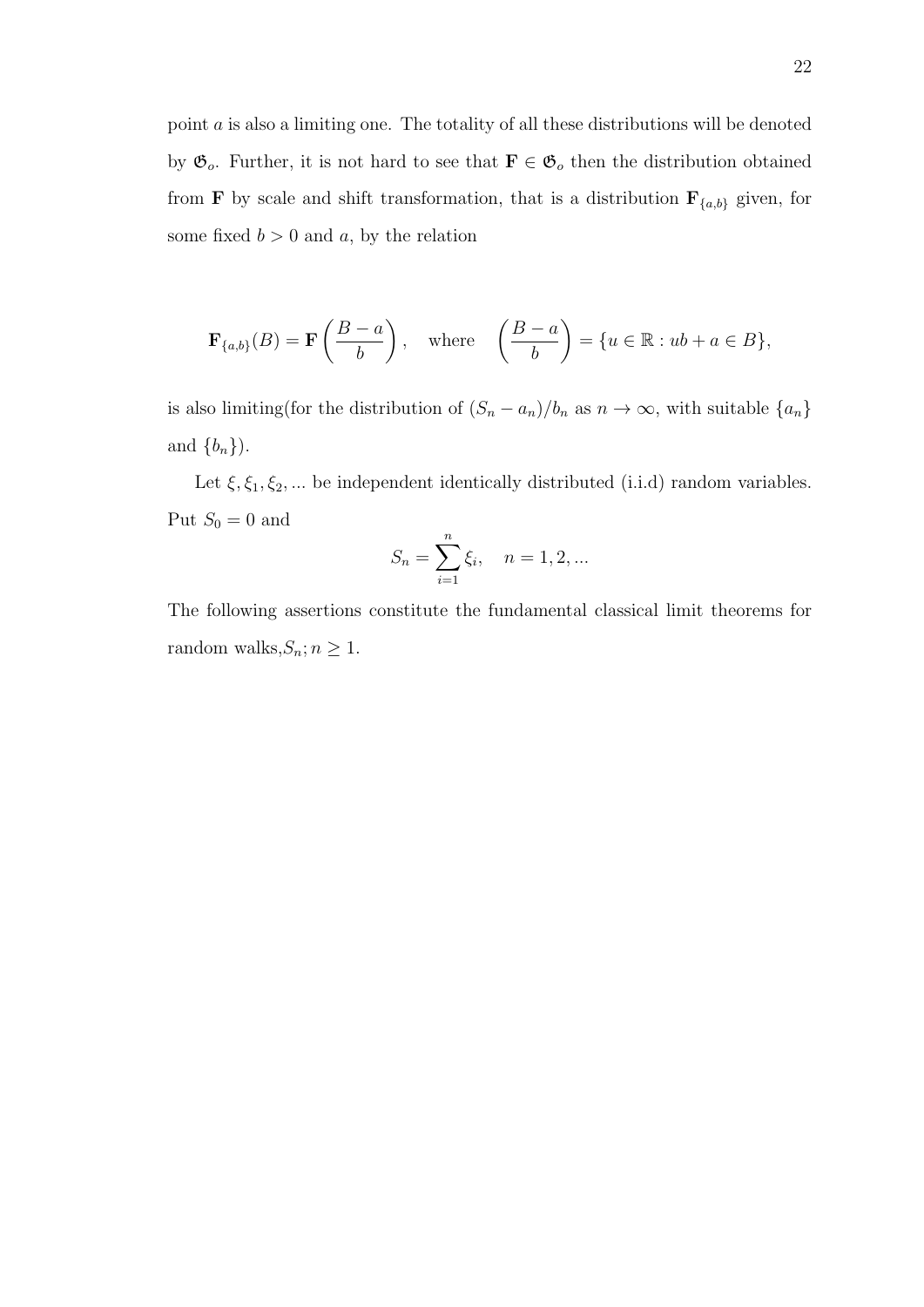#### Chapter 3. Infinitesimal Matrix

## 3.1 Markov Processes with a finite state Space

#### 3.1.1 Markov Chains

Let  $\Omega$  be the space of sequences  $(\omega_0, ..., \omega_n)$ , where  $\omega_k \in X = \{x^1, ..., x^r\}, 0 \leq$  $k \leq n$ . Without loss of generality, we may identify X with the set of the first r integers,  $X = \{1, ..., r\}.$ 

Let P be a probability measure on  $\Omega$ . Sometimes we shall denote by  $\omega_k$  the random variable which assigns the value of the  $k^{\text{th}}$  element to the sequence  $\omega =$  $(\omega_0, ..., \omega_n)$ . It is usually clear from the context whether  $\omega_k$  stands for such a random variable or simply the  $k^{\text{th}}$  element of a particular sequence. We shall denote the probability of the sequence  $(\omega_0, ..., \omega_n)$  by  $p(\omega_0, ..., \omega_n)$ . Thus

$$
p(i_0, ..., i_n) = P(\omega_0 = i_0, ..., \omega_n = i_n).
$$

Assume that we are given a probability distribution  $\mu = (\mu_1, ..., \mu_r)$  on X and a stochastic matrices  $P(1), ..., P(n)$  with  $P(k) = (p_{ij}(k)).$ 

Definition 3.1.1. The Markov chain with the state space  $X$  generated by the initial distribution  $\mu$  on X and the stochastic matrices  $P(1), ..., P(n)$  is the probability measure P on  $\Omega$  such that

$$
P(\omega_0 = i_0, ..., \omega_n = i_n) = \mu_{i_0} \cdot p_{i_0 i_1}(1) \cdot \ldots \cdot p_{i_{n-1} i_n}(n) \tag{3.1}
$$

for each  $i_0, ..., i_n \in X$ .

The elements of X are called the states of the Markov chain. Let us check that (3.1) defines a probability measure on  $\Omega$ . The inequality  $P(\omega_0 = i_0, ..., \omega_n = i_n) \geq$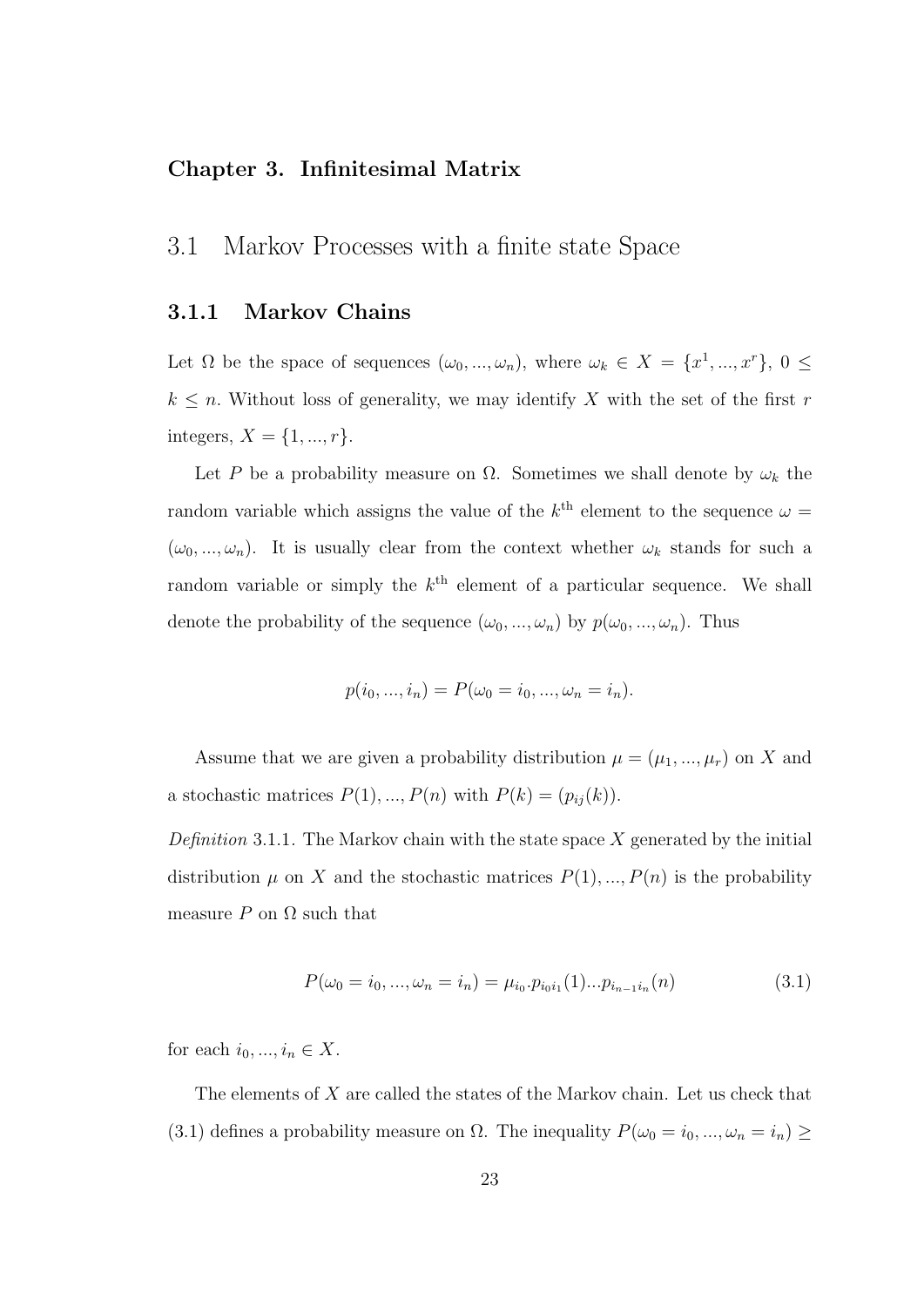0 is clear. It remains to show that

$$
\sum_{i_0=1}^r \dots \sum_{i_n=1}^r P(\omega_0 = i_0, ..., \omega_n = i_n) = 1.
$$

We have

$$
\sum_{i_0=1}^r \dots \sum_{i_n=1}^r P(\omega_0 = i_0, ..., \omega_n = i_n)
$$
  
= 
$$
\sum_{i_0=1}^r \dots \sum_{i_n=1}^r \mu_{i_0} \cdot p_{i_0 i_1}(1) \dots p_{i_{n-1} i_n}(n).
$$

We now perform the summation over all values of  $i_n$ . Note that  $i_n$  is only present in the last factor in each term of the sum, and the sum  $\sum_{i=1}^{r} p_{i_{n-1}i_n}(n)$  is equal to one, since the matrix  $P(n)$  is stochastic. We then fix  $i_0, ..., i_{n-2}$ , and sum over all the values of  $i_{n-1}$ , and so on. In the end we obtain  $\sum_{i=1}^{r} \mu_{i_0}$ , which is equal to one, since  $\mu$  is a probability distribution.

In the same way one can prove the following statement:

$$
P(\omega_0 = i_0, ..., \omega_n = i_k) = \mu_{i_0} \cdot p_{i_0 i_1}(1) ... p_{i_{k-1} i_k}(k)
$$

for any  $1 \leq i_0, ..., i_k \leq r, k \leq n$ . This equality shows that the induced probability distribution on the space of sequences of the form  $(\omega_0, ..., \omega_k)$  is also a Markov chain generated by the initial distribution  $\mu$  and the stochastic matrices  $P(1), ..., P(k)$ .

The matrices  $P(k)$  are called the transition probability matrices, and the matrix entry  $p_{ij}(k)$  is called the transition probability from the state i to the j at time k. The use of the of these terms is justified by the following calculation.

Assuming that  $P(\omega_0 = i_0, ..., \omega_{k-2} = i_{k-2}, \omega_{k-1} = i) > 0$ . We consider the conditional probability  $P(\omega_k = j | \omega_0 = i_0, ..., \omega_{k-2} = i_{k-2}, \omega_{k-1} = i)$ . By definition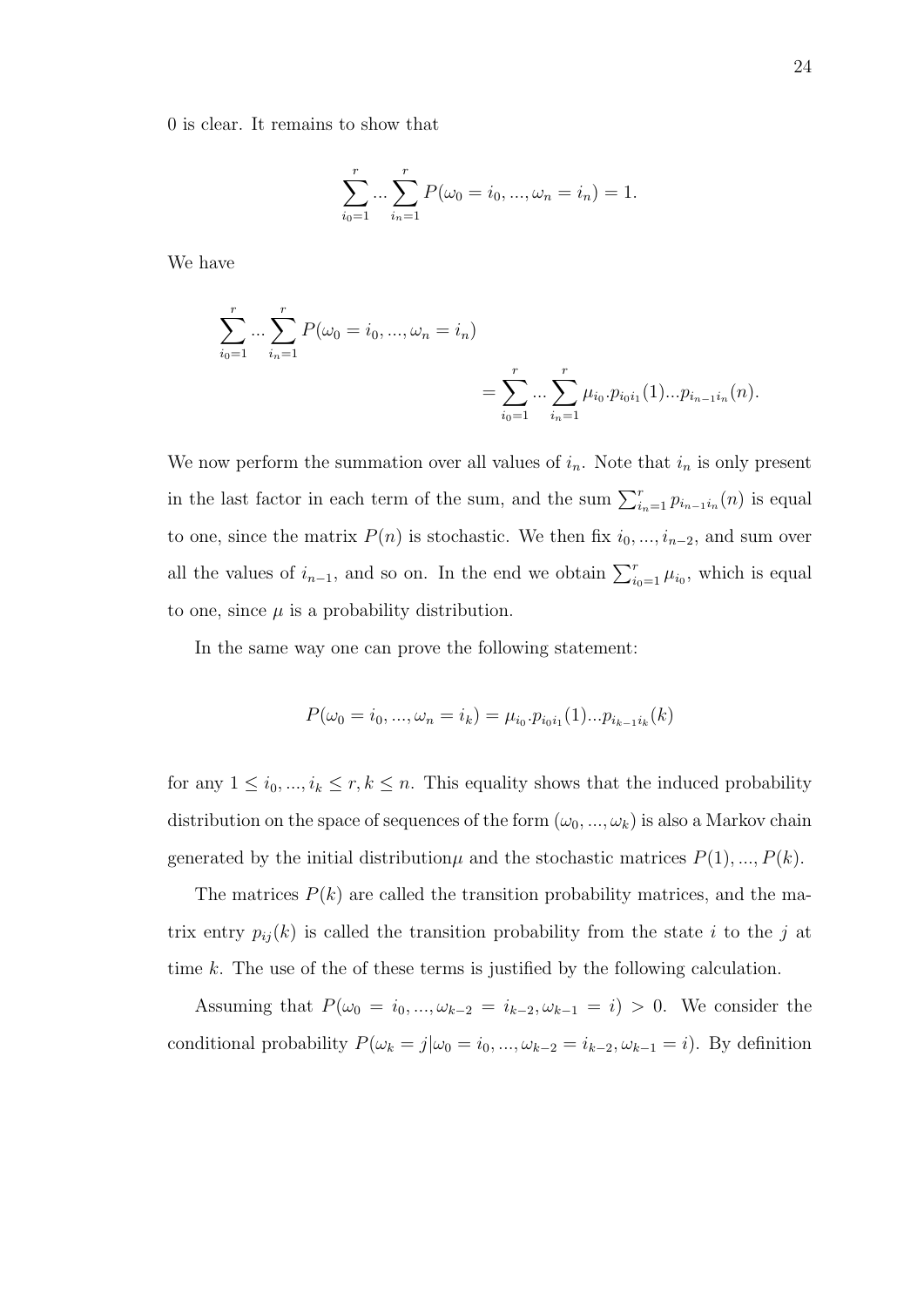of the measure  $P$ ,

$$
P(\omega_k = j | \omega_0 = i_0, ...,
$$
  
\n
$$
\omega_{k-2} = i_{k-2}, \omega_{k-1} = i)
$$
  
\n
$$
= \frac{P(\omega_0 = i_0, ..., \omega_{k-2} = i_{k-2}, \omega_{k-1} = i, \omega_k = j)}{P(\omega_0 = i_0, ..., \omega_{k-2} = i_{k-2}, \omega_{k-1} = i)}
$$
  
\n
$$
= \frac{\mu_{i_0} p_{i_0 i_1}(1) ... p_{i_{k-2} i}(k-1) p_{i_j}(k)}{\mu_{i_0} p_{i_0 i_1}(1) ... p_{i_{k-2} i}(k-1)}
$$
  
\n
$$
= p_{ij}(k).
$$

The right-hand side here does not depend on  $i_0, ..., i_{k-2}$ . This property is sometimes used as a definition of a chain, It is also easy to see that  $P(\omega_k = j | \omega_{k-1} =$  $i) = p_{ij}(k).$ 

Definition 3.1.2. A Markov chain is said to be homogeneous if  $P(k) = P$  for a matrix P which does not depend on,  $k, 1 \leq k \leq n$ .

The notion of a homogeneous Markov chain can be understood as a generalization of the notion of a sequence of independent identical trials. Indeed, it all the rows of the stochastic matrix  $P = (p_{ij})$  are equally to  $(p_1, ..., p_r)$ , where  $(p_1, ..., p_r)$ is a probability distribution on  $X$ , then the Markov with such a matrix  $P$  and the initial distribution  $(p_1, ..., p_r)$  is a sequence of independent identical trials.

In what follows we consider only homogeneous Markov Chains. Such chains can be represented with the help of graphs. The vertices of the graph are the elements of X. The vertices i and j are connected by an oriented edge if  $p_{ij} > 0$ . A sequence of states  $(i_0, i_1, ..., i_n)$  which has a positive probability can be represented as a path of length n on the graph starting at the point  $i_0$ , then going to the point  $i_1$ , and so on. Therefore, homogeneous Markov chain can be represented as a probability distribution on the space of paths of length  $n$  on the graph.

Let us consider the conditional probabilities  $P(\omega_{s+l} = j | \omega_l = i)$ . It is assumed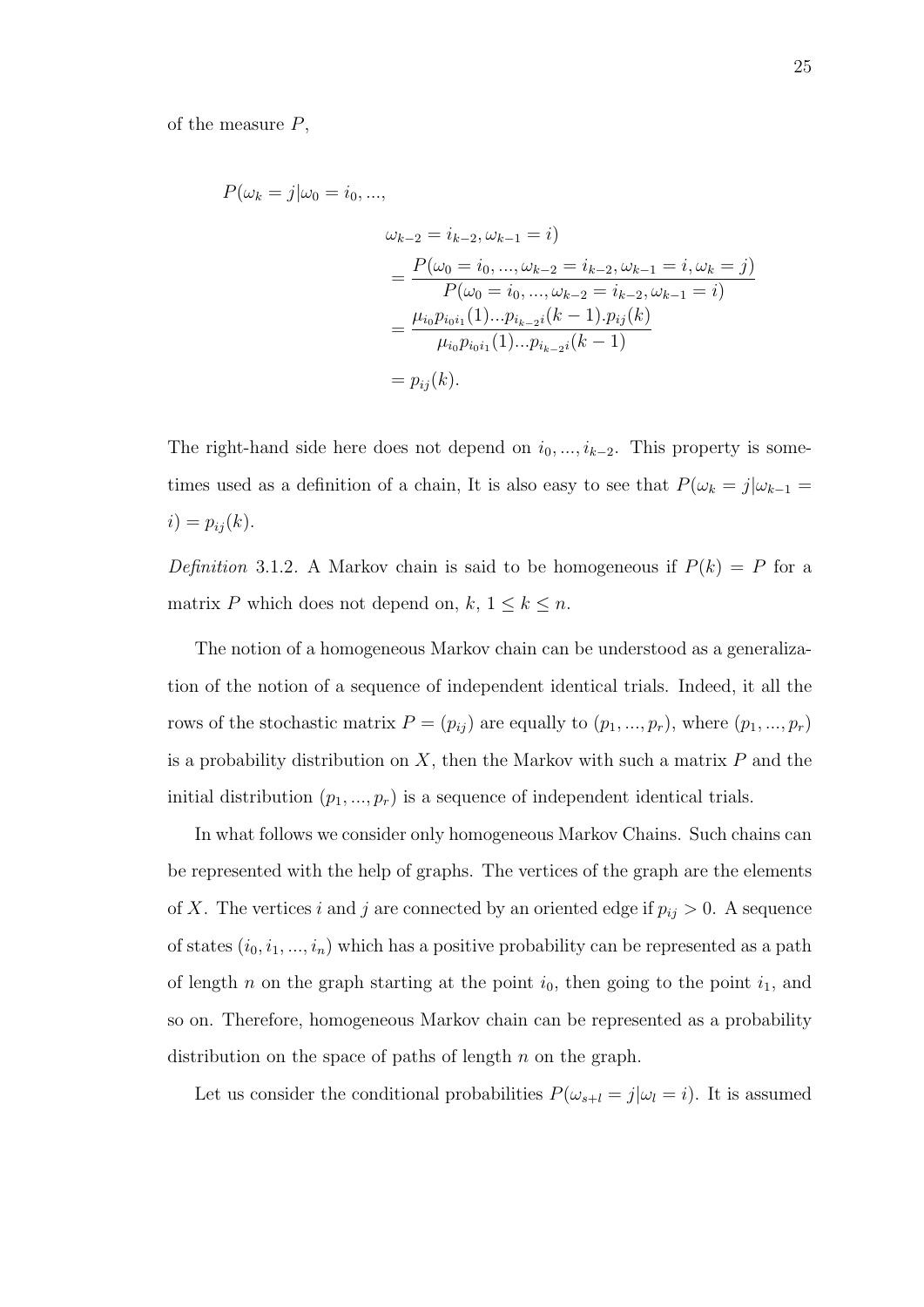here that  $P(\omega_l = i) > 0$ . We claim that

$$
P(\omega_{s+l}=j|\omega_l=i)=p_{ij}^{(s)},
$$

where  $p_{ij}^{(s)}$  are elements of the matrix  $P^s$ . Indeed,

$$
P(\omega_{s+l} = j | \omega_l = i) = \frac{P(\omega_{s+l} = j, \omega_l = i)}{P(\omega_l = i)}
$$
  

$$
= \frac{\sum_{i_0=1}^r \dots \sum_{i_{l-1}=1}^r \sum_{i_{l+1}=1}^r \dots \sum_{i_{s+l-1}=1}^r P(\omega_0 = i_0, ..., \omega_l = i, ..., \omega_{s+l} = j)}{\sum_{i_0=1}^r \dots \sum_{i_{l-1}=1}^r P(\omega_0 = i_0, ..., \omega_l = i)}
$$
  

$$
= \frac{\sum_{i_0=1}^r \dots \sum_{i_{l-1}=1}^r \sum_{i_{l+1}=1}^r \dots \sum_{i_{s+l-1}=1}^r \mu_{i_0} p_{i_0 i_1} \dots p_{i_{l-1} i} p_{i_{l+1} \dots} p_{i_{s+l-1} j}}{\sum_{i_0=1}^r \dots \sum_{i_{l-1}=1}^r \mu_{i_0} p_{i_0 i_1} \dots p_{i_{l-1} i}}
$$
  

$$
= \frac{\sum_{i_0=1}^r \dots \sum_{i_{l-1}=1}^r \mu_{i_0} p_{i_0 i_1} \dots p_{i_{l-1} i} \sum_{i_{l+1}=1}^r \dots \sum_{i_{s+l-1}=1}^r \mu_{i_0} p_{i_0 i_1} \dots p_{i_{l-1} i} p_{i_{l+1} \dots} p_{i_{s+l-1} j}}{\sum_{i_0=1}^r \dots \sum_{i_{l-1}=1}^r \mu_{i_0} p_{i_0 i_1} \dots p_{i_{l-1} i}}
$$
  

$$
\sum_{i_{l+1}=1}^r \dots \sum_{i_{s+l-1}=1}^r p_{i i_{l+1} \dots} p_{i_{s+l-1} j} = p_{i j}^{(s)}
$$

Thus the conditional probabilities  $p_{ij}^{(s)} = P(\omega_{s+l} = j | \omega_l = i)$  do not depend on l. They are called s-step transition probabilities. A similar calculation shows that for a homogeneous Markov chain with initial distribution  $\mu$ ,

$$
P(\omega_s = j) = (\mu P^s)_j = \sum_{i=1}^r \mu_i p_{ij}^{(s)}.
$$
\n(3.2)

Note that by considering infinite stochastic matrices, Definition 3.1.2 and the argument leading to (3.2) can be generalized to the case of Markov chains with a countable number of states.

Definition 3.1.3. A stochastic matrix  $P$  is said to be ergodic if there exists  $s$ such that the s-step transition probabilities  $p_{ij}^{(s)}$  are positive for all i and j. A homogeneous Markov Chain is said to be ergodic if it can be generated by some initial distribution and an ergodic stochastic matrix.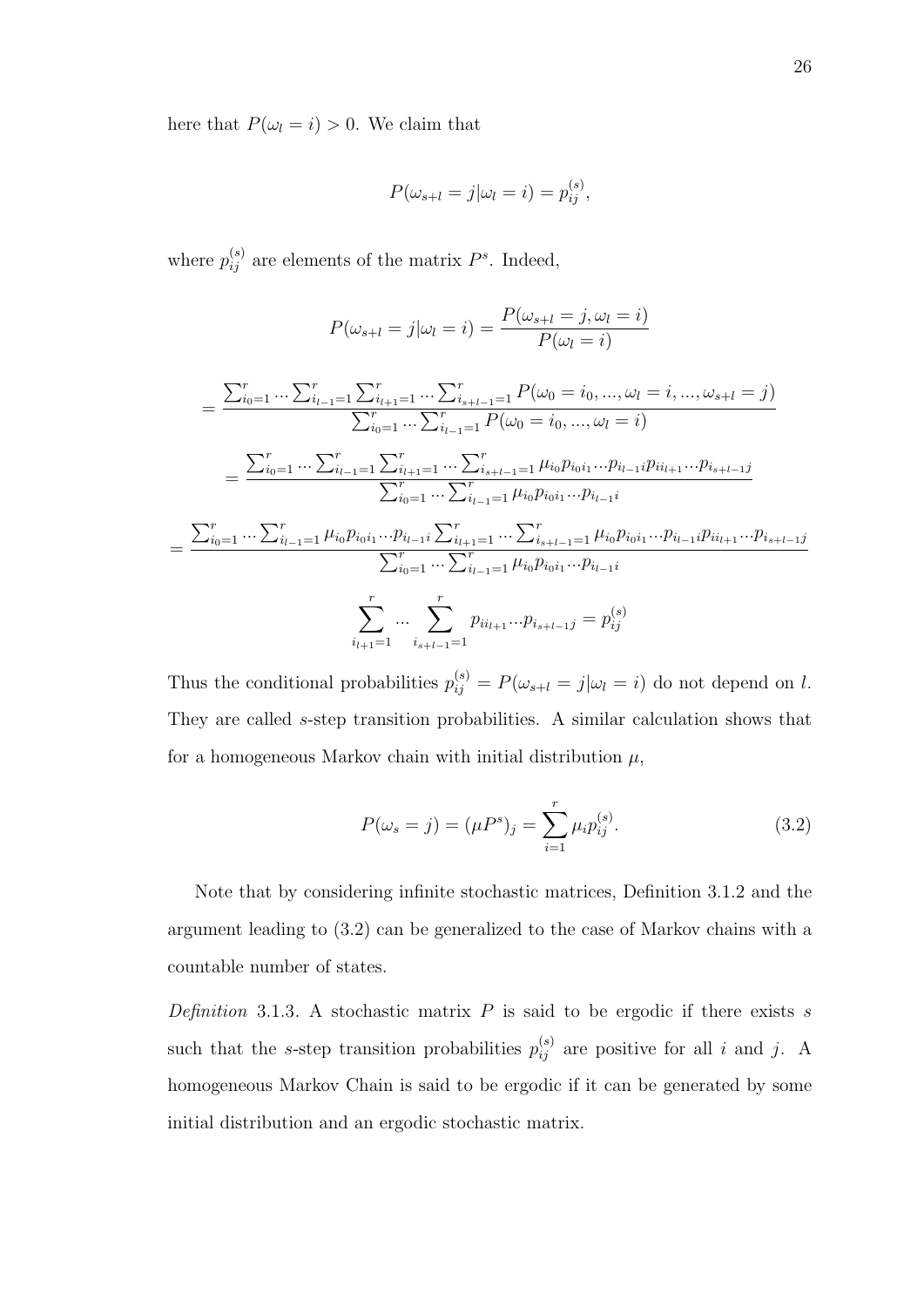#### 3.1.2 Definition of a Markov Process

Here we define a homogeneous Markov process with values in a finite state space. We can assume that the state space  $X$  is the set the first  $r$  positive integers, that is  $X = \{1, 2, ...r\}.$ 

Let  $P(t)$  be a family of  $r \times r$  stochastic matrices indexed by the parameter  $t \in [0,\infty)$ . The element of  $P(t)$  will be denoted by  $P_{ij}(t)$ ,  $1 \le i, j \le r$ . We assume that the family  $P(t)$  forms a semi-group, that is  $P(s)P(t) = P(s + t)$  for any  $s, t \geq 0$ . Since  $P(t)$  are stochastic matrices, the semi-group property implies  $P(0)$  is the identity matrix. Let  $\mu$  be a distribution X.

Let  $\tilde{\Omega}$  be the set of all functions  $\tilde{\omega}: \mathbb{R}^+ \to X$  and  $\mathbb{B}$  be the  $\sigma$ -algebra generated by all cylindrical sets. Define a family of finite-dimensional distributions  $P_{t_o,t_1,\dots,t_k}$ . where  $0 = t_o \le t_1 \le \dots \le t_k$ , as follows

$$
P_{t_o, t_1, \dots, t_k}(\tilde{\omega}(t_0) = i_0, \tilde{\omega}(t_1) = i_1, \dots, \tilde{\omega}(t_k) = i_k)
$$
  
=  $\mu_{i_0} P_{i_0 i_1}(t_1) P_{i_1 i_2}(t_2 - t_1) \dots P_{i_{k-1} i_k}(t_k - t_{k-1}).$ 

It can easily be seen that this family of finite-dimensional distribution satisfies the consistency conditions. By the Kolmogorov Consistency Theorem, there is a process  $X_t$  with values in X with these finite-dimensional distribution. Any such process will be called a homogeneous Markov process with the family of transition matrices  $P(t)$  and the initial distribution  $\mu$ . (Since we donot consider non-homogeneous Markov process in this section, we shall refer to  $X_t$  simply as a Markov process.)

Lemma 1. Let  $X_t$  be a Markov process with the family of transition matrices  $P(t)$ . Then, for  $0 \le s_1 \le ... \le s_k$ ,  $t \ge 0$ , and  $i_1, i_2, ... i_k, j \in X$ , we have

$$
P(X_{s_k+t} = j | X_{s_1} = i_1, ..., X_{s_k} = i_k) = P(X_{s_k+t} = j | X_{s_k} = i_k) = P_{i_kj}(t) \tag{3.3}
$$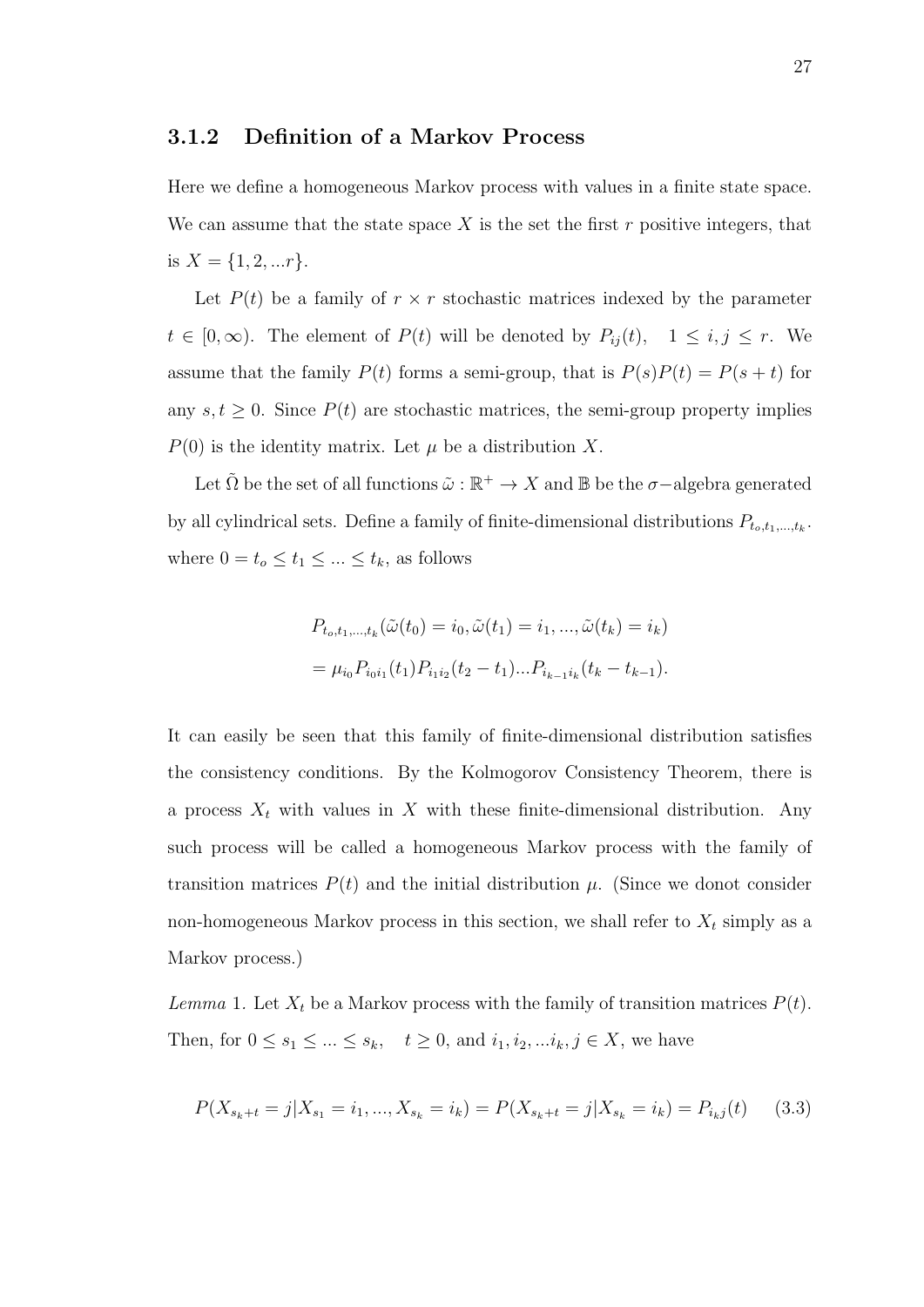if the conditional probability on the left-hand side is defined.

*Proof.* Assume  $P(X_{s_1} = i_1, ..., X_{s_k} = i_k) > 0$ . The conditional probability  $P(X_{s_k+t} = j | X_{s_1} = i_1, ..., X_{s_k} = i_k)$  $=\frac{P(X_{s_1}=i_1,...,X_{s_{k-1}}=i_{k-1},X_{s_k}=i_k,X_{s_k+t}=j)}{P(X_{s_1}=i_1,...,X_{s_{k-1}}=i_k, X_{s_k+t}=j)}$  $P(X_{s_1} = i_1, ..., X_{s_{k-1}} = i_{k-1}, X_{s_k} = i_k)$  $=\frac{\mu_{i_1}P_{i_1i_2}(2)...P_{i_{k-1}i_k}(k-1)P_{i_kj}(t)}{P_{i_1}(2)...P_{i_{k-1}i_k}(k-1)}$  $\mu_{i_1} P_{i_1 i_2}(2)...P_{i_{k-1} i_k}(k-1)$ 

$$
= P_{i_k j}(t)
$$

 $\Box$ 

Definition 3.1.4. A distribution  $\pi$  is said to be stationary for a semi-group of Markov transition matrices  $P(t)$  if  $\pi P(t) = \pi$  for all  $t \ge 0$ .

*Theorem* 3.1.1. Let  $P(t)$  be a semi-group of Markow Transition matrices such that for some t all the matrix entries of  $P(t)$  are positive. Then there is a unique stationary distribution  $\pi$  for the semi-group of transition matrices. Moreover,  $\sup_{i,j\in X}|P_{i,j}(t)-\pi_j|$  converges to zero exponentially fast as  $t\in\infty$ .

Proof. For the sake of transparency we'll prove the theorem in the case of discrete time. Let  $\mu' = (\mu'_1, ..., \mu'_r), \mu'' = (\mu''_1, ..., \mu''_r)$  be two probability distributions on the space X. We set  $d(\mu', \mu'') = \frac{1}{2} \sum_{i=1}^r |\mu'_i - \mu''_i|$ . Then d can be viewed as a distance on the space of probability distribution on  $X$ , and the space of distributions with this distance is a complete metric space. We note that

$$
0 = \sum_{i=1}^r \mu'_i - \sum_{i=1}^r \mu''_i = \sum_{i=1}^r (\mu'_i - \mu''_i) = \sum_{i=1}^r (\mu'_i - \mu''_i) - \sum_{i=1}^r (\mu''_i - \mu'_i),
$$

where  $\sum^+$  denotes the summation with respect to those indices i for which the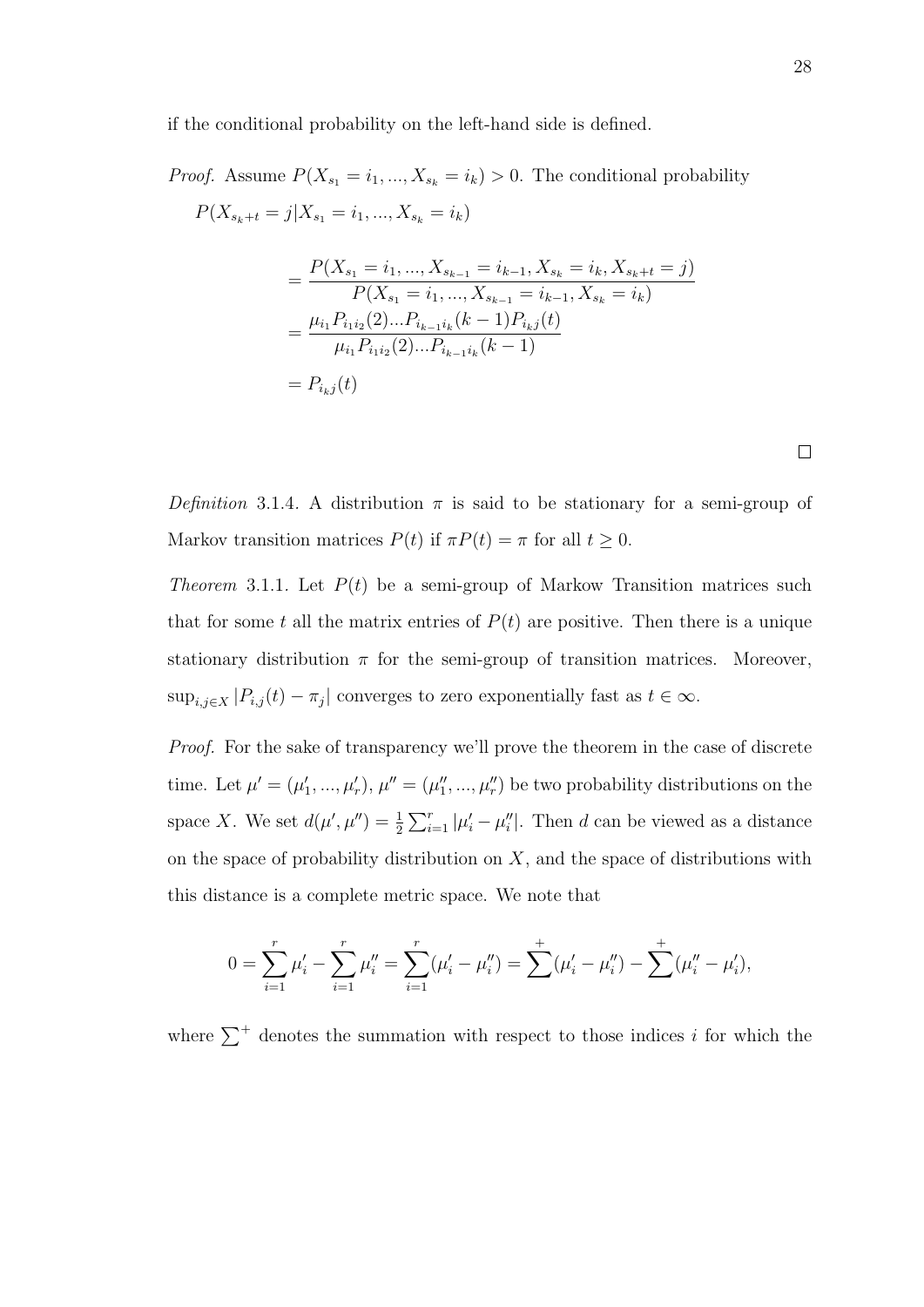$$
d(\mu', \mu'') = \frac{1}{2} \sum_{i=1}^r |\mu'_1 - \mu''_i| = \frac{1}{2} \sum_{i=1}^r (\mu'_1 - \mu''_i) + \frac{1}{2} \sum_{i=1}^r (\mu''_i - \mu'_i) = \sum_{i=1}^r (\mu'_1 - \mu''_i).
$$

It is clear that  $d(\mu', \mu'') \leq 1$ .

Let  $\mu'$  and  $\mu''$  be two probability distributions on X and  $Q = (q_{ij})$  a stochastic matrix. This implies  $\mu'Q$  and  $\mu''Q$  are also probability distributions. Let us demonstrate that

$$
d(\mu'Q, \mu''Q) \le d(\mu', \mu''),\tag{3.4}
$$

for all  $q_{ij} \geq \alpha$ , then

$$
d(\mu'Q, \mu''Q) \le (1 - \alpha)d(\mu', \mu'').
$$
\n(3.5)

Let *J* be the set of indices *j* for which  $(\mu'Q)_j - (\mu''Q)_j > 0$ . Then

$$
d(\mu'Q, \mu''Q) = \sum_{j \in J} (\mu'Q - \mu''Q)_j = \sum_{j \in J} \sum_{i=1}^r (\mu' - \mu'')q_{ij}
$$
  

$$
\leq \sum_{i}^+ (\mu' - \mu'') \sum_{j \in J} q_{ij} \leq \sum_{i}^+ (\mu' - \mu'') = d(\mu', \mu''),
$$

which proves  $(3.4)$ . We now note that J can not contain all indices of j since both  $\mu'Q$  and  $\mu''Q$  are probability distributions. Therefore, at least one index j is missing in the sum  $\sum_{j\in J} q_{ij}$ . Thus, if all  $q_{ij} > \alpha$ , then  $\sum_{j\in J} q_{ij} < 1 - \alpha$  for all i, and

$$
d(\mu'Q, \mu''Q) \le (1 - \alpha) \sum_{i}^{+} (\mu'_{i} - \mu''_{i}) = (1 - \alpha)d(\mu', \mu''),
$$

which implies  $(3.5)$ .

Let  $\mu_0$  be an arbitrary probability distribution on X and  $\mu_n = \mu_0 P^n$ . We shall show that the sequence of probability distribution  $\mu_n$  is a Cauchy sequence, that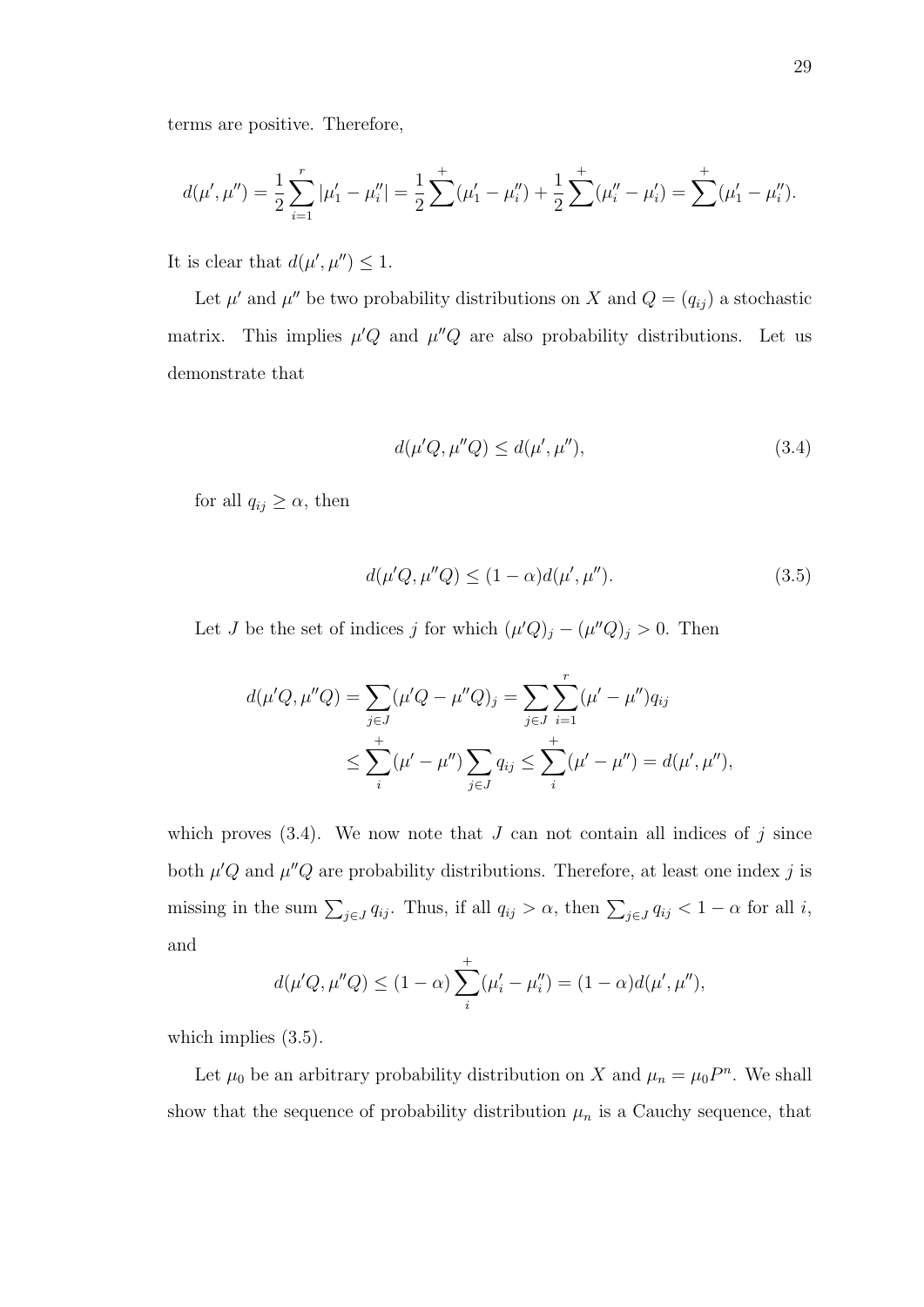is for  $\epsilon > 0$  there exists  $n_0(\epsilon)$  such that for any  $k \geq 0$  we kave  $d(\mu_n, \mu_{n+k}) < \epsilon$  for  $n_0(\epsilon)$ . By (3.4) and (3.5),

$$
d(\mu_n, \mu_{n+k}) = d(\mu_0 P^n, \mu_0 P^{n+k}) \le (1 - \alpha) d(\mu_0 P^{n-s}, \mu_0 P^{n+k-s}) \le \dots
$$
  

$$
\le (1 - \alpha)^m d(\mu_0 P^{n-ms}, \mu_0 P^{n+k-ms}) \le (1 - \alpha)^m,
$$

where m is such that  $0 \leq n - ms < s$ . For sufficiently large n we have  $(1 - \alpha)^m < \epsilon$ , which implies that  $\mu_n$  is a cauchy sequence.

Let  $\pi = \lim_{n \to \infty} \mu_n$ . Then

$$
\pi P = \lim_{n \to \infty} \mu_n P = \lim_{n \to \infty} (\mu_0 P^n) P = \lim_{n \to \infty} (\mu_0 P^{n+1}) = \pi
$$

We now show that the distribution  $\pi$ , such that  $\pi P = \pi$ , is unique. Let  $\pi_1$  and  $\pi_2$  be two distributions with  $\pi_1 = \pi_1 P$  and  $\pi_2 = \pi_2 P$ . Then  $\pi_1 = \pi_1 P^s$  and  $\pi_2 = \pi_2 P^s$ . Therefore,  $d(\pi_1, \pi_2) = d(\pi_1 P^s, \pi_2 P^s) \le (1 - \alpha) d(\pi_1, \pi_2)$  by (3.4). If follows that  $d(\pi_1, \pi_2) = 0$ , that is  $\pi_1 = \pi_2$ .

We have proved that for any initial distribution  $\mu_0$  the limit

$$
\lim_{n \to \infty} \mu_0 P^n = \pi
$$

exists and does not depend on the choice of  $\mu_0$ . Let us take  $\mu_0$  to be probability distribution which is concentrated at the point *i*. Then, for *i* fixed,  $\mu_0 P^n$  is the probability distribution  $(p_{ij}^{(n)})$ . Therefore,  $\lim_{n\to\infty} p_{ij}^{(n)} = \pi_j$ . It is easy to show that  $\pi_j > 0$  for  $1 \leq j \leq r$ .

 $\Box$ 

We now consider semi-groups of Markov transition matrices which are differ-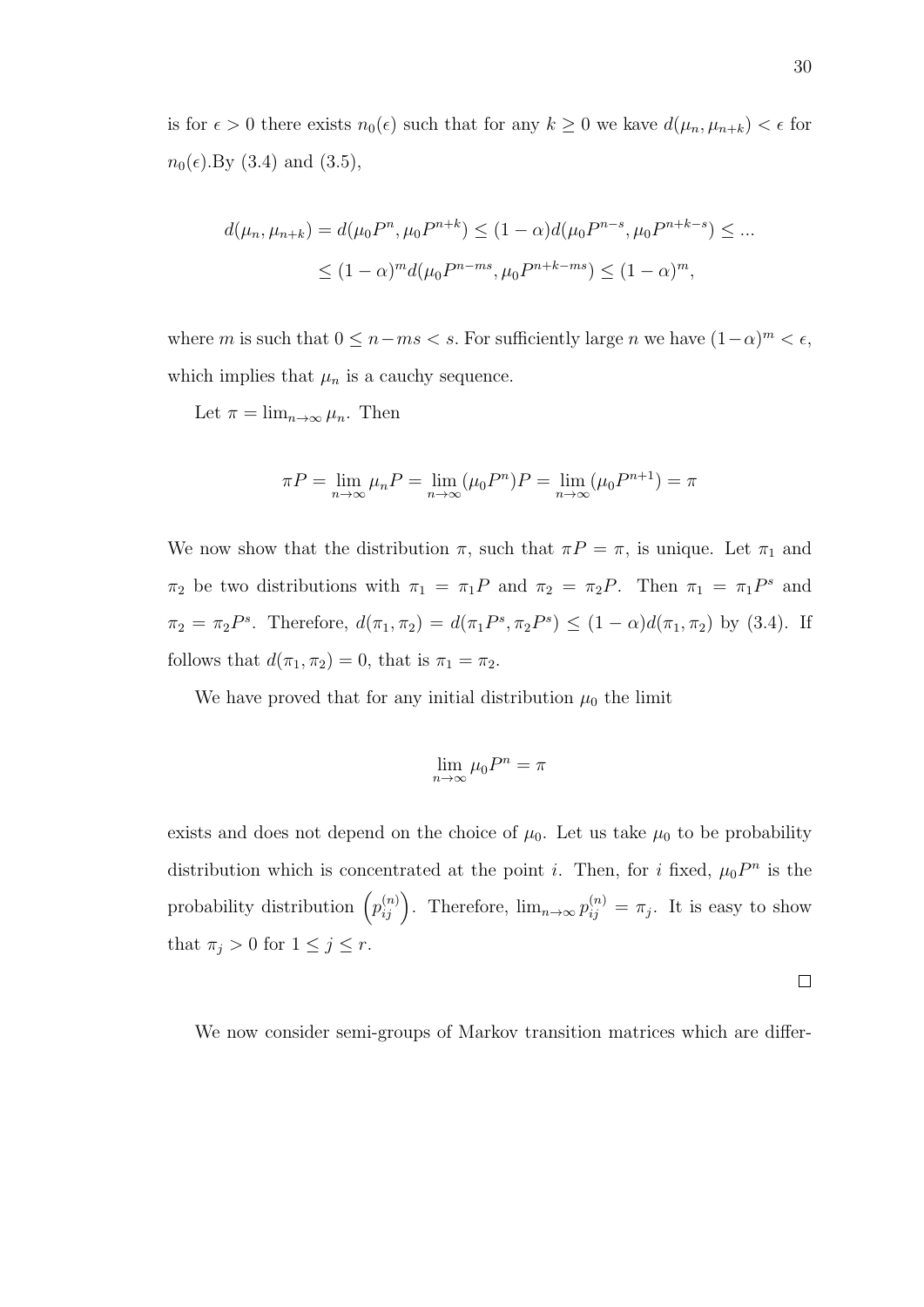entiable at zero. Namely, assume that there exists the following limits

$$
Q_{i,j} = \lim_{t \downarrow 0} \frac{P_{ij}(t) - I_{ij}}{t}, 1 \le i, j \le r
$$
\n(3.6)

where  $I$  is the identity matrix.

Definition 3.1.5. If the limits in (3.6) exist for all  $1 \le i, j \le r$ , then the matrix Q is called the infinitesimal matrix of the semi-group  $P(t)$ .

Since  $P_{ij}(t) \geq 0$  and  $I_{ij} = 0$  for  $i \neq j$ , the off-diagonal elements of Q are non-negative. Moreover,

$$
\sum_{j=1}^{r} Q_{ij} = \sum_{j=1}^{r} \lim_{t \downarrow 0} \frac{P_{ij}(t) - I_{ij}}{t} = \lim_{t \downarrow 0} \frac{\sum_{j=1}^{r} P_{ij}(t) - 1}{t} = 0
$$

or equivalently,

$$
Q_{ij} = -\sum_{i \neq j} Q_{ij}.
$$

Lemma 2. If the limits in  $(3.6)$  exist, then the transition matrices are differentiable for  $t \in \mathbb{R}^+$  and satisfy the following system of ordinary differential equations.

$$
\frac{dP(t)}{dt} = P(t)Q
$$
 (forward system).  
\n
$$
\frac{dP(t)}{dt} = QP(t)
$$
 (backward system).

The derivative at  $t = 0$  should be understood as one-sided derivatives.

*Proof.* Due to the semi-group property of  $P(t)$ 

$$
\lim_{h \downarrow 0} \frac{P(t+h) - P(t)}{h} = P(t) \lim_{h \downarrow 0} \frac{P(h) - I}{h} = P(t)Q \tag{3.7}
$$

This shows, in particular, that  $P(t)$  is right-differentiable. Let us prove that  $P(t)$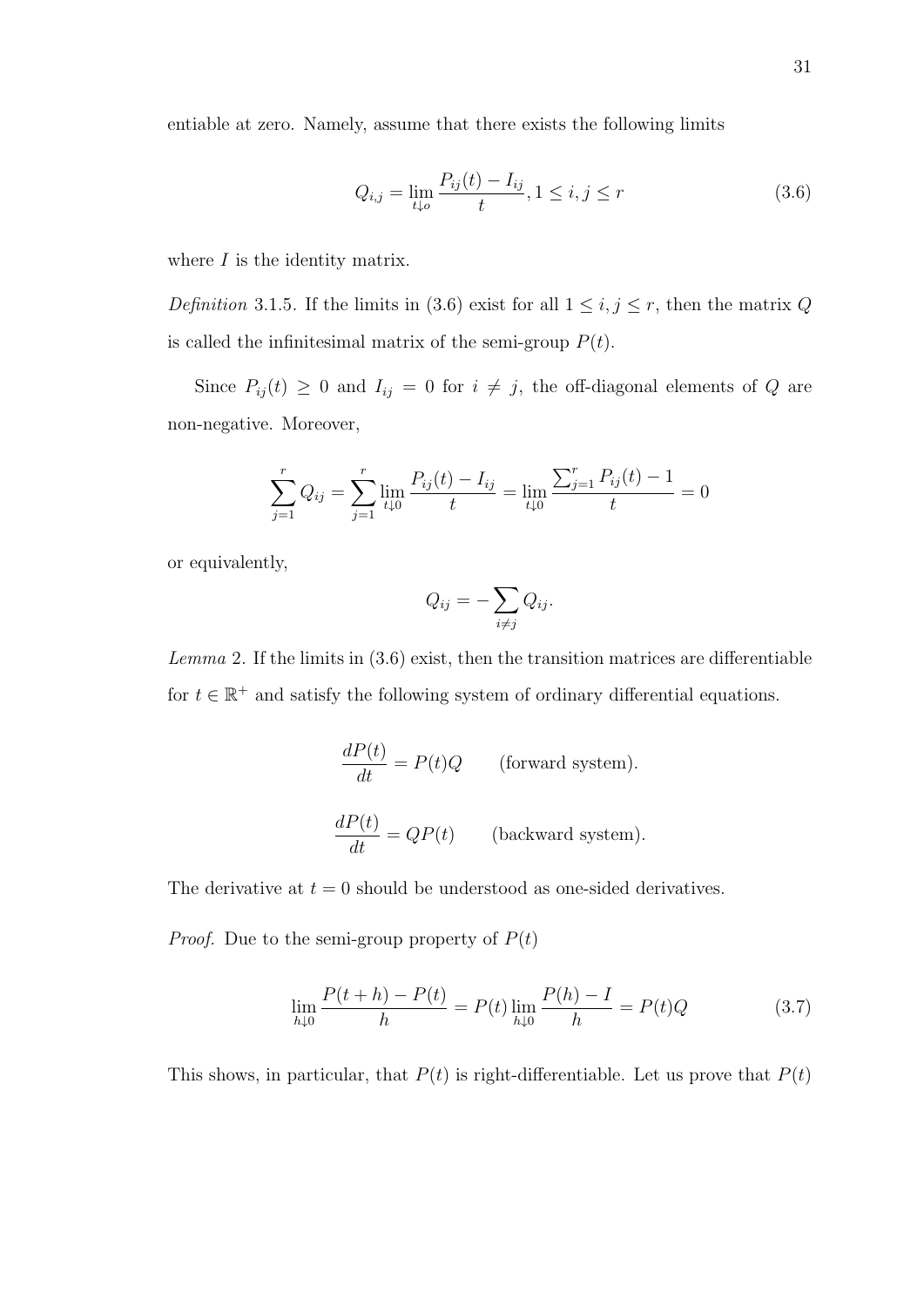is left-continuous. For  $t > 0$  and  $0 \leq h < t$ ,

$$
P(t) - P(t - h) = P(t - h)(P(h) - I).
$$

All the elements of  $P(t - h)$  are bounded, while all elements of  $(P(h) - I) \rightarrow 0$  as  $h \downarrow 0$ . This establishes the continuity of  $P(t)$ .

For  $t > 0$ ,

$$
\lim_{h \downarrow 0} \frac{P(t) - P(t - h)}{h} = \lim_{h \downarrow 0} P(t - h) \lim_{h \downarrow 0} \frac{P(h) - I}{h} = P(t)Q \tag{3.8}
$$

combining (3.7) and (3.8), we obtain the forward system of equations.

Due to the semi-group property of  $P(t)$ , for  $t \geq 0$ ,

$$
\lim_{h \downarrow 0} \frac{P(t+h) - P(t)}{h} = P(t) \lim_{h \downarrow 0} \frac{P(h) - I}{h} = P(t)Q
$$

and similarly, for  $t > 0$ 

$$
\lim_{h \downarrow 0} \frac{P(t) - P(t - h)}{h} = \lim_{h \downarrow 0} P(t - h) \lim_{h \downarrow 0} \frac{P(h) - I}{h} = P(t)Q
$$

This justifies the backward systems of equations.

The systems  $\frac{dP(t)}{dt} = P(t)Q$  with initial conditions  $P_0 = I$  has the unique solution  $P(t) = e^{tQ}$ . Thus, the transition matrices can be uniquely expressed in terms of the infinitesimal matrix.

Let us note another property of the infinitesimal matrix. If  $\pi$  is a stationary distribution for the semi-group of transition matrices, then

$$
\pi Q = \lim_{t \downarrow 0} \frac{\pi P(t) - \pi}{t} = 0.
$$

 $\Box$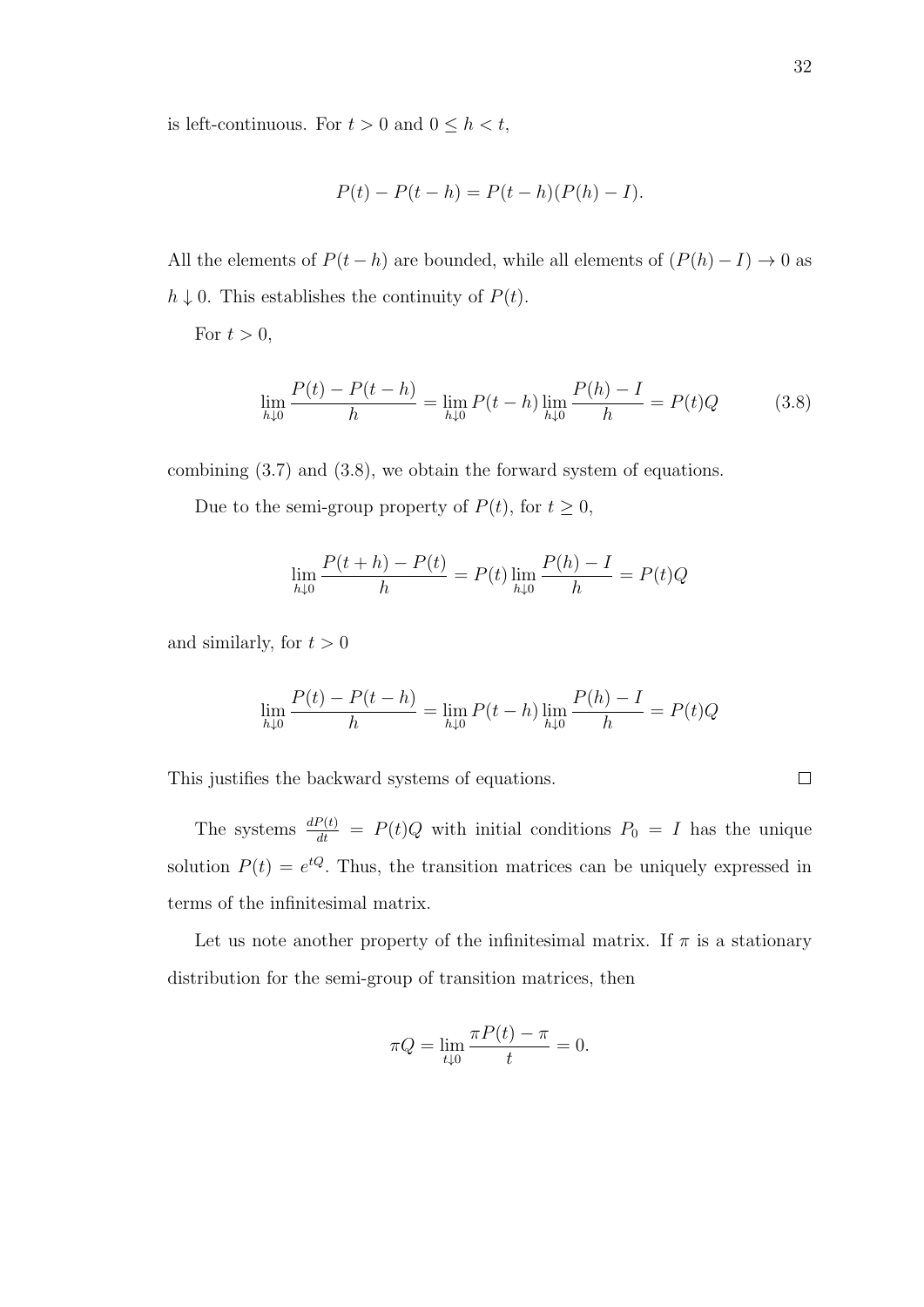Conversely, if  $\pi Q = 0$  for some distribution  $\pi$ , then

$$
\pi P(t) = \pi e^{tQ} = \pi (I + tQ + \frac{t^2 Q^2}{2!} + \frac{t^3 Q^3}{3!} + \ldots) = \pi
$$

Thus,  $\pi$  is a stationary distribution for the family  $P(t)$ .

#### 3.1.3 Construction of a Markov Process

Let  $\mu$  ba a probability distribution on X and  $P(t)$  be differentiable semi-group of transition matrices with the infinitesimal matrix  $Q$ . Assuming that  $Q_{ii} < 0$  for all i.

On an intuitive level, a Markov process with the family of transition matrices  $P(t)$  and initial distribution  $\mu$  can be discribed as follows. At time  $t = 0$  the process is distributed according to  $\mu$ . If at time t the process is in a state i, then it will remain in the same state for time  $\tau$ , where  $\tau$  is a random variable with exponential distribution. The parameter of the distribution depends on  $i$ , but does not depend on t. After time  $\tau$  the process goes to another state, where it remains for exponential time, and so on. The transition probability depends on  $i$ , but not on the moment of time t.

Now let us justify the above description and relate the transition times and transition probabilities to the infinitesimal matrix. Let  $Q$  be an  $r \times r$  matrix with  $Q_{ii} < 0$  for all *i*. Assume that there are random variables  $\xi, \tau_i^n, 1 \le i \le r, n \in \mathbb{N}$ , and  $\eta_i^n$ ,  $1 \leq i \leq r$ ,  $n \in \mathbb{N}$ , defined on a common probability space, with the following properties:

1. The random variable  $\eta$  takes values in X and has distribution  $\mu$ .

2. For any  $1 \leq i \leq r$ , the random variable  $\tau_i^n$ ,  $n \in \mathbb{N}$ , are identically distributed according to the exponential distribution with parameter  $r_i = -Q_{ii}$ .

3. For any  $1 \leq i \leq r$ , the random variable  $\eta_i^n$ ,  $n \in \mathbb{N}$ , takes values in  $X\{i\}$  and are identically distributed with  $P(\eta_i^n = j) = -Q_{ij}/Q_{ii}$  for  $j \neq i$ .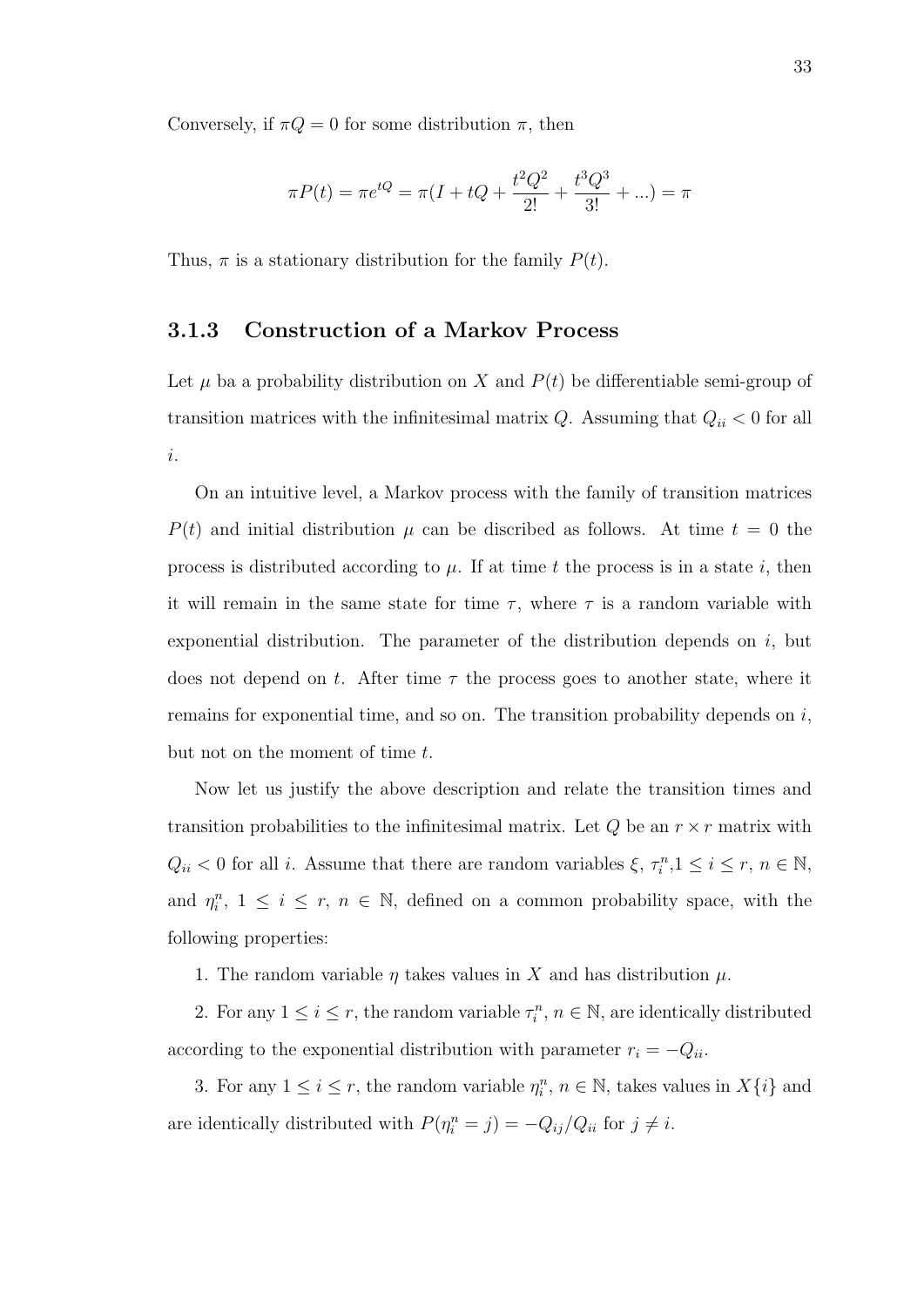4. The random variable  $\xi$ ,  $\tau_i^n$ ,  $\eta_i^n$ ,  $1 \leq i \leq r, n \in \mathbb{N}$ , are independent.

We inductively define two sequences of random variables:  $\sigma^n$ ,  $n \geq 0$ , with values in  $\mathbb{R}^+$ , and  $\eta^n$ ,  $n \geq 0$ , with values in X. Let  $\sigma^0 = 0$  and  $\xi^0 = \xi$ . Assume that  $\sigma^m$  and  $\xi^m$  have been defined for all  $m < n$ , where  $n \geq 1$ , and set

$$
\sigma^n = \sigma^{n-1} + \tau_{\xi^{n-1}}^n.
$$
  

$$
\xi^n = \eta_{\xi^{n-1}}^n.
$$

We shall treat  $\sigma^n$  as the time till the  $n^{\text{th}}$  transition takes place, and  $\xi^n$  as the  $n^{\text{th}}$ state visited by the process. Thus, define

$$
X_t = \xi^n \quad \text{for} \quad \sigma^n \le t < \sigma^{n+1} \tag{3.9}
$$

Lemma 3. Assume that the random variable  $\xi, \tau_i^n, 1 \le i \le r, n \in \mathbb{N}$ , and  $\eta_i^n, 1 \le$  $i \leq r, n \in \mathbb{N}$ , are defined on a common probability space and satisfy assumptions 1 − 4 above. Then the process  $X_t$  defined by (3.9) is a Markov process with the family of transition matrices  $P(t) = \pi e^{tQ}$  and initial distribution  $\mu$ .

*Proof.* It is clear from (3.9) that the initial distribution of  $X_t$  is  $\mu$ . Using properties  $\tau_i^n$  and  $\eta_i^n$  it is possible to show that, for  $k \neq j$ ,

$$
P(X_0 = i, X_t = k, X_{t+h} = j) = P(X_0 = i, X_t = k)(P(\tau_k^1 < h)P(\xi_k^1 = j) + o(h))
$$
\n
$$
= P(X_0 = i, X_t = k)(Q_{kj}h + o(h)) \quad \text{as} \quad h \downarrow 0.
$$

In other words, the main distribution to the probability on the left-hand side comes from the event that there is exactly one transition between the states k and j during the time interval  $[t, t+h)$ .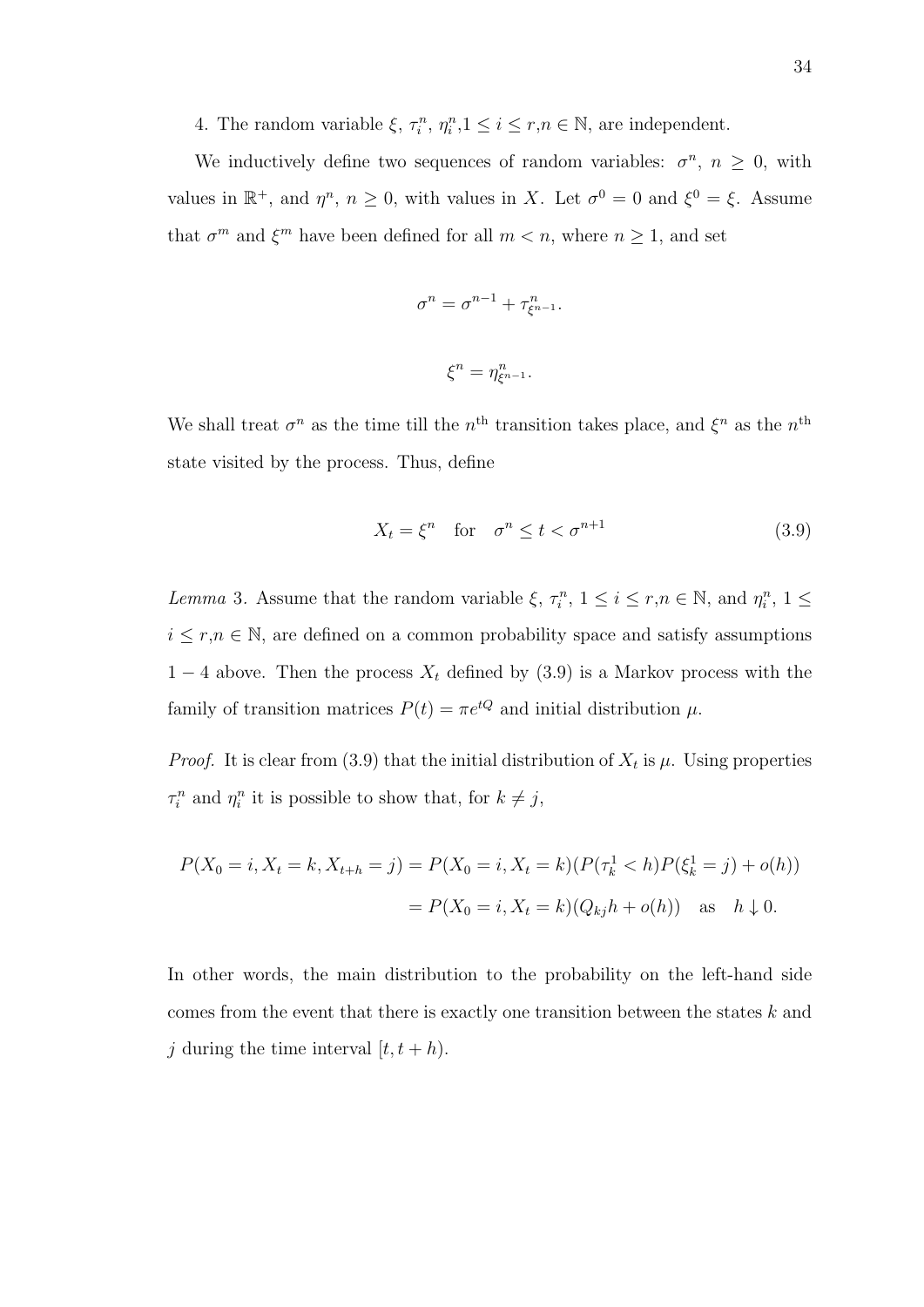Similarly,

$$
P(X_0 = i, X_t = k, X_{t+h} = j) = P(X_0 = i, X_t = k)(P(\tau_k^1 \ge h)P(\xi_k^1 = j) + o(h))
$$
  
=  $P(X_0 = i, X_t = j)(1 + Q_{jj}h + o(h))$  as  $h \downarrow 0$ ,

that is, the main contribution to the probability on the left-hand side comes from the event that there are no transitions during the time interval  $[t, t + h]$ .

Therefore,

$$
\sum_{k=1}^{r} P(X_0 = i, X_t = k, X_{t+h} = j) = P(X_0 = i, X_t = k) +
$$
  

$$
h \sum_{k=1}^{r} P(X_0 = i, X_t = k) Q_{kj} + o(h).
$$

Let  $R_{ij} = P(X_0 = i, X_t = k)$ . The last equality can be written as

$$
R_{ij}(t+h) = R_{ij}(t) + h \sum_{k=1}^{r} R_{ik}(t)Q_{kj} + o(h).
$$

Using Matrix notation,

$$
\lim_{h \downarrow 0} \frac{R(t+h) - R(t)}{h} = R(t)Q.
$$

The existence of the left derivative is justified similarly. Therefore,

$$
\frac{dP(t)}{dt} = P(t)Q \quad \text{for} \quad t \ge 0.
$$

Note that  $R_{ij(0)=\mu_i}$  for  $i=j$ , and  $R_{ij}(0)=0$  for  $i \neq j$ . These are the same equation and initial condition that are satisfied by the matrix-valued function  $\mu_i P_{ij}(t)$ . Therefore,

$$
R_{ij} = P(X_0 = i, X_t = j) = \mu_i P_{ij}(t). \tag{3.10}
$$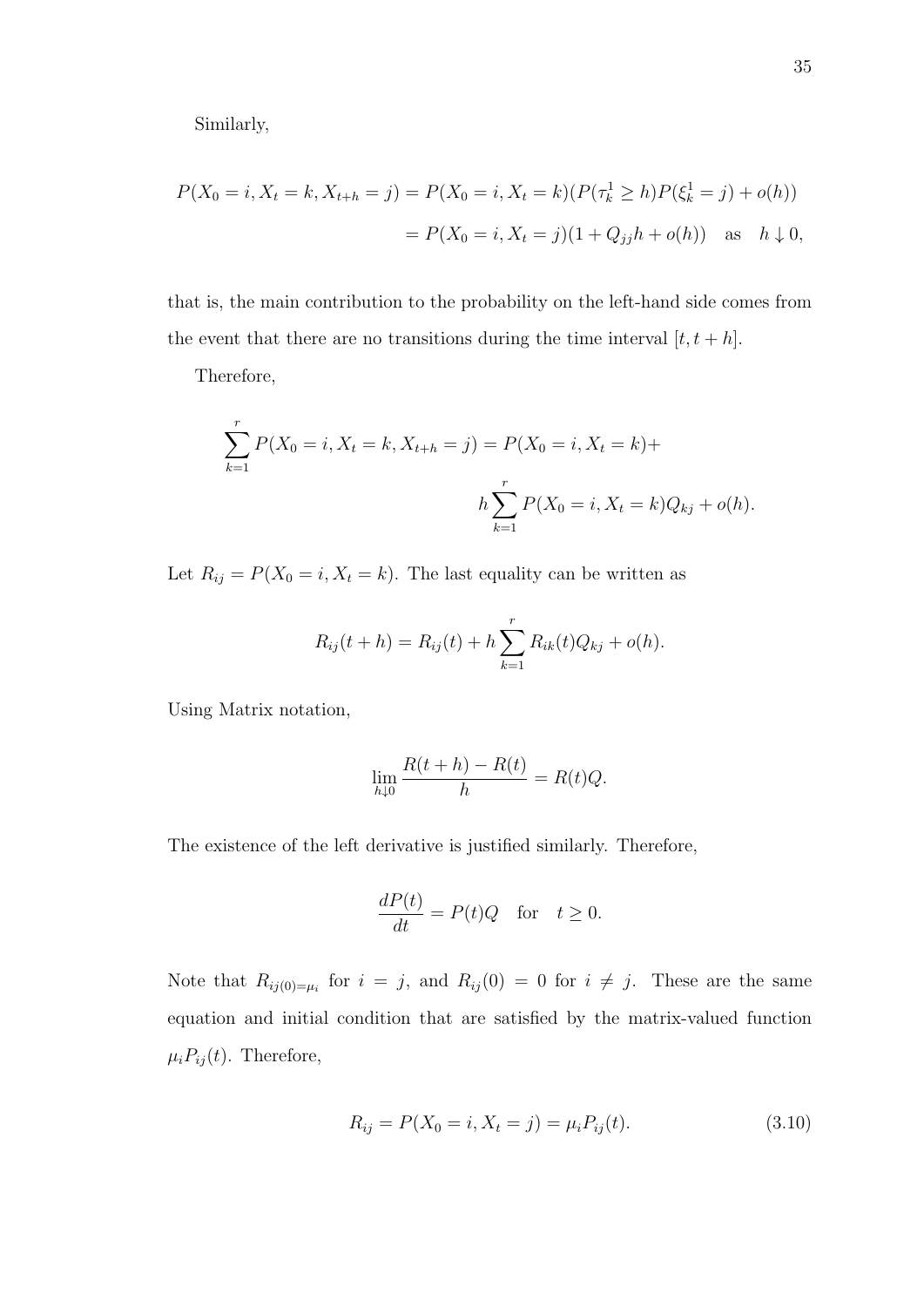In order to prove that  $X_t$  is a Markov process with the family of transition matrices  $P(t)$ , it is sufficient to demonstrate that

$$
P(X_{t_0} = i_0, X_{t_1} = i_1, ..., X_{t_k} = i_k)
$$

$$
= \mu_{i_0} P_{i_0 i_1}(t_1) P_{i_1 i_2}(t_2 - t_1) ... P_{i_{k-1} i_k}(t_k - t_{k-1}).
$$

for  $0 = t_0 \le t_1 \le ... \le t_k$ . The case  $k = 1$  has been covered by (3.10). The proof for  $k > 1$  is similar and is based on induction on k.  $\Box$ 

$$
\gamma(i) = \begin{cases} \lambda & \text{if } i = 0 \\ \lambda + i\mu & \text{if } 1 \leq i \leq n-1, \\ i\mu & \text{if } i = n. \end{cases}
$$

If the process is in the state  $i = 0$ , it can only make a transition to the state  $i=1,$  which corresponds to an arrival of a request. From a state  $1\leq i\leq n-1$  the process can make a transition either to state  $i - 1$  or to state  $i + 1$ . The former corresponds to completion of one i requests being serviced before the arrival of a new request. Therefore the probability of transition from  $i$  to  $i - 1$  is equal to the probability that the smallest of the i exponential random variable with parameter  $\mu$  is less than an exponential random variable with parameter  $\lambda$ (all random variable are independent). This probability is equal to  $\frac{i\mu}{i\mu+\lambda}$ . Consequently, the transition probability from i to  $i + 1$  is equal to  $\frac{\lambda}{i\mu + \lambda}$ . Finally, if the process is in the state n, it can only make a transition to the state  $n-1$ .

Let the initial state of the process  $X_t$  be independent of the arrival times of the requests and the times it takes to service the requests. Then the process  $X_t$  satisfies the assumptions of Lemma 3. The matrix  $Q$  is the  $(r + 1) \times (r + 1)$  tri-diagonal matrix with the vectors  $\gamma(i)$ ,  $0 \le i \le r$ , on the diagonal, and  $u(i) := \lambda, 0 \le i \le r$ above the diagonal, and  $l(i) = i\mu$ ,  $0 \le i \le r$ , below diagonal. By Lemma 3, the process  $X_t$  is Markov with the family of transition matrix  $P(t) = e^{tQ}$ .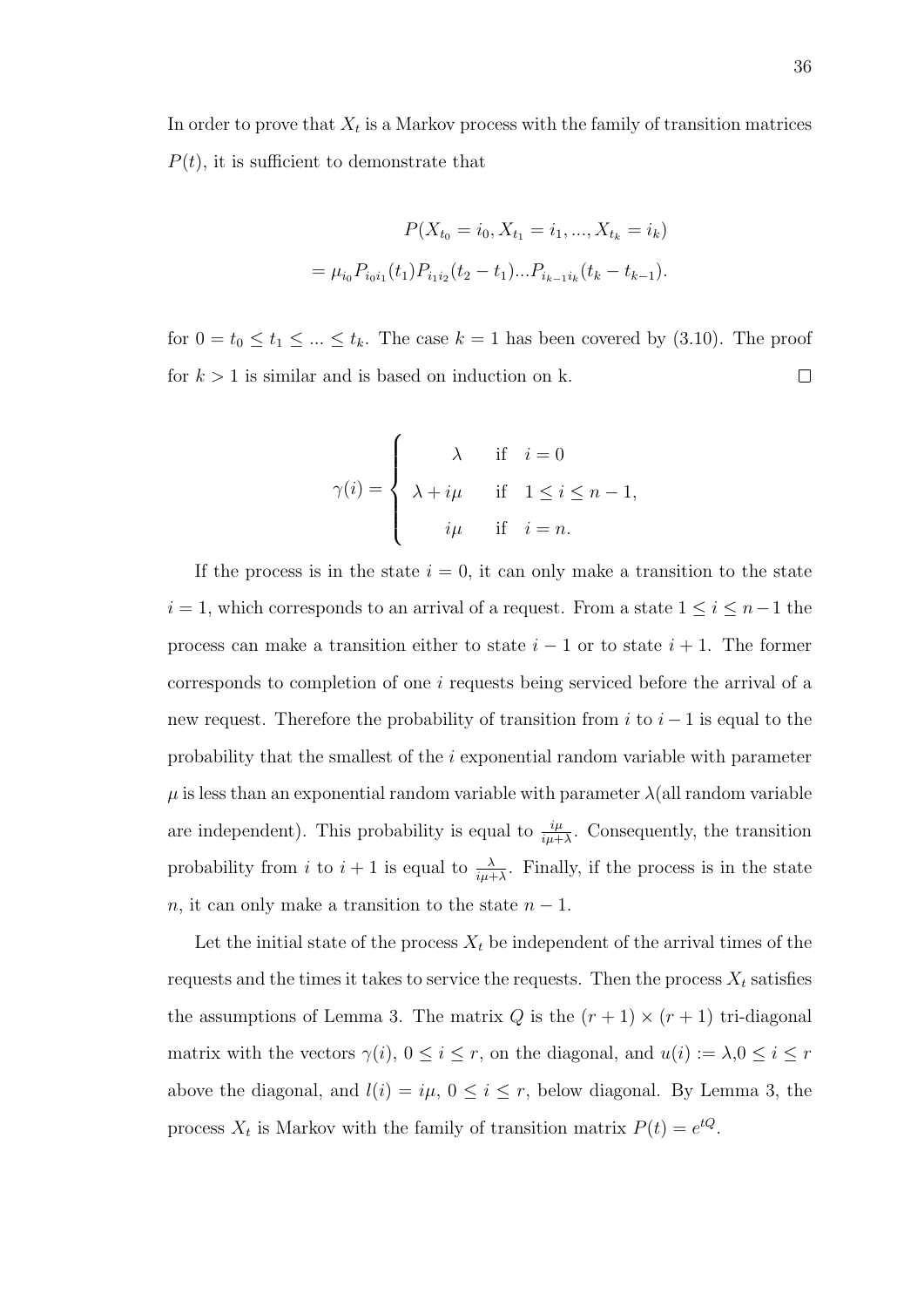It is not difficult to prove that all the entries of  $e^{tQ}$  are positive for some t, and therefore Ergodic Theorem is applicable. Let us find the stationary distribution for the family of transition matrices  $P(t)$ . As noted in a previous section, a distribution  $\pi$  is stationary for  $P(t)$  if and only if  $\pi Q = 0$ . It is easy to verify that the solution of this linear system,subject to the conditions  $\pi(i) \geq 0$ ,  $0 \leq i \leq r$ , and  $\sum_{i=0}^{r} = 1$ , is

$$
\pi(i) = \frac{(\lambda/\mu)^i/i!}{\sum_{j=0}^r (\lambda/\mu)^j/j!}, \quad 0 \le i \le r.
$$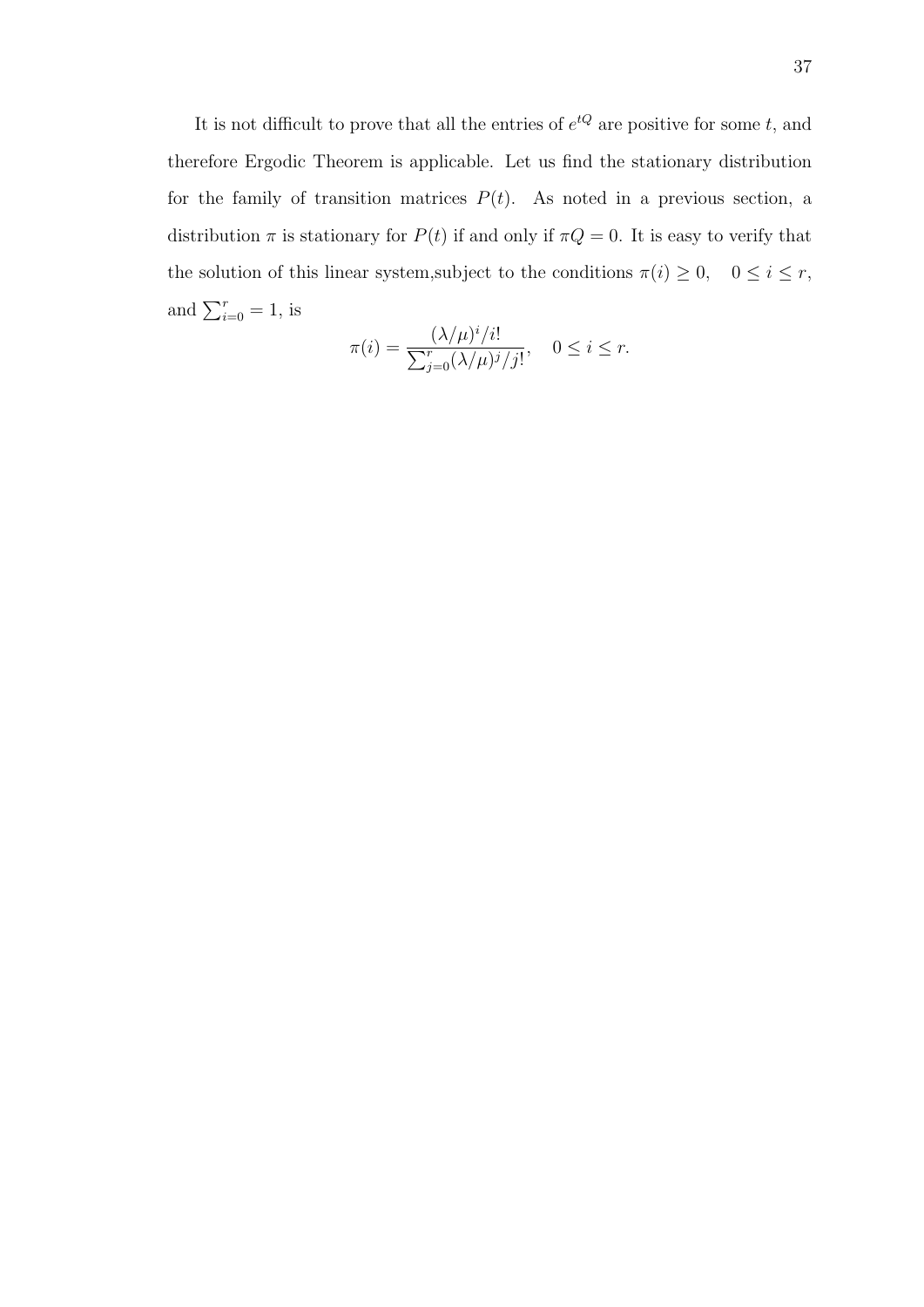#### Chapter 4. Random Walk with Heavy tails

## 4.1 Transition Probability

Let  $\mathbb{Z}^d$  be the cubic lattice in  $\mathbb{R}^d$ ,  $d \geq 1$ , equipped with  $l_1$  norm  $||x||_1 = \sum_{i=1}^d |x_i|$ ,  $x =$  $(x_1, ..., x_d) \in \mathbb{Z}^d$ . Each point  $x \in \mathbb{Z}^d$  has 2d nearest neighbours of  $x : x' : ||x' - x|| =$ 1. The symmetric random walk  $x(t)$ ,  $t \ge 0$  is the Markov process with continuous time and the generator  $\kappa \Delta$ . Here

$$
\triangle \Phi(x) = \sum_{x':||x'-x||_1=1} (\Phi(x') - \Phi(x))
$$

and  $\kappa > 0$  is a constant. It means that

 $P(x(t+dt) = x|x(t) = x) = \kappa dt$ ,

and

$$
P(x(t+dt) = x'|x(t) = x) = 1 - 2dxdt, \text{ where } ||x' - x|| = 1.
$$

We call  $\kappa > 0$  the diffusion coefficient or diffusivity. The random walk spends in each site  $x \in \mathbb{Z}^d$  the exponentially distributed time  $\tau$  with parameter  $2d\kappa$  and jumps at moment  $\tau + 0$  to one of the nearest neighbours  $x' : ||x' - x|| = 1$  with equal probability  $\frac{1}{2d}$ . The transition probability  $p(t, x, y) = P(x(t) = y|x(0) = x)$ satisfies the heat equation

$$
\begin{cases}\n\frac{dp(t,x,y)}{dt} &= \kappa \Delta_x p(t,x,y) = \kappa \Delta_y p(t,x,y) \\
p(0,x,y) &= \delta_y(x)\n\end{cases} \tag{4.1}
$$

The symmetric random walk is transient in dimensions  $d \geq 3$  and recurrent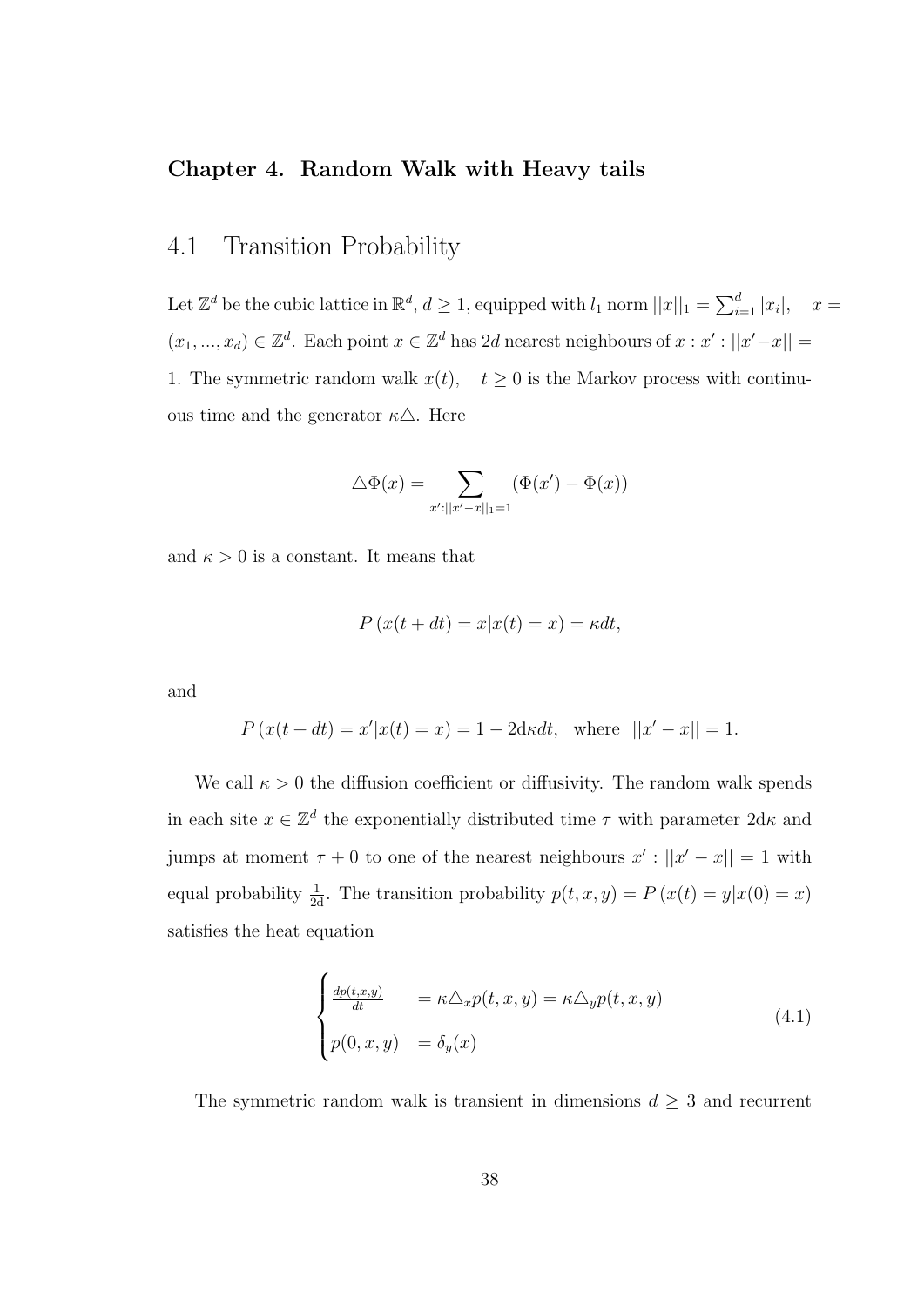for  $d \leq 2$ . In this section we consider the processes for which the transition rates are non-local and have heavy tails.

Let's define the operator

$$
\mathcal{L}f(x) = k \sum_{z \neq 0} [f(x+z) - f(x)]q(z)
$$

$$
q(z) = q(-z) > 0,
$$
(4.2)
$$
\sum_{z \neq 0} q(z) = 1
$$

It is clear that the generator of simple symmetric random walk is a particular case of such an operator with

$$
q(z) = \begin{cases} \frac{1}{2d} & \text{if } |z| = 1\\ 0 & \text{otherwise.} \end{cases}
$$

We'll however consider  $q$  which may be positive everywhere. The precise conditions on q will be provided below;

Let p be the solution of  $\frac{dp}{dt} = \mathcal{L}_x p$  with initial condition  $p(0, x, y) = \delta_y(x)$ . As discussed in section 3.1.3, we can define the Markov process with the generator  $\mathcal{L}$ . Its transition density is  $p(t, x, y)$  and the process satisfies

$$
x_{t+dt} = \begin{cases} x_t & \text{with prob. } 1 - kdt, \\ x_t + z & \text{with prob. } kq(z)dt. \end{cases}
$$
 (4.3)

As discussed in section 3.1.2 this process spends an exponentially distributed time in each state x before jumping to a new site  $x + z$  with probability  $q(z)$ .

Let us note again that the generator of the process is defined by (4.2). Indeed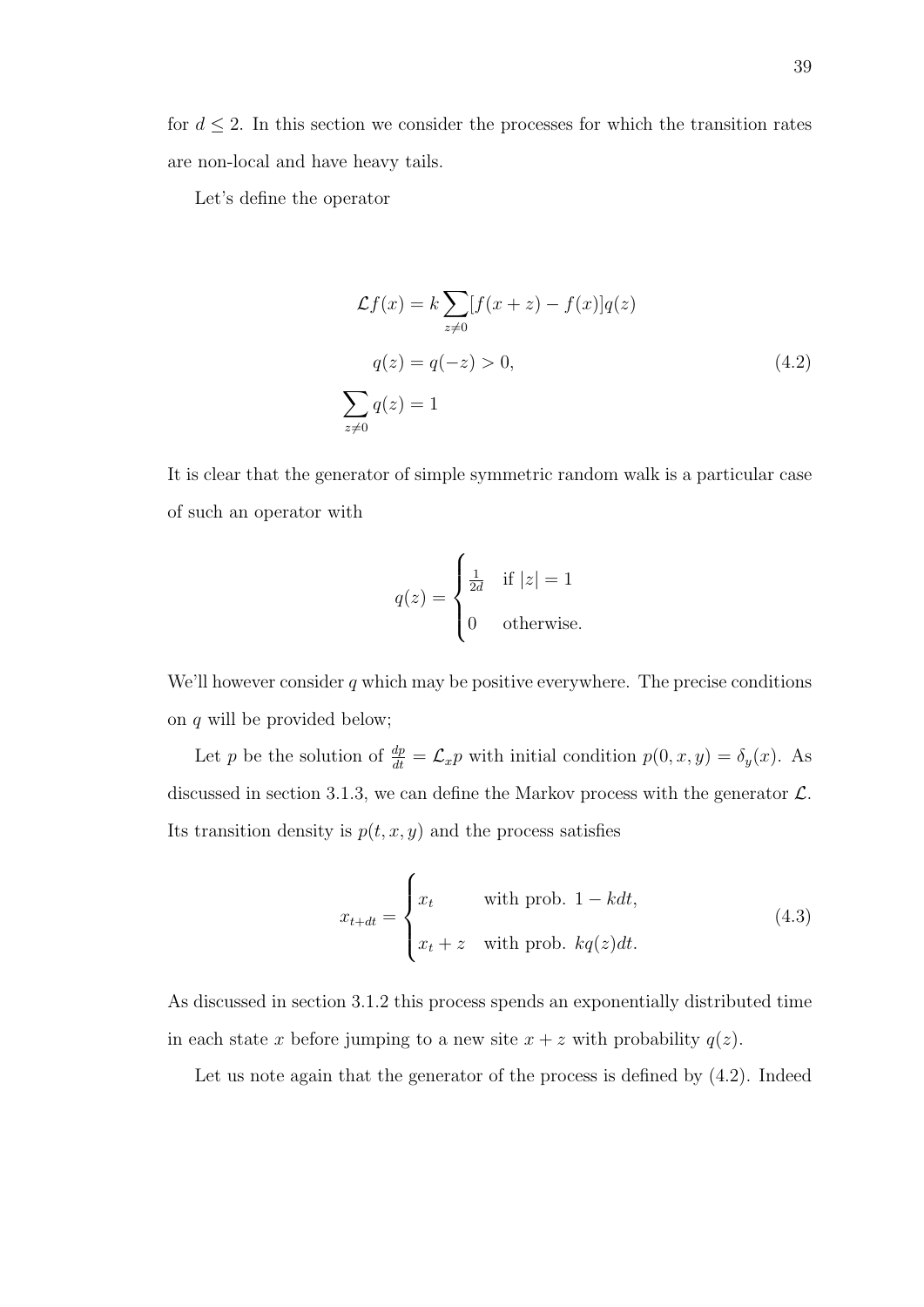since

$$
p(t, x, y) = P_x(x_t = y) = P(x_t = y | x_0 = x),
$$

we have

$$
p(t + dt, x, y) = P_x(x_{t+dt} = y)
$$
  
=  $\sum_{z \in Z^d} p(dt, x, x + z)p(t, x + z, y)$   
=  $p(dt, x, x)p(t, x, y) + \sum_{z \neq 0} p(dt, x, x + z)p(t, x + z, y)$   
=  $(1 - kdt)p(t, x, y) + \sum_{z \neq 0} kq(z)p(t, x + z, y)dt.$ 

Hence

$$
\frac{dp}{dt} = -kp(t, x, y) + \sum_{z \neq 0} kq(z)p(t, x+z, y) = \mathcal{L}_x p.
$$

This equation can be solved using the Fourier transform. Define

$$
\hat{p}(t, \varphi, y) = \sum_{x \in Z^d} p(t, x, y) e^{i(\varphi, x)}.
$$

Then

$$
\frac{d\hat{p}}{dt} = -\phi(\varphi)\hat{p}(t, \varphi, y), \qquad \hat{p}(0, \varphi, y) = e^{i(\varphi, y)}, \qquad (4.4)
$$

where

$$
\phi(\varphi) = k \sum_{z \in Z^d} (1 - e^{i(\varphi, z)}) q(z), \quad d \ge 1.
$$

Since  $q(z) = q(-z)$ , the latter formula in 1-dimensional case can be re-written in the form

$$
\phi(\varphi) = 2k \sum_{z=1}^{\infty} (1 - \cos(\varphi z)) q(z) \ge 0, \quad d = 1.
$$
 (4.5)

If  $d\geq 1$  is arbitrary, then it follows from (4.4) that

$$
\hat{p}(t, \varphi, y) = e^{i(\varphi, y)} e^{-t\phi(\varphi)},
$$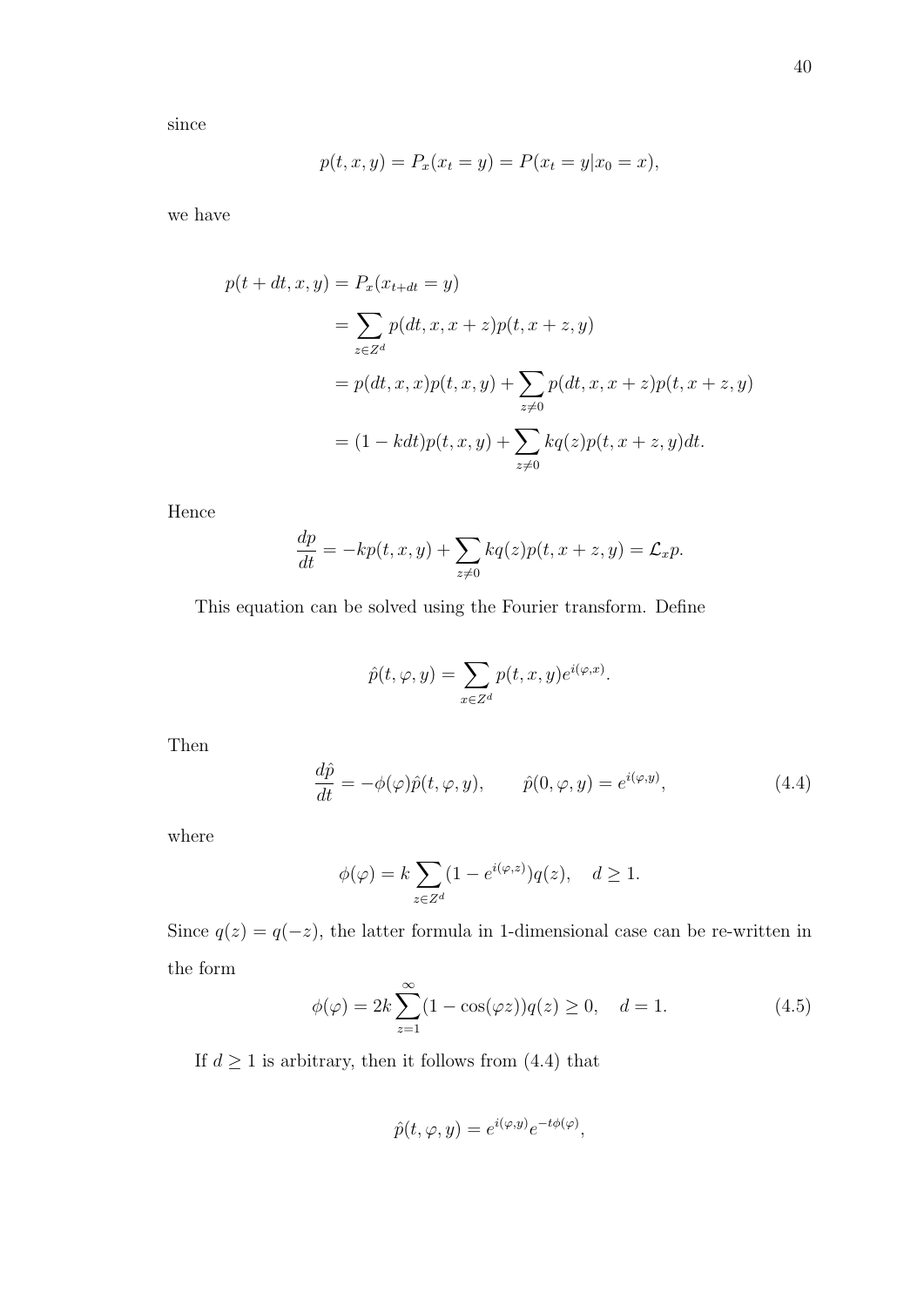and therefore

$$
p(t, x, y) = \frac{1}{(2\pi)^d} \int_{[-\pi, \pi]^d} e^{i(\varphi, (y-x)) - t\phi(\varphi)} d\varphi, \quad d \ge 1.
$$
 (4.6)

We are now going to study asymptotic of  $p(t, x, y)$  for cases  $d = 1$  and  $d > 1$ . Since p depends on the difference  $x - y$ , we can put  $y = 0$  and consider function  $p(t, x) = p(t, x, 0).$ 

## 4.2 Asymptotic approximation of transition probability in the 1-Dimensional case

First of all note, that if q decays fast enough at infinity, so that  $\sum q(z)z^2 < \infty$ , then  $\phi$  is twice differentiable and  $\phi(\varphi) \sim \kappa \phi^2$ ,  $\varphi \to 0$ .

After that, one can apply stationary phase method and prove that

$$
p(t, x - y) \sim \frac{1}{\sqrt{4\pi\kappa t}} e^{-\frac{(x - y)^2}{4\kappa t}} \text{ for } |x - y| \le A\sqrt{t}, \quad t \to \infty. \tag{4.7}
$$

We will assume below that  $q$  decays much slower (heavy tails):

$$
q(z) \sim \frac{q_0}{|z|^{1+\alpha}}, \quad z \to \infty, \quad 0 < \alpha < 2. \tag{4.8}
$$

This section contains two parts. First, we establish an asymptotic behavior of the function  $\phi$  as  $\varphi \to 0$ , and then, using the asymptotics of  $\phi$ , we will find behavior of p. We will determine the behavior of  $\varphi$  for a specific q first:

Lemma 4. Let  $q(z) = \frac{1}{|z|^{1+\alpha}}$ . Then the following relation holds for function (4.5):

$$
\phi(\varphi) = 2k \sum_{z=1}^{\infty} (1 - \cos(\varphi z)) q(z) \sim c_0 |\varphi|^{\alpha} + O(|\varphi|^{\gamma}), \ \varphi \to 0,
$$

where  $\gamma = \min\{2, 1 + \alpha\}$ ,  $c_0$  and  $a_0$  are constants.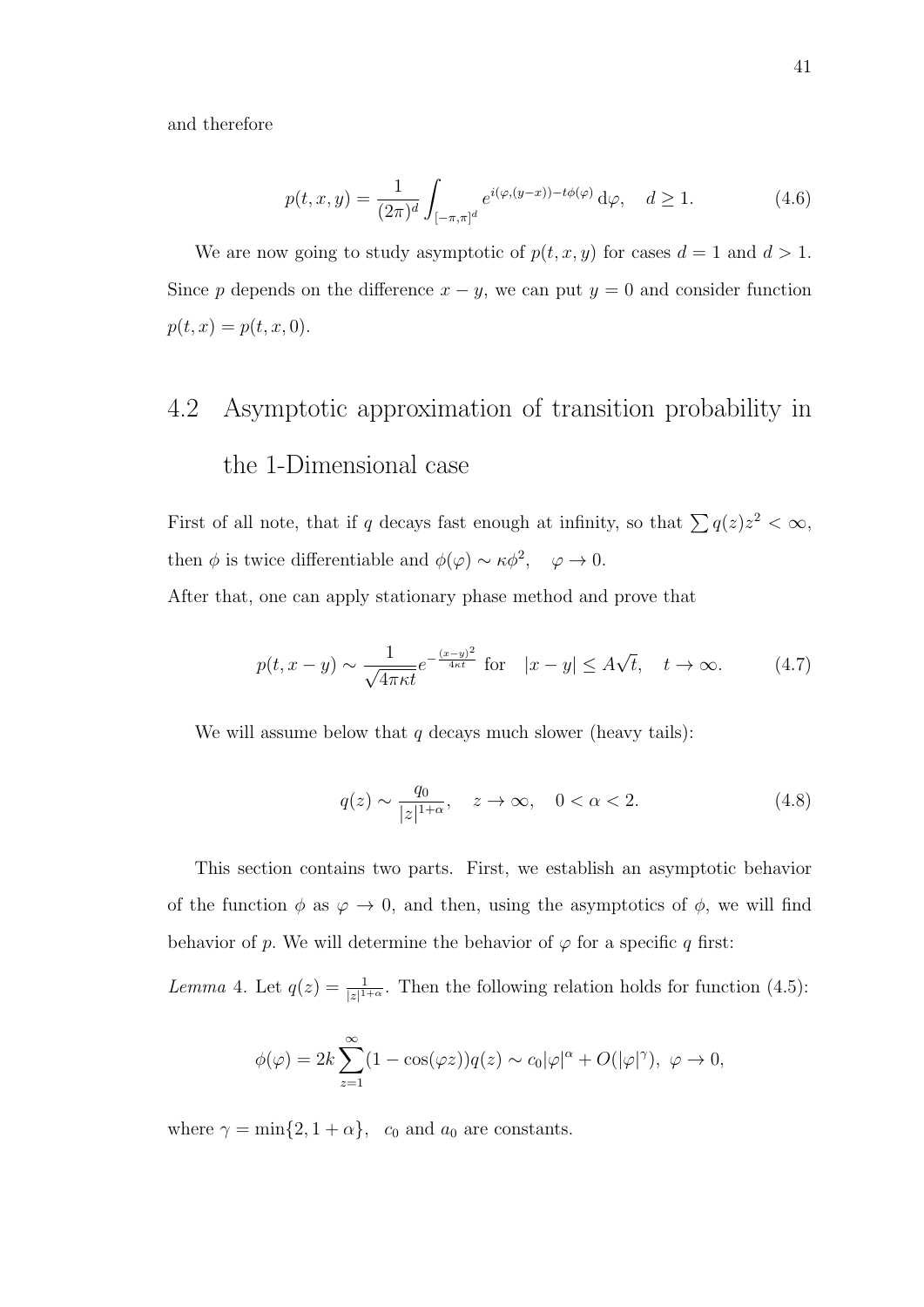In order to prove this statement, we will need the following lemma:

Lemma 5. Let  $J(\varphi) = \int_1^\infty$  $1-\cos \varphi z$  $\frac{-\cos \varphi z}{z^{1+\alpha}}$  dz.

Then

$$
J(\varphi) = f(\varphi^2) + c|\varphi|^{\alpha},
$$

where c is a constant and  $f(\cdot) \in C^{\infty}$ .

*Proof.* If we let  $x = |\varphi|z$ , then

$$
J := |\varphi|^{\alpha} \int_{|\varphi|}^{\infty} \frac{1 - \cos x}{x^{1+\alpha}} dx
$$
  
=  $|\varphi|^{\alpha} \left[ \underbrace{\int_{|\varphi|}^{1} \frac{1 - \cos x}{x^{1+\alpha}} dx}_{I} + \underbrace{\int_{1}^{\infty} \frac{1 - \cos x}{x^{1+\alpha}} dx}_{II} \right].$ 

Since the integrand in (II) is continuous within the domain of integration, and therefore integrable, then  $\int_1^\infty$  $\frac{1-\cos x}{x^{1+\alpha}} dx = c_1$ . Evaluating (I) we obtain,

$$
I := \int_{|\varphi|}^{1} \frac{1 - \cos x}{x^{1 + \alpha}} dx
$$
  
= 
$$
\int_{|\varphi|}^{1} \frac{\frac{x^2}{2} - \frac{x^4}{24} + \dots}{x^{1 + \alpha}} dx + \int_{|\varphi|}^{1} \frac{O(x^{2N})}{x^{1 + \alpha}} dx
$$
  
=  $c_2 + a_0 |\varphi|^{2 - \alpha} + a_1 |\varphi|^{4 - \alpha} + a_2 |\varphi|^{6 - \alpha} + \dots O(|\varphi|^{2N - \alpha}).$ 

Thus

$$
J = |\varphi|^{\alpha} \left[ \int_{|\varphi|}^{1} \frac{1 - \cos x}{x^{1+\alpha}} dx + \int_{1}^{\infty} \frac{1 - \cos x}{x^{1+\alpha}} dx \right]
$$
  
=  $|\varphi|^{\alpha} \left[ c_1 + a_0 |\varphi|^{2-\alpha} + a_1 |\varphi|^{4-\alpha} + a_2 |\varphi|^{6-\alpha} + ... O(|\varphi|^{2N-\alpha}) + c_2 \right]$   
=  $c |\varphi|^{\alpha} + f(\varphi^2),$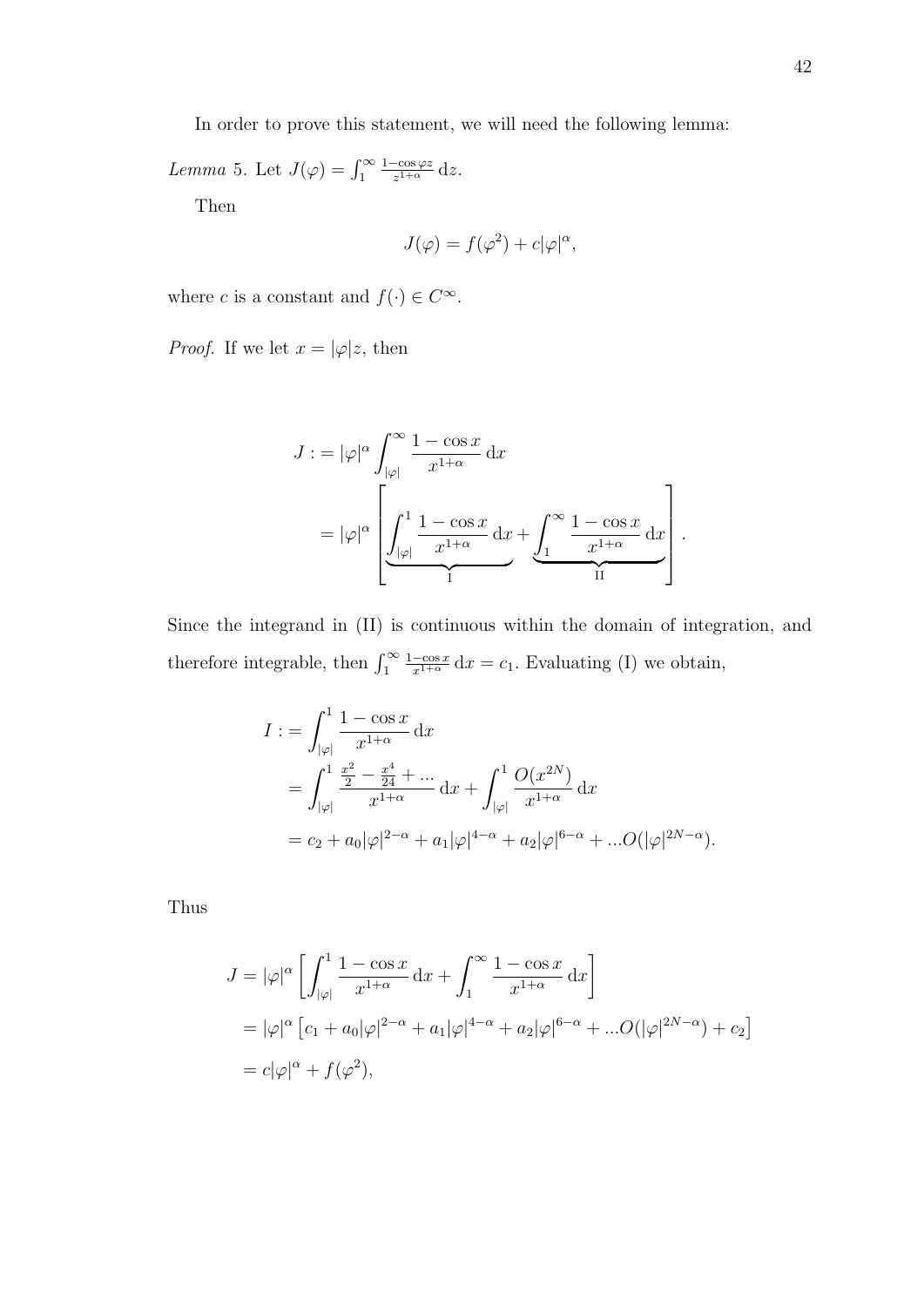where

$$
f(\varphi^2) = a_0 \varphi^2 + a_1 \varphi^4 + \dots + O(\varphi^{2N}).
$$

 $\Box$ 

We now proceed to prove Lemma 4 using the results in Lemma 5.

Proof of Lemma 4. We have

$$
\Psi(\varphi) := \sum_{n=1}^{\infty} \frac{1 - e^{i\varphi n}}{n^{1+\alpha}}
$$
  
=  $k_0 - \frac{\sum_{n=1}^{\infty} \int_0^1 \frac{e^{i\varphi(n+\tau)}}{n^{1+\alpha}} d\tau}{\int_0^1 e^{i\varphi \tau} d\tau} = k_0 - g(\varphi) \int_1^{\infty} \frac{e^{i\varphi z}}{[z]^{1+\alpha}} dz,$ 

where  $g(\varphi) = \frac{i\varphi}{e^{i\varphi}-1} \in C^{\infty}$  when  $\varphi$  is small, and  $k_0 = \sum_{n=1}^{\infty}$  $\frac{1}{n^{1+\alpha}}$ . Note that  $\lim_{\varphi\to 0} g(\varphi) = 1$ . Thus

$$
\Psi(\varphi) = \sum_{n=1}^{\infty} \frac{1 - e^{i\varphi n}}{n^{1+\alpha}}
$$
  
=  $k_1 + g(\varphi) \int_1^{\infty} \frac{1 - e^{i\varphi z}}{[z]^{1+\alpha}} dz.$  (4.9)

If  $z \in [n, n + 1]$ , i.e.,  $z = n + \tau$ , for  $\tau \in [0, 1]$ , then (using the Taylor's series)

$$
\frac{1}{[z]^{1+\alpha}} = \frac{1}{(n+\tau)^{1+\alpha}}
$$

$$
= \frac{1}{n^{1+\alpha}} + \frac{a_0}{n^{2+\alpha}} + \frac{a_1}{n^{3+\alpha}} + \dots
$$
(4.10)

Similarly,

$$
\frac{1}{n^{1+\alpha}} = \frac{1}{(z-\tau)^{1+\alpha}} = \frac{1}{z^{1+\alpha}} + \frac{c_0}{z^{2+\alpha}} + \frac{c_1}{z^{3+\alpha}} + \dots
$$
(4.11)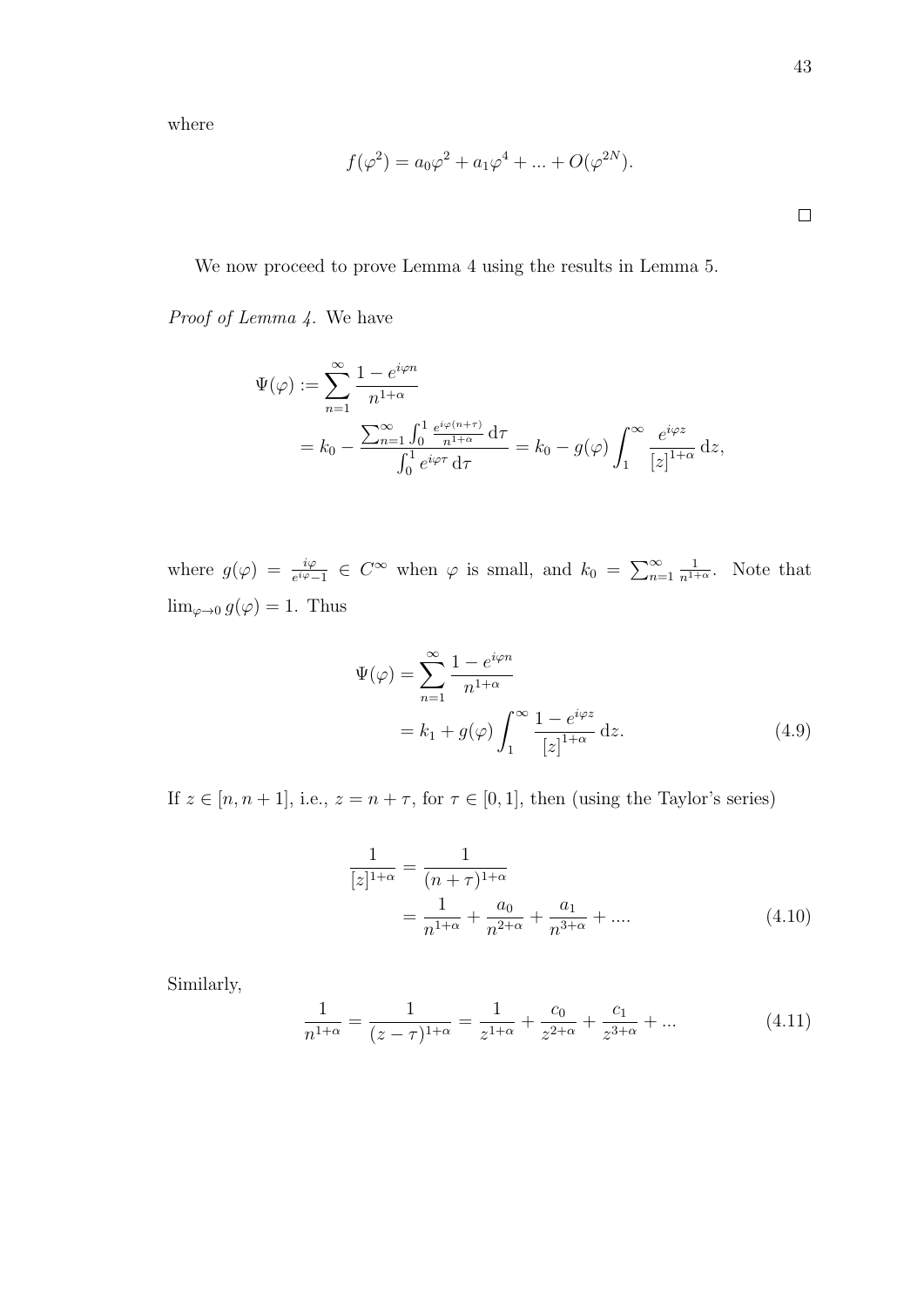Substituting  $(4.10)$  and  $(4.11)$  in  $(4.9)$  we have

$$
\Psi(\varphi) = k_1 + g(\varphi) \int_1^{\infty} (1 - e^{i\varphi z}) \left[ \frac{1}{z^{1+\alpha}} + \frac{c_0}{z^{2+\alpha}} + h(z) \right] dz,
$$
\n(4.12)

where  $h(z) = O(\frac{1}{z^{3+1}})$  $\frac{1}{z^{3+\alpha}}$  as  $z \to \infty$ . Obviously,

$$
\int_1^{\infty} (1 - e^{i\varphi z}) h(z) dz = O(\varphi^2), \quad \varphi \to 0,
$$

since the integral converges after the integrand is differentiated twice. Hence

$$
\Psi(\varphi) = k_1 + g(\varphi) \int_1^{\infty} (1 - e^{i\varphi z}) \left[ \frac{1}{z^{1+\alpha}} + \frac{c_0}{z^{2+\alpha}} \right] dz + O(\varphi^2), \quad \varphi \to 0.
$$

Note that Lemma 5 remains valid if the cosine function there is replaced by the exponential function. However, the function f in this case will depend on  $\varphi$ , not  $\varphi^2$ . It also remains valid if  $z^{1+\alpha}$  is replaced by  $z^{2+\alpha}$ . Therefore,

$$
\Psi(\varphi) = A_1 + A_2|\varphi| + A_3|\varphi|^\alpha + O(\varphi^2),\tag{4.13}
$$

where  $A_j \in \mathbb{C}$  are some constants. Since  $\phi(\varphi) = \text{Re } 2k\Psi(\varphi)$ , the same relation (4.13) is valid for  $\phi(\varphi)$ . It remains to note that  $\phi(0) = 0$ , and that  $\phi(\varphi)$  is an even function. The latter two properties immediately imply the statement of Lemma 4.  $\Box$ 

Lemma 6. Let

$$
q(z) = \frac{q_0}{|z|^{1+\alpha}} + \frac{q_1}{|z|^{2+\alpha}} + \frac{q_2}{|z|^{3+\alpha}} + O(\frac{1}{|z|^{4+\alpha}}).
$$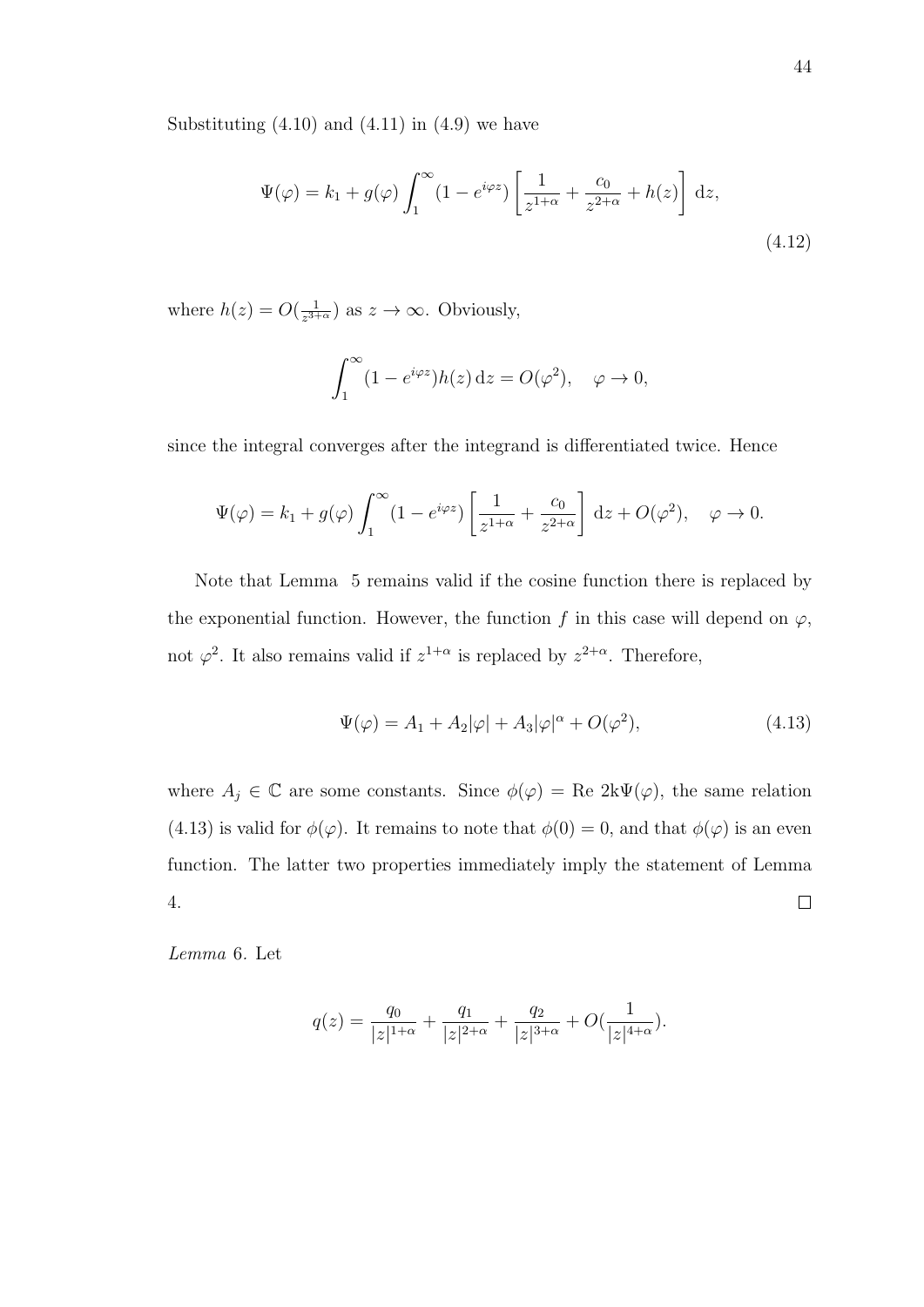Then the following relation holds for function (4.5):

$$
\phi(\varphi) = 2k \sum_{z=1}^{\infty} (1 - \cos(\varphi z)) q(z) \sim c_0 |\varphi|^{\alpha} + O(|\varphi|^{\gamma}), \ \varphi \to 0,
$$

where  $\gamma = \min\{2, \alpha + 1\}$ ,  $c_0$  and  $a_0$  are constants.

*Proof.* Since  $\phi$  depends on q linearly, one can prove the statement of Lemma 6 for each term of q separately. The validity of the statement of the Lemma for the first three terms of q is proved in Lemma 4. If  $q = O(\frac{1}{|z|^4})$  $\frac{1}{|z|^{4+\alpha}}$ , one can differentiate formula (4.5) three times, which shows that  $\phi = O(\varphi^3)$  as  $\varphi \to 0$ . Thus the statement of Lemma 6 is valid in this case also.  $\Box$ 

Now we will pass to the second part of this section. Namely, we will use the asymptotic formula for  $\phi$  in order to obtain the asymptotic behavior of  $p(t, x)$ . Without loss of generality, we can replace  $c_0$  in Lemma 6 by  $c_0 = 1$  (since one can make the change of the variable  $c_0t \rightarrow t$ ) and write

$$
p(t,x) = \int_{-\pi}^{\pi} e^{ix\varphi - t\phi(\varphi)} d\varphi,
$$
\n(4.14)

where  $\phi$  has the following properties:

If 
$$
\varphi \neq 0
$$
, then  $\phi(\varphi) \in C^{\infty}$  and  $\phi(\varphi) > 0$ ,  
\n
$$
\phi(\varphi) = |\varphi|^{\alpha} + O(|\varphi|^{\gamma}), \quad \gamma = \min\{2, 1 + \alpha\}, \quad \varphi \to 0,
$$
\n
$$
\phi \text{ is } 2\pi \text{ - periodic.}
$$

Lemma 7. Let  $F(\sigma) = \int_{-\infty}^{\infty} e^{i\sigma\varphi - |\varphi|^{\alpha}} d\varphi$ .

Then F is analytic in  $\sigma$  and does not vanish

$$
F(\sigma) \sim \frac{C_{\pm}}{|\sigma|^{\alpha+1}} \quad , \sigma \to \pm \infty, \quad C_{\pm} \neq 0. \tag{4.15}
$$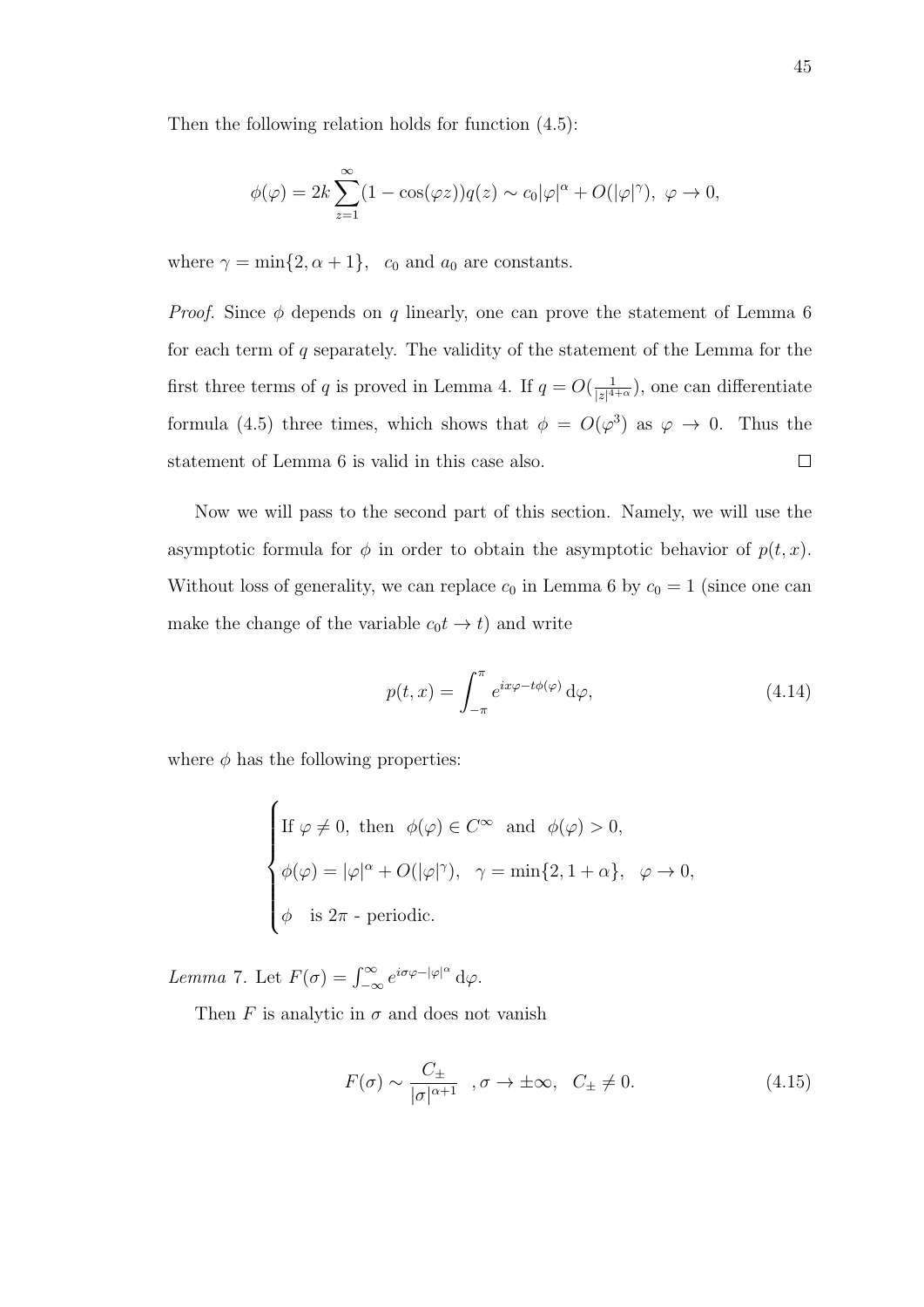The proof of this lemma is on page 51.

Theorem 4.2.1. The following relation holds for the transition probability  $p(t, x) =$  $p(t, x, 0)$ :

$$
p(t,x) = \frac{1}{t^{\frac{1}{\alpha}}} F\left(\frac{x}{t^{\frac{1}{\alpha}}}\right) (1 + o(1)), \text{ as } x^2 + t^2 \to \infty.
$$

Proof. Let  $\eta(\varphi) \in C_c^{\infty}$ , and  $\eta(\varphi) = 1$  when  $|\varphi| < \delta, \ \delta > 0$ .



$$
p_1(t,x) = \int_{-\pi}^{\pi} e^{ix\varphi - t\phi(\varphi)} (1 - \eta(\varphi)) d\varphi
$$
  
= 
$$
\int_{-\pi}^{-\delta} e^{ix\varphi - t\phi(\varphi)} (1 - \eta(\varphi)) d\varphi + \int_{\delta}^{\pi} e^{ix\varphi - t\phi(\varphi)} (1 - \eta(\varphi)) d\varphi.
$$
 (4.16)

Estimating (4.16), we have

$$
|p_1(t,x)| \le \int_{-\pi}^{-\delta} e^{-t\phi(\varphi)} d\varphi + \int_{\delta}^{\pi} e^{-t\phi(\varphi)} d\varphi \le 2\pi e^{-\epsilon t}, \tag{4.17}
$$

where  $\epsilon = \min_{\delta \leq |\varphi| \leq \pi} \phi(\varphi)$ .

The latter estimate is not effective when  $t$  is bounded. We can integrate  $(4.16)$ by parts to obtain a better estimate:

$$
p_1(t,x) = -\frac{1}{ix} \int_{-\pi}^{\pi} e^{ix\varphi} \left( (1-\eta)e^{-t\phi(\varphi)} \right)' d\varphi,
$$

which implies (similar to (4.17)) that

$$
p_1(t,x) \le \frac{C}{|x|}e^{-\epsilon t}.
$$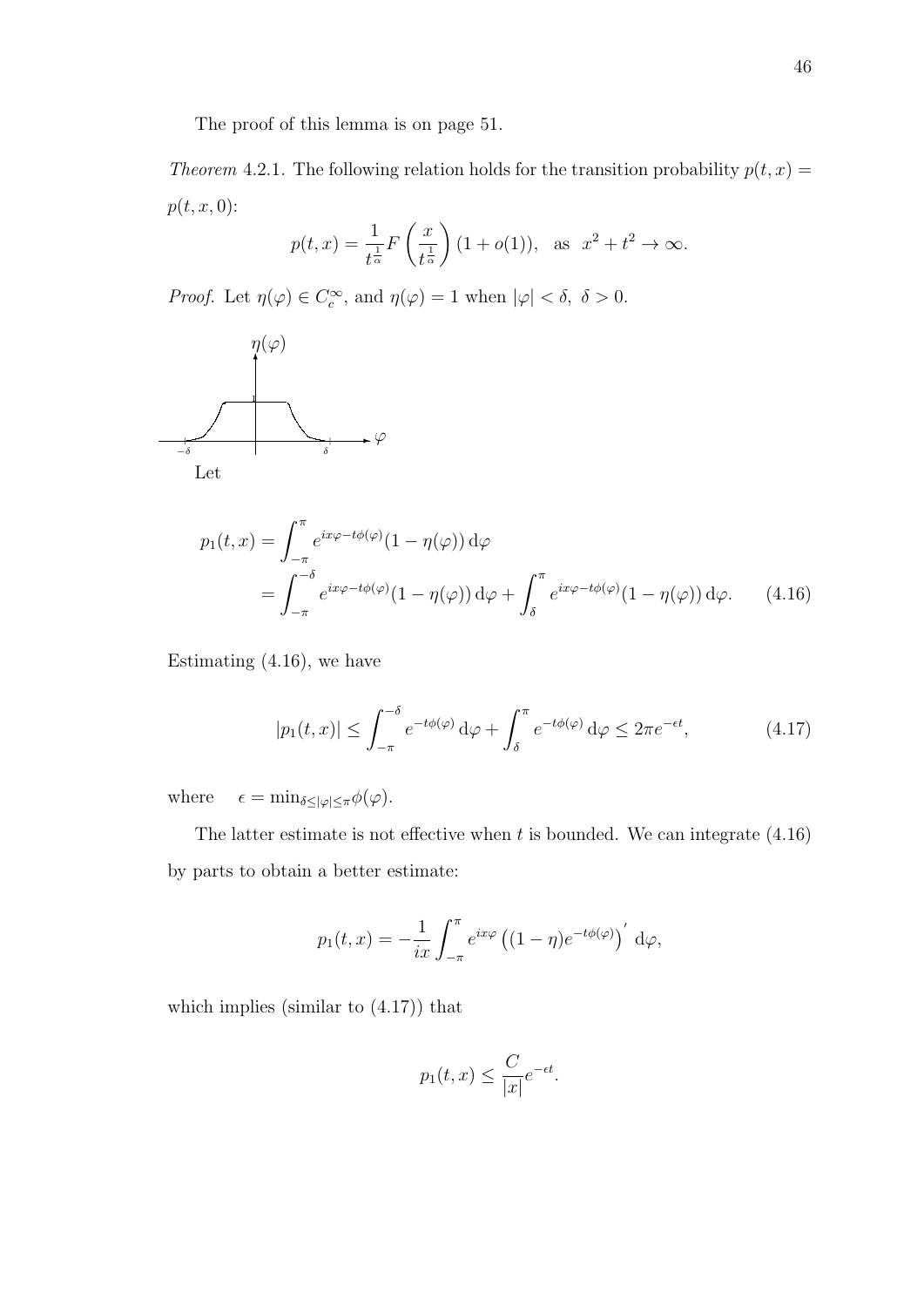If we repeat the integration by parts  $N$  times, we will obtain that

$$
|p_1(t,x)| \le C_N \left(\frac{1+t}{|x|}\right)^N e^{-\epsilon t} \le A_N \left(\frac{1}{|x|}\right)^N e^{-\epsilon t/2}.
$$

By combining the latter formula with (4.17), we obtain

$$
|p_1(t,x)| \le D_N \left(\frac{1}{1+|x|}\right)^N e^{-\epsilon t/2}, \quad x^2 + t^2 \to \infty.
$$
 (4.18)

From Lemma 7 it follows that estimate  $(4.18)$  allows us to consider  $p_1$  as a part of the remainder terms in the statement of Theorem 4.2.1.

Now we put

$$
p(t, x) = p_1(t, x) + p_2(t, x)
$$
, where  $p_2(t, x) = \int_{-\pi}^{\pi} e^{ix\varphi - t\phi(\varphi)} \eta(\varphi) d\varphi$ ,

and we introduce  $p_3$ , which is obtained from  $p_2$  by leaving only the main term of the asymptotics of the function  $\phi(\varphi)$  in the integral defining  $p_2$ :

$$
p_3(t,x) = \int_{-\pi}^{\pi} e^{ix\varphi - t|\varphi|^\alpha} \eta(\varphi) d\varphi
$$
  
= 
$$
\underbrace{\int_{-\infty}^{\infty} e^{ix\varphi - t|\varphi|^\alpha} d\varphi}_{I} - \underbrace{\int_{-\infty}^{\infty} e^{ix\varphi - t|\varphi|^\alpha} (1 - \eta(\varphi)) d\varphi}_{II}
$$

The first integral term of  $p_3$ , I, can be expressed through  $F$ , which is defined in Lemma 7, and the second term, II, can be evaluated similar to  $p_1$ . Thus

$$
p_3(t,x) = \frac{1}{t^{\frac{1}{\alpha}}} F\left(\frac{x}{t^{\frac{1}{\alpha}}}\right) + O\left[\left(\frac{1}{1+|x|}\right)^N e^{-\epsilon t/2}\right], \quad x^2 + t^2 \to \infty.
$$

It remains to justify that  $|p_2-p_3|$  can be estimated in such a way that allows one to consider it as a part of remainder terms in the statement of the Theorem 4.2.1. This property of  $|p_2-p_3|$  will be proved if we show that the following two relations hold: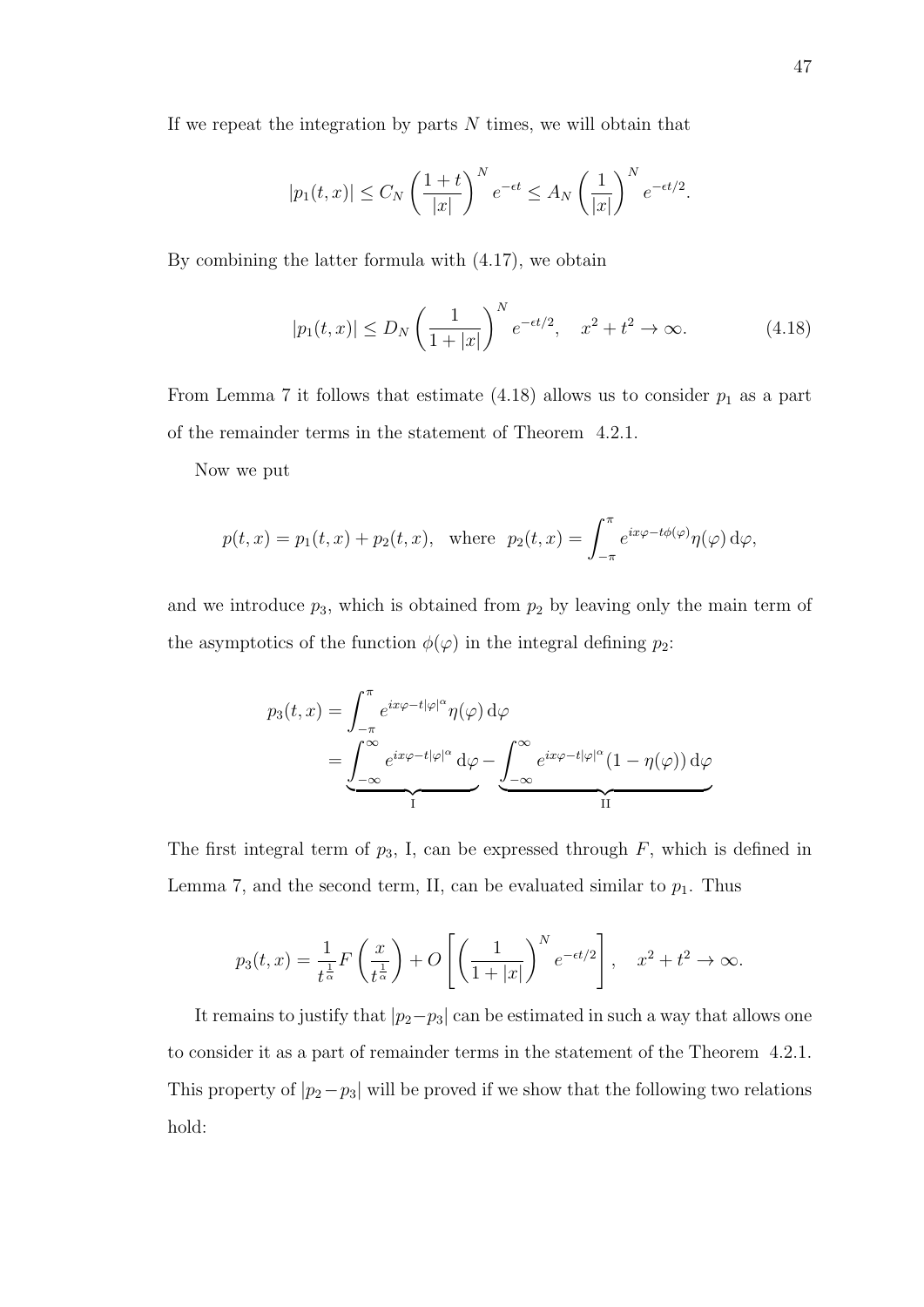1) 
$$
|p_2 - p_3| = o\left(\frac{t}{|x|^{\alpha+1}}\right)
$$
, when  $x^2 + t^2 \to \infty$ ,  $\frac{|x|}{t^{1/\alpha}} \to \infty$ , (4.19)

and 2) for any  $A < \infty$ ,

$$
|p_2 - p_3| = o\left(\frac{1}{t^{1/\alpha}}\right), \qquad \frac{|x|}{t^{1/\alpha}} < A. \tag{4.20}
$$

Indeed, assume that (4.20) and (4.19) are proved. From Lemma 7 it follows that

$$
\frac{1}{t^{\frac{1}{\alpha}}}F\left(\frac{x}{t^{\frac{1}{\alpha}}}\right) \sim \frac{ct}{|x|^{\alpha+1}}, \quad \frac{|x|}{t^{1/\alpha}} \to \infty.
$$

Let us fix an arbitrary  $\varepsilon > 0$ . From (4.19) it follows that there exists  $A_0 = A_0(\varepsilon)$ such that

$$
|p_2 - p_3| < \varepsilon \frac{1}{t^{\frac{1}{\alpha}}} F\left(\frac{x}{t^{\frac{1}{\alpha}}}\right) \quad \text{when} \quad \frac{|x|}{t^{1/\alpha}} > A_0, \quad x^2 + t^2 \to \infty. \tag{4.21}
$$

From (4.20) it follows that

$$
|p_2 - p_3| < \varepsilon \frac{1}{t^{\frac{1}{\alpha}}}
$$
 when  $\frac{|x|}{t^{1/\alpha}} \le A_0$ ,  $x^2 + t^2 \to \infty$ . (4.22)

Thus, (4.21) and (4.22) with the fact that F does not vanish imply that  $p_2-p_3$  can be included into the remainder term in the statement in Theorem 4.2.1. Hence, it remains only to prove (4.19) and (4.20).

Let us prove (4.20). We have

$$
p_2(t,x) = \int_{-\infty}^{\infty} e^{ix\varphi - t(|\varphi|^\alpha + O(|\varphi|^\gamma))} \eta(\varphi) d\varphi.
$$

$$
p_3(t,x) = \int_{-\infty}^{\infty} e^{ix\varphi - t|\varphi|^\alpha} \eta(\varphi) d\varphi.
$$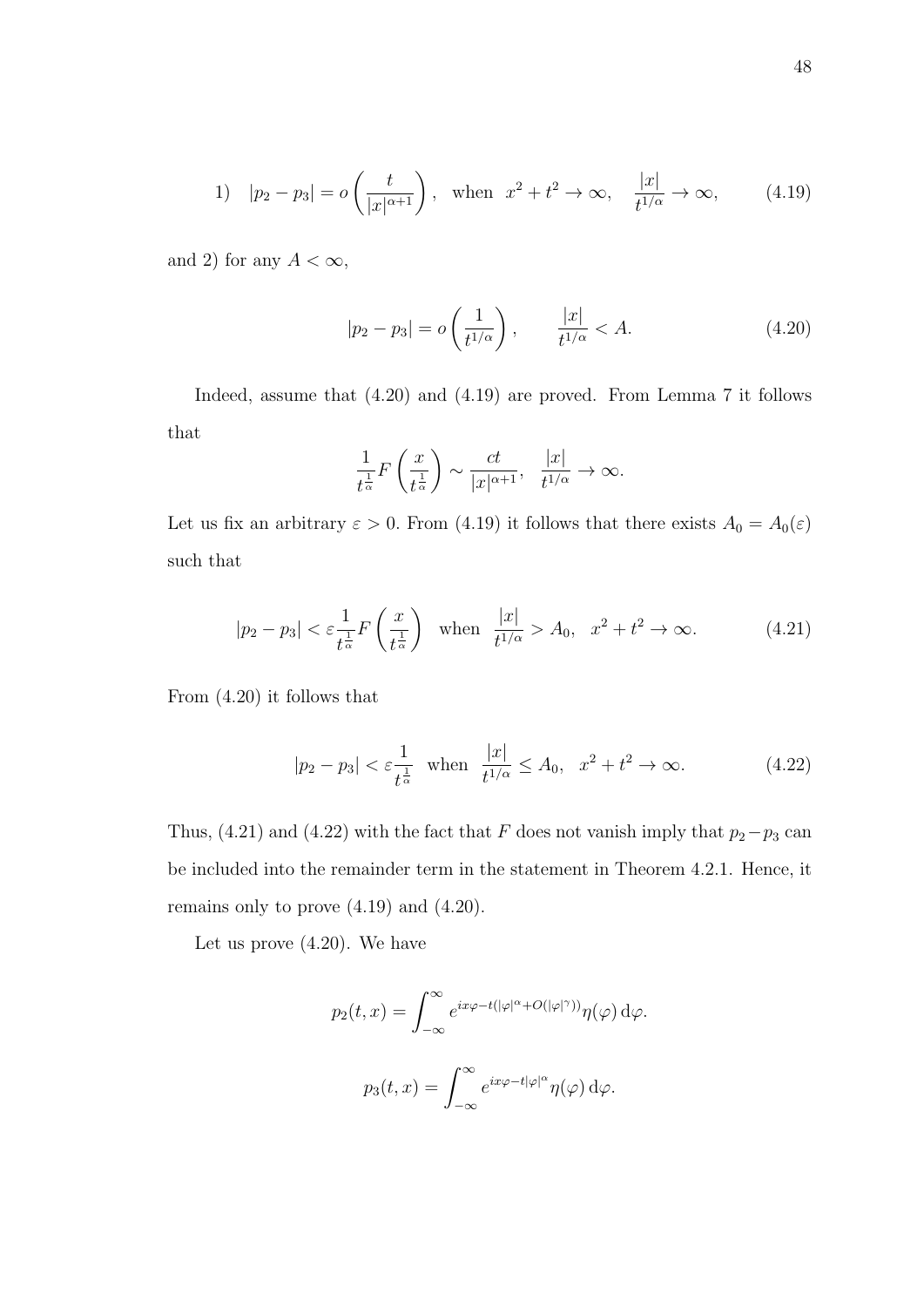In  $p_2$ , we use the substitution  $|\psi|^{\alpha} = |\varphi|^{\alpha} + O(|\varphi|^{\gamma})$ , which implies

$$
\varphi = f(\psi) = \psi + O(\psi^2),
$$
  

$$
d\varphi = f'(\psi) d\psi = (1 + O(\psi)) d\psi.
$$

Thus

$$
p_2(t,x) = \int_{-\infty}^{\infty} e^{ixf(\psi) - t|\psi|^{\alpha}} \eta(f(\psi)) f'(\psi) d\psi
$$
  
= 
$$
\int_{-\infty}^{\infty} e^{ixf(\psi) - t|\psi|^{\alpha}} \eta(f(\psi))(1 + O(\psi)) d\psi
$$
  
= 
$$
\int_{-\infty}^{\infty} e^{ix(\psi + O(\psi^2)) - t|\psi|^{\alpha}} \eta(f(\psi))(1 + O(\psi)) d\psi.
$$

Hence

$$
|p_2(t,x) - p_3(t,x)| \leq \int_{-\infty}^{\infty} e^{-t|\psi|^{\alpha}} |e^{ix(\psi + O(\psi^2))} \eta(f(\psi))(1 + O(\psi)) - e^{ix\psi} \eta(\psi)| d\psi
$$
  
\n
$$
= \int_{-\infty}^{\infty} e^{-t|\psi|^{\alpha}} |e^{ixO(\psi^2)} \eta(f(\psi))(1 + O(\psi)) - \eta(\psi)| d\psi
$$
  
\n
$$
= \int_{-\infty}^{\infty} e^{-t|\psi|^{\alpha}} |(1 + O(xy^2)) \eta(f(\psi))(1 + O(\psi)) - \eta(\psi)| d\psi
$$
  
\n
$$
= \int_{-\infty}^{\infty} e^{-t|\psi|^{\alpha}} |O(\psi) + O(xy^2)| d\psi
$$
  
\n
$$
\leq C \int_{-\infty}^{\infty} \psi e^{-t|\psi|^{\alpha}} d\psi + C_1 x \int_{-\infty}^{\infty} \psi^2 e^{-t|\psi|^{\alpha}} d\psi
$$
  
\n
$$
= \frac{C_2}{t^{\frac{2}{\alpha}}} + \frac{C_3 x}{t^{\frac{3}{\alpha}}}, \qquad (4.23)
$$

which implies (4.20).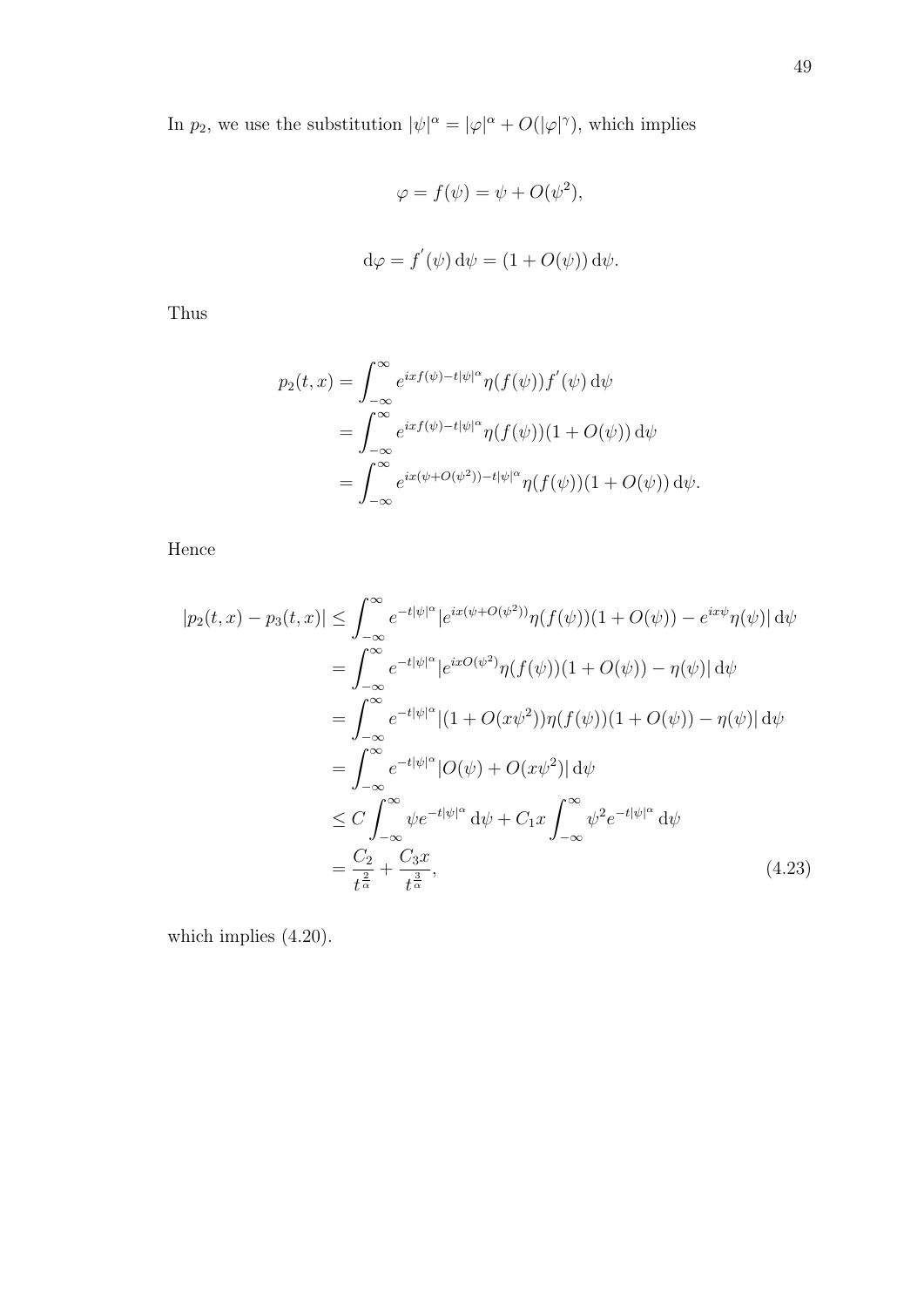Let us prove (4.19). We have

$$
p_2(t, x) = \int_{-\infty}^{\infty} e^{ix\varphi - t(|\varphi|^{\alpha} + O(|\varphi|^{\gamma}))} \eta(\varphi) d\varphi
$$
  
\n
$$
= \int_{-\infty}^{\infty} e^{ix\varphi} (1 - t(|\varphi|^{\alpha} + O(|\varphi|^{\gamma})) + O(t^2|\varphi|^{2\alpha})) \eta(\varphi) d\varphi.
$$
  
\n
$$
p_3(t, x) = \int_{-\infty}^{\infty} e^{ix\varphi - t|\varphi|^{\alpha}} \eta(\varphi) d\varphi
$$
  
\n
$$
= \int_{-\infty}^{\infty} e^{ix\varphi} (1 - t|\varphi|^{\alpha} + O(t^2|\varphi|^{2\alpha})) \eta(\varphi) d\varphi.
$$

Thus,

$$
p_2 - p_3 = \int_{-\infty}^{\infty} e^{ix\varphi} O(t|\varphi|^{\gamma} + t^2 |\varphi|^{2\alpha}) \eta(\varphi) d\varphi.
$$

We assume that the asymptotic expansion of  $\phi(\varphi)$  as  $\varphi \to 0$  admits differentiation. Then, using stationary phase method, we obtain

$$
\int_{-\infty}^{\infty} e^{ix\varphi} O(|\varphi|^{\gamma}) \eta(\varphi) d\varphi \sim \frac{c_1}{|x|^{\gamma+1}}, \quad |x| \to \infty,
$$
  

$$
\int_{-\infty}^{\infty} e^{ix\varphi} O(|\varphi|^{2\alpha}) \eta(\varphi) d\varphi \sim \frac{c_2}{|x|^{2\alpha+1}}, \quad |x| \to \infty.
$$

From the last three formulas it follows that

$$
|p_2 - p_3| < C\left(\frac{t}{|x|^{\gamma+1}} + \frac{t^2}{|x|^{2\alpha+1}}\right) \\
= C\left(\frac{t}{|x|^{\alpha+1}}\left(\frac{1}{|x|^{\gamma-\alpha}} + \frac{t}{|x|^\alpha}\right), \ |x| \to \infty.\right)
$$

This inequality implies (4.20) since  $|x| \to \infty$  when  $x^2 + t^2 \to \infty$  and  $\frac{|x|}{t^{1/\alpha}} \to \infty$ .

Proof of Lemma 7. We now determine the asymptotic estimate of

$$
I(\sigma) = \int_0^\infty e^{i\sigma\varphi - \varphi^\alpha} \, d\varphi.
$$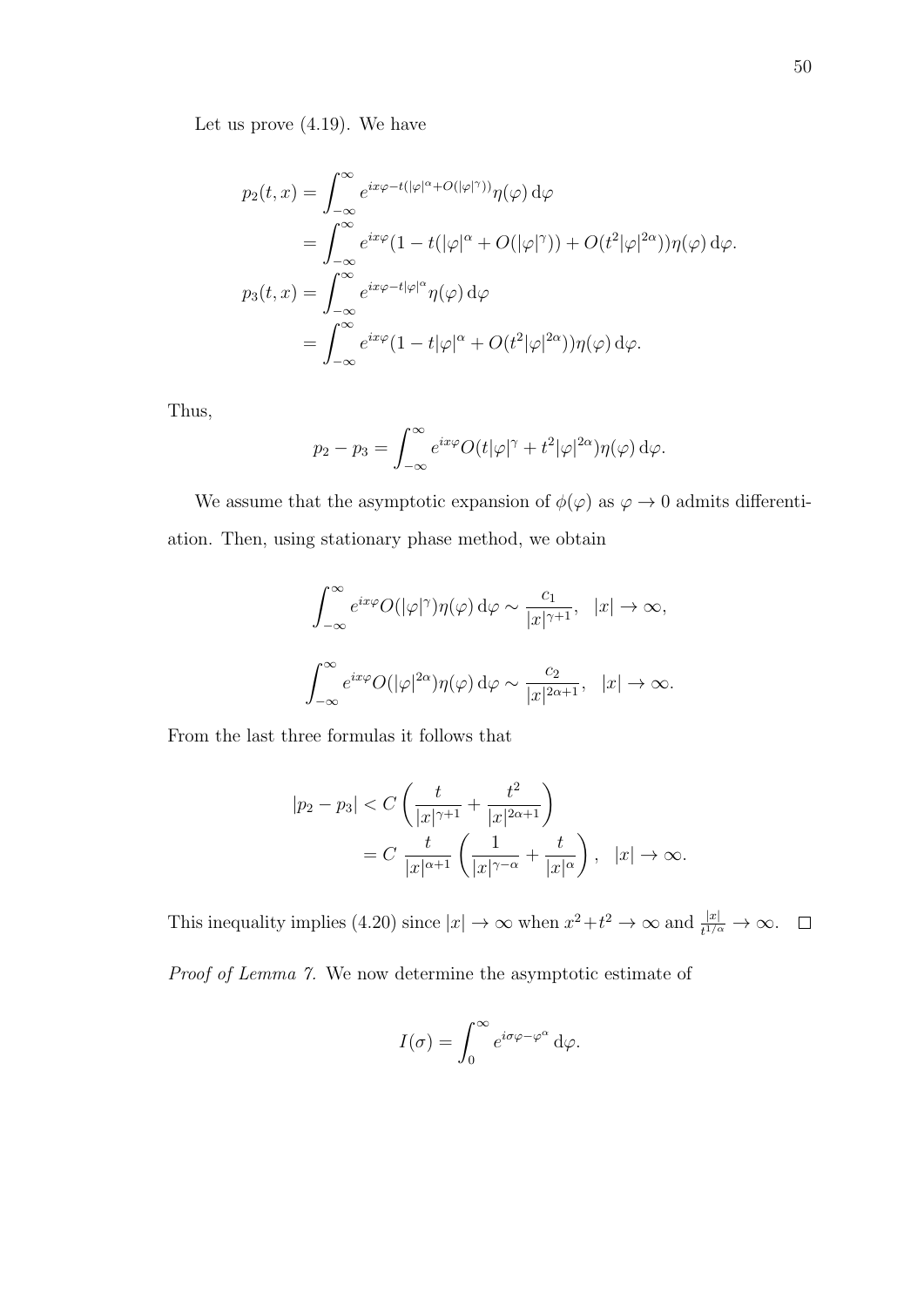We split  $I(\sigma)$  in two terms  $I_1(\sigma) + I_2(\sigma)$ , where

$$
I_1(\sigma) = \int_0^\infty e^{i\sigma\varphi - \varphi^\alpha} \psi(\varphi) \,d\varphi, \quad I_2(\sigma) = \int_0^\infty e^{i\sigma\varphi} (1 - \psi(\varphi)) e^{-\varphi^\alpha} \,d\varphi,
$$

and  $\psi(\varphi)$  is defined by the following graph



Integrating  $I_2(\sigma)$  by parts N times we have

$$
I_2(\sigma) = \int_0^\infty \frac{e^{i\sigma\varphi}}{(-i\sigma)^n} \left[ (1 - \psi(\varphi))e^{-\varphi^{\alpha}} \right]^{(n)} d\varphi = O(\frac{C_1}{\sigma^n}). \tag{4.24}
$$

It remains to estimate  $I_1(\sigma)$ . In order to do this, we deform the contour [0, 2] into contour  $C = C_1 \cup C_2$  in the complex plane  $z = \varphi + i\rho$ , where  $C_1$  is the segment  $[0, i]$  and  $C_2$  is an infinitely smooth contour in the first quadrant, which is given by an equation  $\rho = f(\varphi)$ . We assume that  $f(\varphi) \in C^{\infty}[0,\infty)$ ,  $f(\varphi) \geq 0$ ,  $f(0) =$ 1,  $f(\varphi) = 0$  for  $\varphi > 1$ . Thus contour  $C_2$  starts at  $z = i$ , comes to the point  $z = 1$ and then goes to infinity along the real axis. Then

$$
I_1(\sigma) = \int_C e^{i\sigma\varphi - \varphi^{\alpha}} \psi(\varphi) d\varphi.
$$



We now estimate the integral along the path  $C_1$  and  $C_2$  respectively.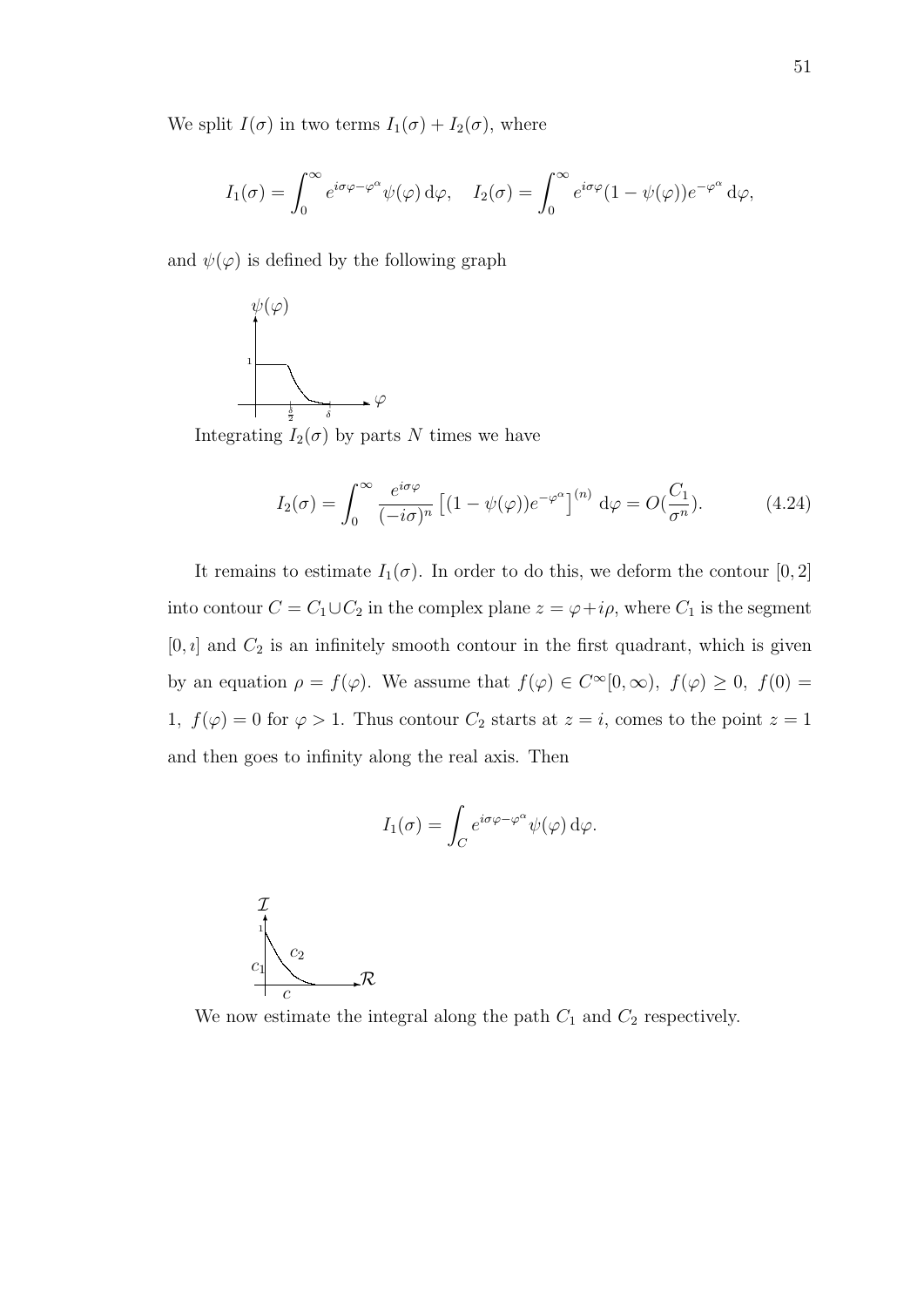$$
\int_{C_1} e^{i\sigma\varphi - \varphi^{\alpha}} \psi(\varphi) d\varphi = i \int_0^1 e^{-\sigma s} e^{-(is)^{\alpha}} ds = i \int_0^1 e^{-\sigma s} \left[ \sum_{n=0}^N \frac{(-is)^{n\alpha}}{n!} + h(is) \right] ds,
$$

where

$$
h(is) = |e^{-(is)^\alpha} - \sum_{n=0}^N \frac{(-is)^{n\alpha}}{n!} | \sim (s)^{(N+1)\alpha}, \text{ as } s \to 0.
$$

Thus, after integrating by parts  $N + 1$  times, we will obtain that

$$
i\int_0^1 e^{-\sigma s} h(is) \,ds \simeq i\int_0^1 e^{-\sigma s} O(s^{(N+1)\alpha}) \,ds = O(\frac{1}{\sigma^{N+2}}).
$$

Standard Laplace method implies that

$$
\int_0^1 e^{-\sigma s} s^{n\alpha} ds \sim \frac{c_n}{\sigma^{n\alpha+1}}, \quad \sigma \to \infty, \quad c_0 = 1.
$$

Hence

$$
\int_{C_1} e^{i\sigma\varphi - \varphi^{\alpha}} \psi(\varphi) d\varphi = \frac{i}{\sigma} + \frac{c_1}{\sigma^{\alpha+1}} + O(\frac{1}{\sigma^{2\alpha+1}}).
$$

The asymptotic integral of  $I_1$  along  $C_2$  is estimated by

$$
\int_{C_2} e^{i\sigma\varphi - \varphi^{\alpha}} \psi(\varphi) d\varphi = \int_{C_2} e^{i\sigma z - z^{\alpha}} \psi(z) dz
$$
\n
$$
= \frac{e^{i\sigma z} \psi(z) e^{-z^{\alpha}}}{i\sigma} |_{z=i}^{z=2} - \frac{1}{i\sigma} \int_{C_2} e^{i\sigma z} (\psi e^{-z^{\alpha}})' dz
$$
\n
$$
= O(\frac{1}{\sigma^{N+1}}), \quad \text{after integrating by parts N times.}
$$

Hence

$$
I(\sigma) = I_1(\sigma) + I_2(\sigma) = \frac{i}{\sigma} + \frac{c_1}{\sigma^{\alpha+1}} + O(\frac{1}{\sigma^{2\alpha+1}}).
$$

It remains to note that  $F(\sigma) = I(\sigma) + \overline{I}(\sigma)$ .

52

 $\Box$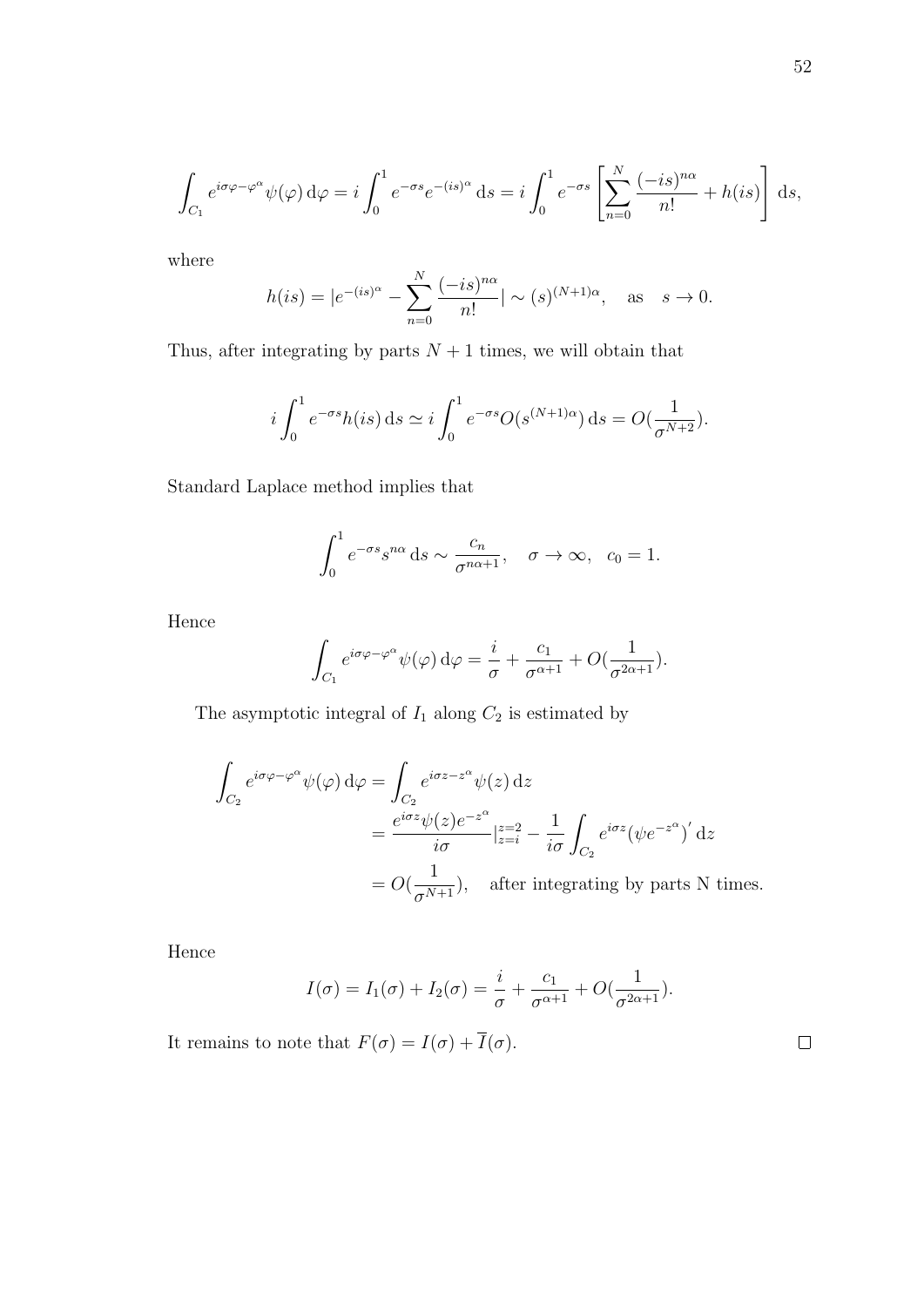## 4.3 Asymptotic Approximation of the Transition Probability in  $n$ -Dimension

We will find the asymptotics of the transition probability  $(4.6)$  in *n*-dimensional case. In order to distinguish from the one dimensional case (studied in the previous section) we will use another notation L for the symbol  $\phi$ . Thus,  $p(t, x)$  has the form

$$
p(x,t) = \int_{(-\pi,\pi)^d} e^{i(\varphi,x) - L(\varphi)t} d\varphi,
$$
\n
$$
L \quad \text{is} \quad 2\pi - \text{periodic}
$$
\n
$$
L \simeq |\varphi|^{\alpha} h(\dot{\varphi}), \quad \varphi \to 0, \text{ where } \quad \dot{\varphi} = \frac{\varphi}{|\varphi|}
$$
\n
$$
0 < \alpha < 2
$$

We assume that  $L$  has an asymptotic behavior at zero similar to one that was established in the one dimensional case. Namely, we assume that

$$
L(\varphi) = |\varphi|^{\alpha} h(\dot{\varphi}) + \sum_{i=1}^{M-1} |\varphi|^{\alpha+i} h_i(\dot{\varphi}) + O(|\varphi|^{\alpha+M}), \quad \varphi \to 0,
$$

for some large enough M. Here,  $\dot{\varphi} = \frac{\varphi}{\log 2}$  $\frac{\varphi}{|\varphi|}, h = h(\dot{\varphi})$  and  $h_i$  are smooth functions on the sphere. We wish to estimate  $p(x,t)$  asymptotically as  $|x|^2 + t^2 \to \infty$ .

Let

$$
F\left(\frac{x}{t^{\frac{1}{\alpha}}}\right) = \int_{R^d} e^{i\left(\varphi, \frac{x}{t^{\frac{1}{\alpha}}}\right) - |\varphi|^{\alpha} h(\varphi)} d\varphi.
$$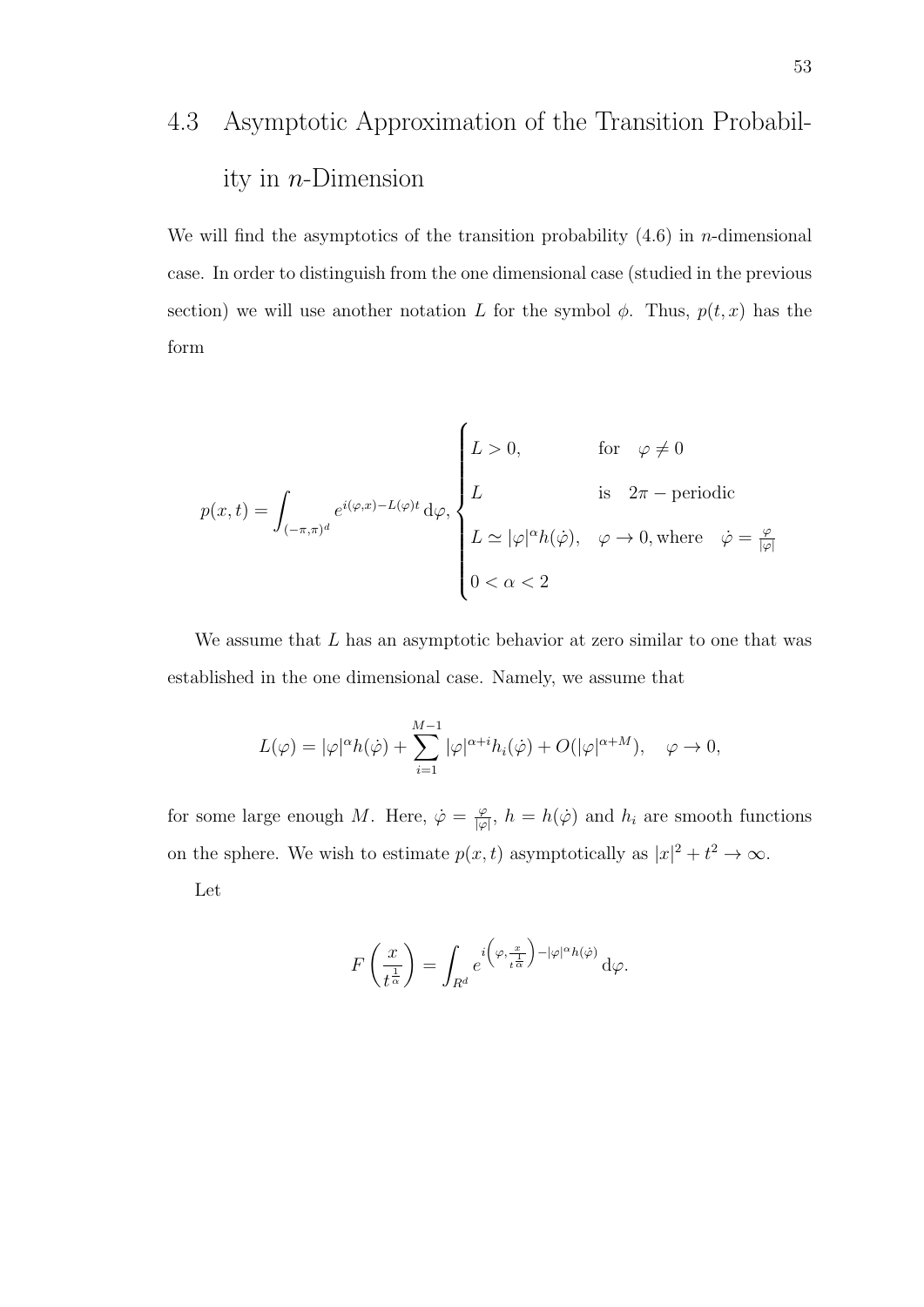*Theorem* 4.3.1. The following asymptotic expansions hold when  $|x|^2 + t^2 \to \infty$ :

a) 
$$
p(x,t) = \frac{1}{t^{\frac{d}{\alpha}}} F\left(\frac{x}{t^{\frac{1}{\alpha}}}\right) + O\left(\frac{1}{t^{\frac{d}{\alpha}+1}}\right), \quad \frac{|x|}{t^{\frac{1}{\alpha}}} \leq A,
$$

where  $A$  is arbitrary

b) 
$$
p(x,t) = \frac{t}{|x|^{d+\alpha}} f(x) + o\left(\frac{t}{|x|^{d+\alpha}}\right)
$$
 if  $\frac{|x|}{t^{\frac{1}{\alpha}}} \to \infty$ 

where the two regions in the domain of  $p(x, t)$  is described by the figure below



and  $f(\dot{x})$  is defined by  $h(\dot{\varphi})$  as follows:

$$
\int_{R^d} h(\dot{\varphi}) |\varphi|^\alpha e^{i(\varphi, y)} d\varphi = -|y|^{-d-\alpha} f(\dot{y}).
$$

The integral here is understood in the sense of the Fourier transform in the space of distributions.

c) 
$$
\frac{1}{t^{\frac{1}{\alpha}}}F\left(\frac{x}{t^{\frac{1}{\alpha}}}\right) = \frac{t}{|x|^{d+\alpha}}f(x) + o\left(\frac{t}{|x|^{d+\alpha}}\right)
$$
 if  $\frac{|x|}{t^{\frac{1}{\alpha}}} \to \infty$ .

If  $f(x) \neq 0$ , then statements a) - c) can be written in the following form. Define by  $B(\epsilon)$  an  $\epsilon$ -neighborhood of the set in  $\mathbb{R}^d$  where  $F(z) = 0$ . Then

$$
p(x,t) = \frac{1}{t^{\frac{d}{\alpha}}} F\left(\frac{x}{t^{\frac{1}{\alpha}}}\right) (1+o(1)), \quad |x|^2 + t^2 \to \infty, \quad \text{if} \quad \frac{x}{t^{\frac{d}{\alpha}}} \notin B(\epsilon),
$$

and

$$
p(x,t) = \frac{1}{t^{\frac{d}{\alpha}}} \left[ F\left(\frac{x}{t^{\frac{1}{\alpha}}}\right) + o(1) \right], \quad |x|^2 + t^2 \to \infty, \quad \text{if} \quad \frac{x}{t^{\frac{d}{\alpha}}} \in B(\epsilon).
$$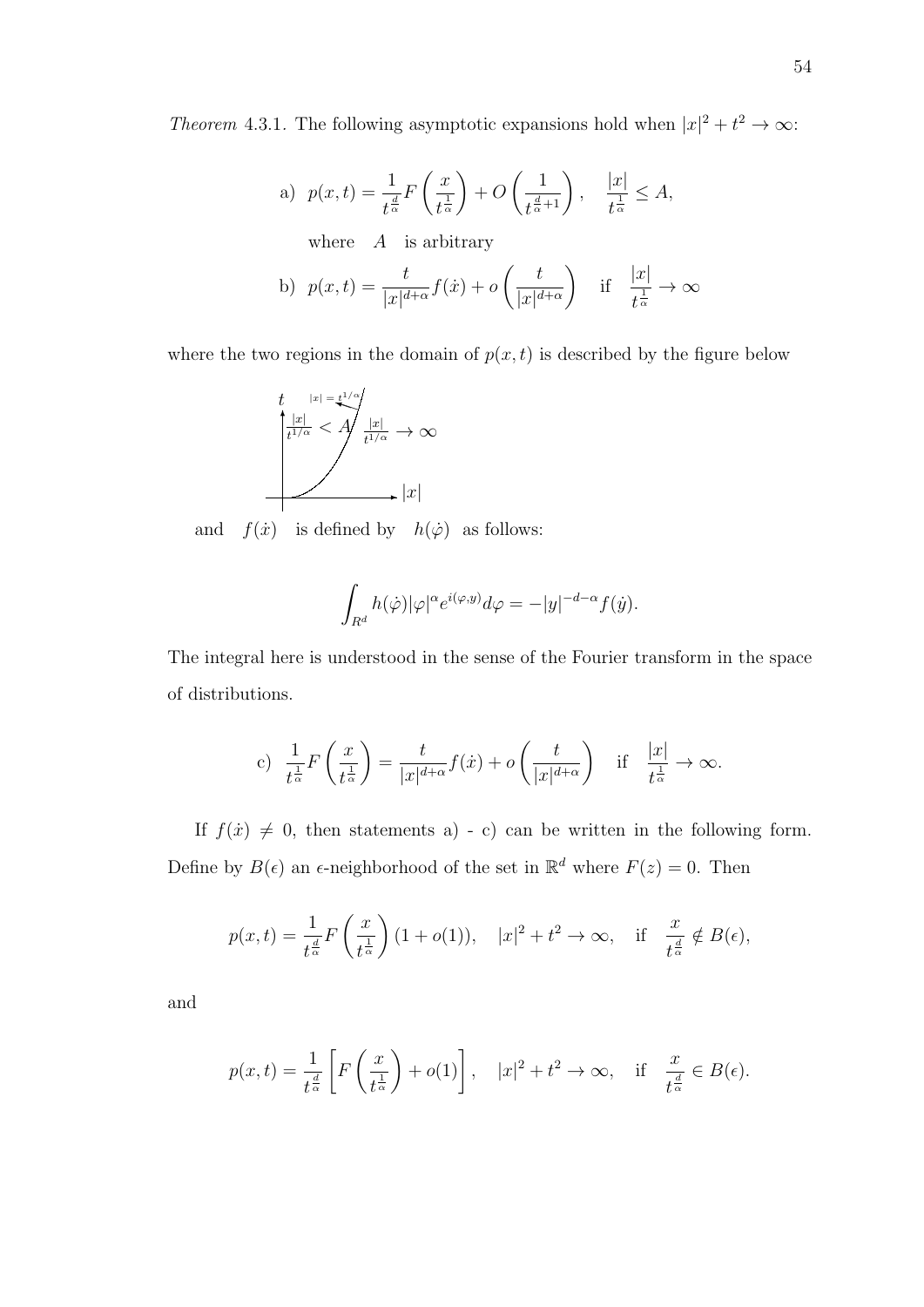The next lemma provides the asymptotics for  $F(y)$  at infinity, which is equivalent to the statement c) above.

Lemma 8. Let  $F(y) = \int_{R^d} e^{i(\varphi, y) - |\varphi|^{\alpha} h(\varphi)} d\varphi$ , where  $\dot{\varphi} = \frac{\varphi}{|\varphi|}$  $\frac{\varphi}{|\varphi|}$ . Then

$$
F(y) = |y|^{-d-\alpha} f(y) + o(|y|^{-d-\alpha}), \quad |y| \to \infty,
$$

where  $\dot{y} = \frac{y}{y}$  $\frac{y}{|y|}$  and  $f(\dot{y})$  is defined as follows:

$$
\int_{R^d} h(\dot{\varphi}) |\varphi|^\alpha e^{iy\varphi} d\varphi = -|y|^{-d-\alpha} f(\dot{y}).
$$

The integral here is understood in the sense of the Fourier transform in the space of distributions.

Remark: Function  $f$  is defined by  $h$ .

*Proof.* Let  $\psi(\varphi)$  be defined by



Then

$$
F_1(y) = \int_{R^d} e^{i(\varphi, y) - |\varphi|^{\alpha} h(\varphi)} (1 - \psi(\varphi)) d\varphi
$$
  
= 
$$
-\frac{1}{|y|^2} \int_{R^d} (\Delta e^{i(\varphi, y)}) e^{-|\varphi|^{\alpha} h(\varphi)} (1 - \psi(\varphi)) d\varphi
$$
  
= 
$$
-\frac{1}{|y|^2} \int_{R^d} e^{i(\varphi, y)} \Delta \left( e^{-|\varphi|^{\alpha} h(\varphi)} (1 - \psi(\varphi)) \right) d\varphi.
$$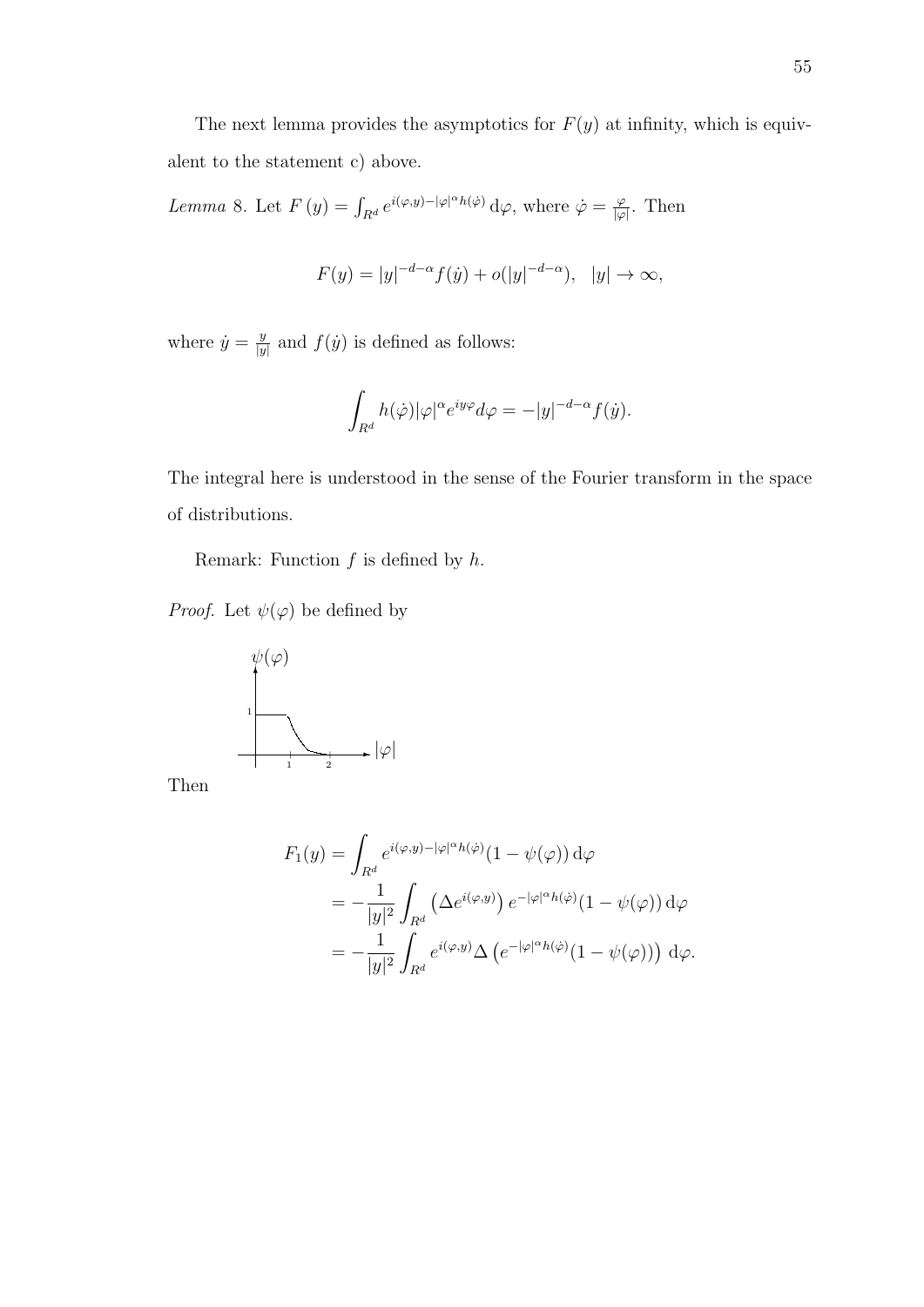$$
|F_1(y)| = \left| -\frac{1}{|y|^2} \int_{R^d} e^{i(\varphi, y)} \Delta \left( e^{-|\varphi|^\alpha h(\varphi)} (1 - \psi(\varphi)) \right) d\varphi \right|
$$
  

$$
\leq \frac{1}{|y|^2} \int_{R^d} |\Delta \left( e^{-|\varphi|^\alpha h(\varphi)} (1 - \psi(\varphi)) \right) d\varphi
$$
  

$$
= \frac{C_0}{|y|^2}.
$$

We can repeat the integration by parts N times to obtain  $F_1(y) \sim \frac{C_N}{|y|^{2s}}$  $rac{C_N}{|y|^{2N}}$ . If  $F_2 = F - F_1$ , then

$$
F_2(y) = \int_{|\varphi| < 2} e^{i(\varphi, y) - |\varphi|^\alpha h(\varphi)} \psi(\varphi) \, d\varphi
$$
\n
$$
= \int_{|\varphi| < 2} e^{i(\varphi, y)} \left( e^{-|\varphi|^\alpha h(\varphi)} - \sum_{j=1}^M \frac{(-|\varphi|^\alpha h(\varphi))^j}{j!} \right) \psi(\varphi) \, d\varphi + \int_{|\varphi| < 2} e^{i(\varphi, y)} \sum_{j=1}^M \frac{(-|\varphi|^\alpha h(\varphi))^j}{j!} \psi(\varphi) \, d\varphi.
$$

The first integrand can be made as smooth as we please if  $M$  is large enough. Thus we can integrate by parts and prove that the first integral has order  $O\left(\frac{1}{|u|}\right)$  $\frac{1}{|y|^N}$ if  $M = M(N)$  is large enough.

Hence,

$$
F(y) = \int_{|\varphi| < 2} e^{i(\varphi, y)} \sum_{j=1}^{M} \frac{(-|\varphi|^\alpha h(\dot{\varphi}))^j}{j!} \psi(\varphi) \, d\varphi + O\left(\frac{1}{|y|^N}\right) \tag{4.25}
$$

for  $|y| \to \infty$ ,  $M = M(N)$ .

Denote by  $\Phi$  the Fourier transform in the space of distributions  $\mathcal{S}'$ . Consider

$$
F_s(y) = \int_{|\varphi|<2} e^{i(\varphi,y)} |\varphi|^s g(\dot{\varphi}) \psi(\varphi) d\varphi.
$$

This function can be written as

$$
F_s(y) = \Phi(|\varphi|^s g(\dot{\varphi})) - \Phi(|\varphi|^s g(\dot{\varphi})(1 - \psi(\varphi))). \qquad (4.26)
$$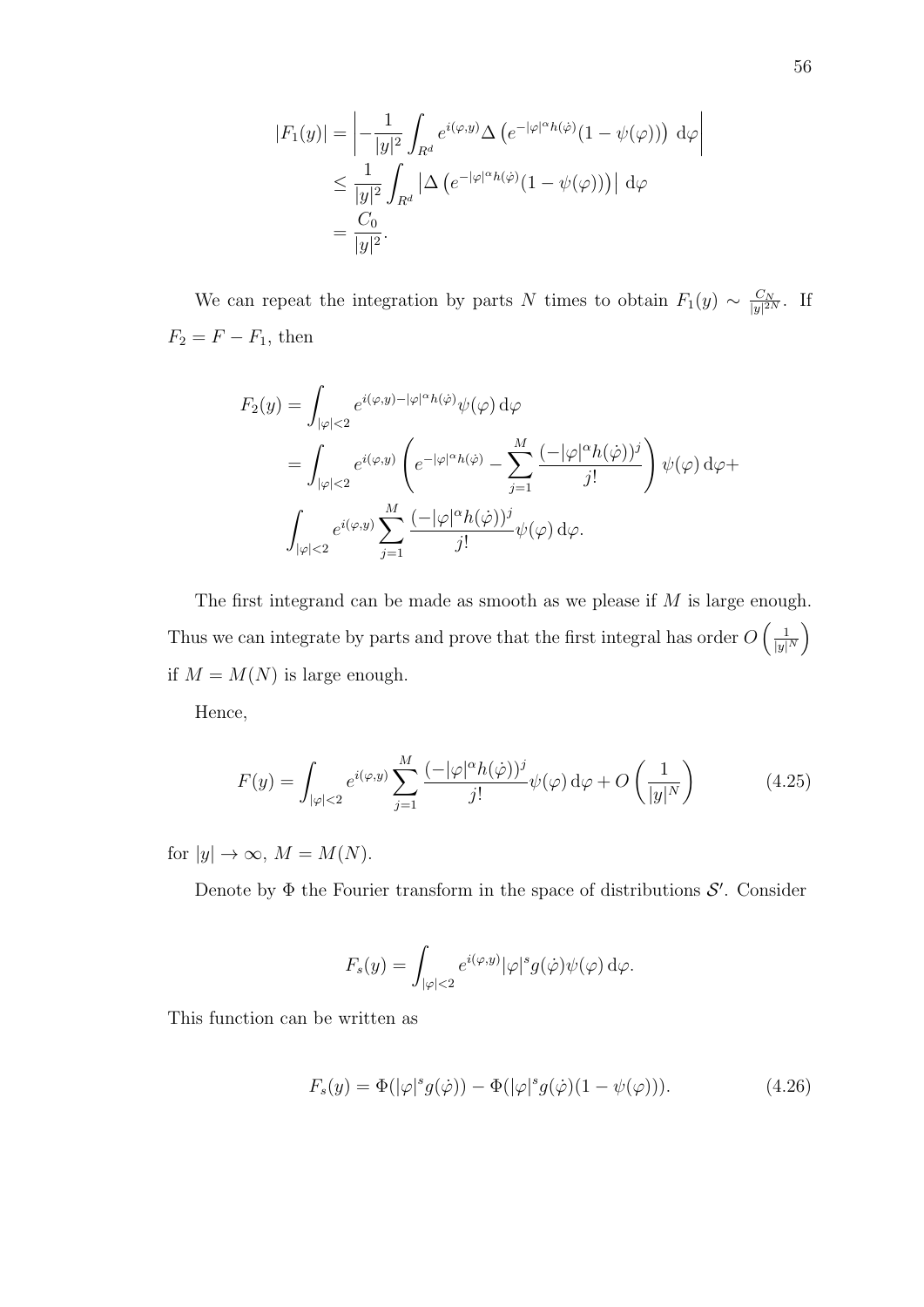The first term on the right is a homogeneous function of order  $-d - s$ , i.e.,  $\Phi(|\varphi|^s g(\dot{\varphi})) = |y|^{-d-s} q(\dot{y}).$  The second term can be written in the form

$$
\Phi(|\varphi|^s g(\dot{\varphi})(1-\psi(\varphi))) = \frac{1}{(-|y|^2)^N} \Phi\left(\Delta^N_{\varphi}(|\varphi|^s g(\dot{\varphi})(1-\psi(\varphi)))\right).
$$

If  $N > s + d$ , then the function  $u = \Delta_{\varphi}^{N}(|\varphi|^{s} g(\dot{\varphi})(1 - \psi(\varphi)))$  is integrable, and therefore  $|\Phi u| < c_N$ . Thus the second term does not exceed  $\frac{c_N}{|y|^{2N}}$ . Hence

$$
F_s(y) = |y|^{-d-s} q(y) + O\left(\frac{1}{|y|^{2N}}\right), \quad |y| \to \infty.
$$

This and (4.25) proves the lemma.

We will obtain the following two lemmas before we start proving Theorem 4.3.1. We need to study

$$
p(x,t) = \int_{(-\pi,\pi)^d} e^{i(\varphi,x) - L(\varphi)t} d\varphi, \ |\varphi| \to 0,
$$

where  $L > 0$  for  $|\varphi| \neq 0$ , L is  $2\pi$ -periodic and

$$
L(\varphi) = |\varphi|^{\alpha} h(\dot{\varphi}) + \sum_{i=1}^{M-1} |\varphi|^{\alpha+i} h_i(\dot{\varphi}) + O(|\varphi|^{\alpha+M}), \quad h > 0.
$$
 (4.27)

Recall that  $D_{\varphi}^k = \frac{\partial^{|k|}}{\partial \varphi^k}$  $\overline{\partial\varphi_1^{k_1}\partial\varphi_2^{k_2}...\partial\varphi_d^{k_d}}$  $|k| = \sum_{i=1}^{d} k_i$ . The next statement is obvious. Lemma 9. There is  $\gamma > 0$  such that for  $\varphi \in (-\pi, \pi)^d$ , and  $k \leq M$ ,

> *i*).  $L > \gamma |\varphi|^\alpha$ , ii).  $|\nabla L| < c |\varphi|^{\alpha-1},$ iii).  $|D_{\varphi}^k L| \leq C_k |\varphi|^{\alpha - |k|}$ .

 $\Box$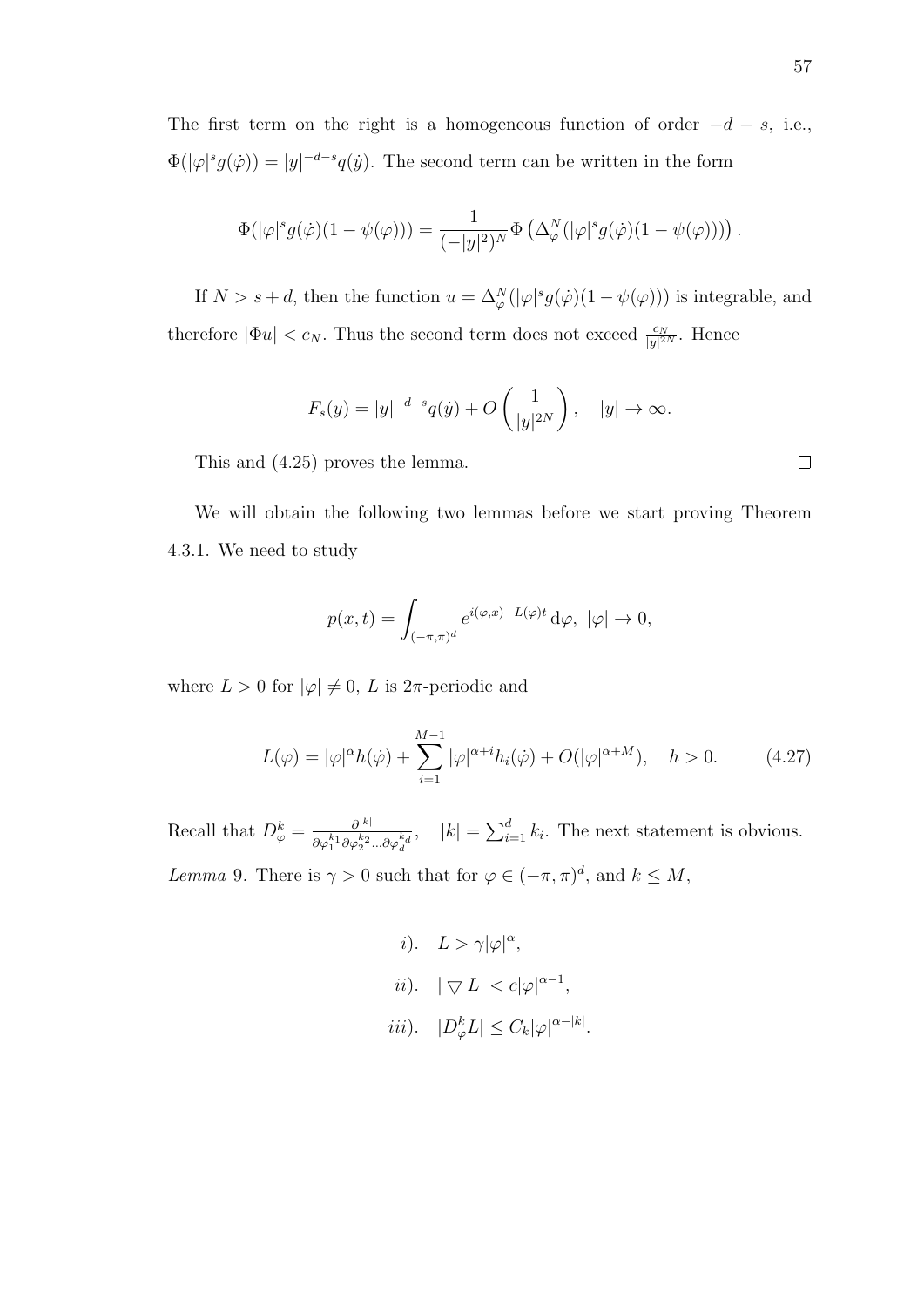Lemma 10.

$$
\left|D^k_\varphi e^{-L(\varphi)t}\right| \leq c_k t^{\frac{|k|}{\alpha}}e^{-\frac{\gamma}{2}|\varphi|^\alpha t} \quad \text{when} \quad t \geq 1, \quad |\varphi| \geq \frac{1}{t^{\frac{1}{\alpha}}}.
$$

*Proof.* Applying Lemma 9 i)& ii), and the fact that  $x^{\gamma}e^{-x}$  is bounded for  $x \ge 1$ , we have

$$
\left| \frac{\partial}{\partial \varphi_i} e^{-L(\varphi)t} \right| = \left| L_{\varphi_i} t e^{-L(\varphi)t} \right|
$$
  
\n
$$
\leq c |\varphi|^{\alpha - 1} t e^{-\gamma |\varphi|^{\alpha} t}
$$
  
\n
$$
\leq c t^{1/\alpha} e^{-\frac{\gamma}{2} |\varphi|^{\alpha} t} \max \left[ (|\varphi|^{\alpha} t)^{\frac{\alpha - 1}{\alpha}} e^{-\frac{\gamma}{2} |\varphi|^{\alpha} t} \right]
$$
  
\n
$$
= c_1 t^{\frac{1}{\alpha}} e^{-\frac{\gamma}{2} |\varphi|^{\alpha} t}.
$$

For the second derivative we'll have

$$
\left| \frac{\partial^2}{\partial \varphi_i \partial \varphi_j} e^{-L(\varphi)t} \right| \leq \left| L_{\varphi_i \varphi_j} t e^{-L(\varphi)t} \right| + \left| L_{\varphi_i} L_{\varphi_j} t^2 e^{-L(\varphi)t} \right|
$$
  
\n
$$
\leq c_2 |\varphi|^{\alpha - 1} t e^{-\gamma |\varphi|^{\alpha} t} + c^2 t^2 |\varphi|^{2\alpha - 2} e^{-\gamma |\varphi|^{\alpha} t}
$$
  
\n
$$
= c_2 t^{\frac{2}{\alpha}} e^{-\frac{\gamma}{2} |\varphi|^{\alpha} t} \max_{|\varphi|^{\alpha} t \geq 1} \left[ (|\varphi|^{\alpha} t)^{\frac{\alpha - 2}{\alpha}} e^{-\frac{\gamma}{2} |\varphi|^{\alpha} t} \right]
$$
  
\n
$$
+ c^2 t^{\frac{2}{\alpha}} e^{-\frac{\gamma}{2} |\varphi|^{\alpha} t} \max_{|\varphi|^{\alpha} t \geq 1} \left[ (|\varphi|^{\alpha} t)^{\frac{2\alpha - 2}{\alpha}} e^{-\frac{\gamma}{2} |\varphi|^{\alpha} t} \right]
$$
  
\n
$$
\leq C t^{\frac{2}{\alpha}} e^{-\frac{\gamma}{2} |\varphi|^{\alpha} t}.
$$

Other higher order derivatives can be estimated similarly, and this completes the proof of the lemma.  $\Box$ 

Proof of Theorem 4.3.1. Statement c) was established in Lemma 8. Statements a) can be proved by the same arguments that were used to prove the similar statement in the one dimensional case. We are going to prove b) now.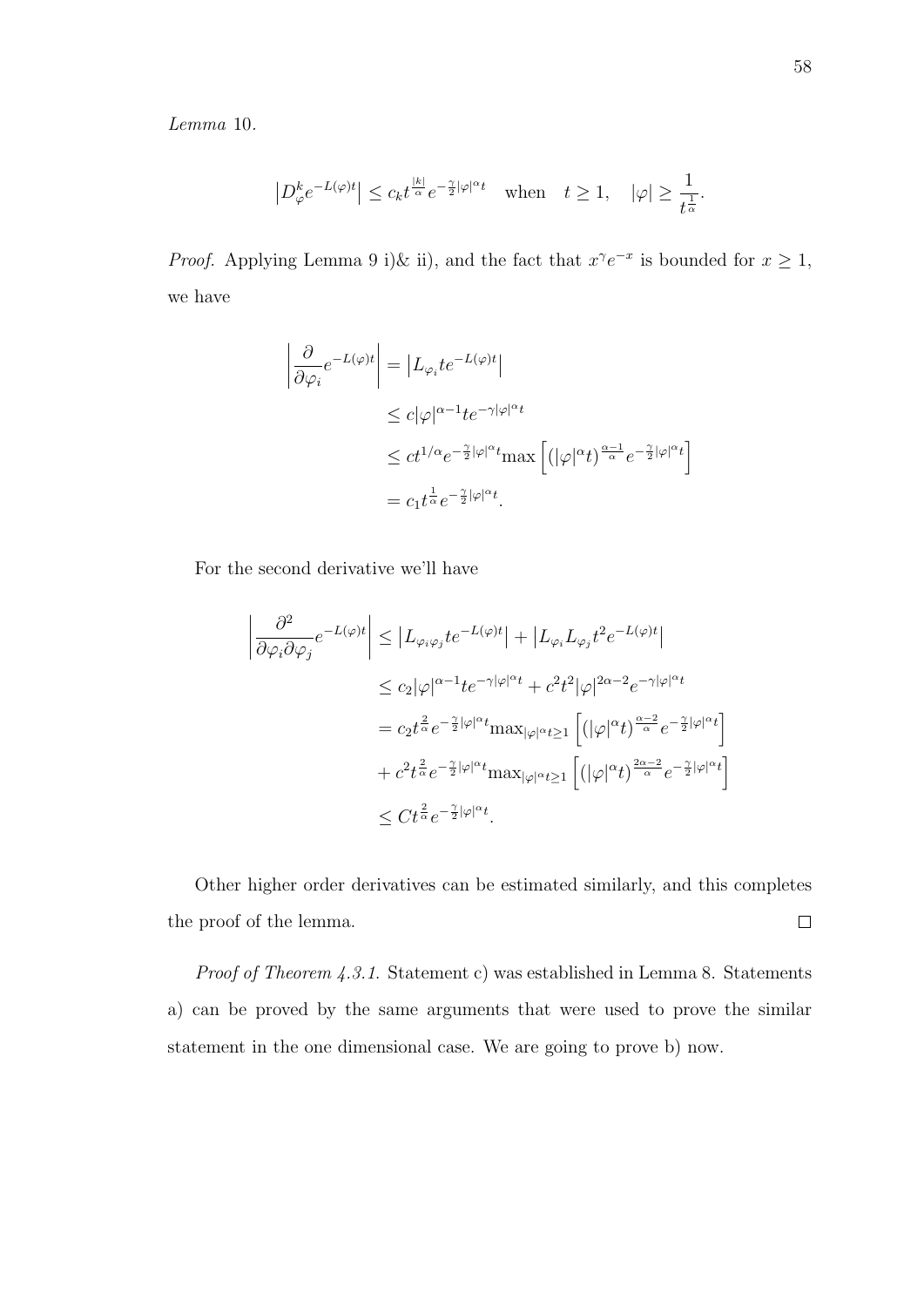Let us introduce functions

$$
I_2(x,t) = \int_{(-\pi,\pi)^d} e^{i(\varphi,x) - L(\varphi)t} (1 - \psi(|\varphi|t^{\frac{1}{\alpha}})) d\varphi
$$

and

$$
I_3(x,t) = \int_{\left(|\varphi|t^{\frac{1}{\alpha}}\right) < 2} e^{i(\varphi,x) - L(\varphi)t} \psi(|\varphi|t^{\frac{1}{\alpha}}) d\varphi,
$$

where the cut off function  $\psi$  is defined on page 55. Then  $p(t, x) = I_2 + I_3$ . We will show that  $I_2$  has an estimate that allows us to consider it as a part of the remainder terms in the statement b) of the theorem, and  $I_3$  has the asymptotics that has to be proved in b) for p. Our next step is to prove the estimate on  $I_2$ .

 $Lemma 11.$  For each  $N$ , the following estimate is valid:

$$
I_2(x,t) \leq \frac{1}{t^{\frac{d}{\alpha}}} C_N \left(\frac{t^{\frac{1}{\alpha}}}{|x|}\right)^N.
$$

Proof.

$$
|I_2(x,t)|\leq c\int_{(-\pi,\pi)^d}e^{-\gamma|\varphi|^\alpha t}\,\mathrm{d}\varphi\leq c\int_{\Re^d}e^{-\gamma|\varphi|^\alpha t}\,\mathrm{d}\varphi=c_1\frac{1}{t^{\frac{d}{\alpha}}}
$$

Further using Lemma 9, we obtain

$$
|I_2(x,t)| = \frac{1}{|x|^2} |\int_{(-\pi,\pi)^d} (\Delta e^{i(\varphi,x)}) e^{-L(\varphi)t} \left(1 - \psi(|\varphi|t^{\frac{1}{\alpha}}))\right) d\varphi|
$$
  
\n
$$
= \frac{1}{|x|^2} |\int_{(-\pi,\pi)^d} e^{i(\varphi,x)} \Delta \left(e^{-L(\varphi)t} (1 - \psi(|\varphi|t^{\frac{1}{\alpha}}))\right) d\varphi|
$$
  
\n
$$
\leq \frac{Ct^{\frac{2}{\alpha}}}{|x|^2} \int_{(-\pi,\pi)^d} e^{-\gamma|\varphi|^{\alpha}t} d\varphi \leq \frac{Ct^{\frac{2}{\alpha}}}{|x|^2} \int_{\Re^d} e^{-\gamma|\varphi|^{\alpha}t} d\varphi = c_1 \frac{1}{t^{\frac{d}{\alpha}}} \frac{t^{\frac{2}{\alpha}}}{|x|^2}.
$$
 (4.28)

We can apply  $\Delta$  any number of times to prove the lemma.

 $\Box$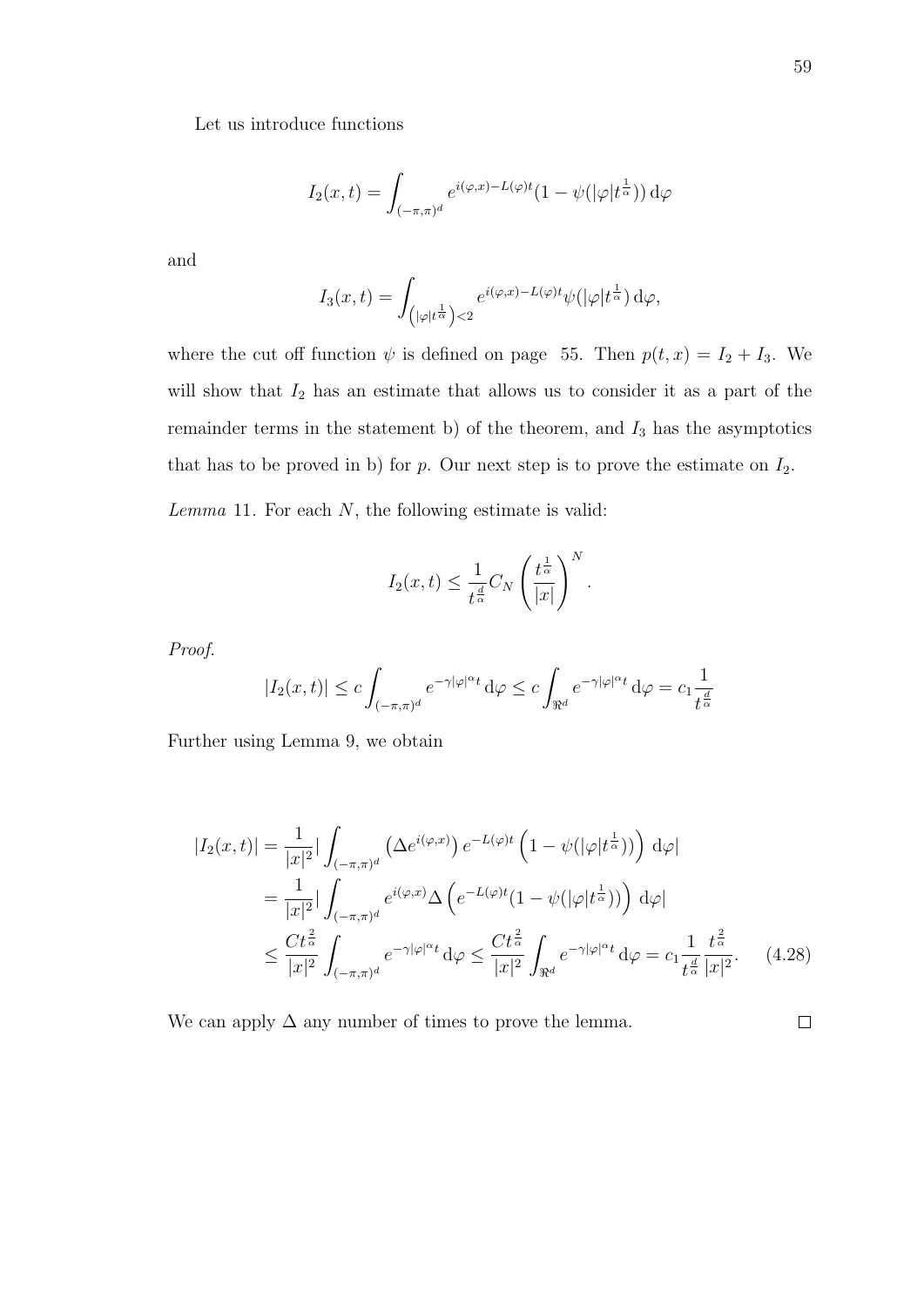We represent

$$
I_3(x,t) = \int_{|\varphi| < 2\frac{1}{t^{\frac{1}{\alpha}}}} e^{i(\varphi,x) - L(\varphi)t} \psi(|\varphi|t^{\frac{1}{\alpha}}) d\varphi
$$

in the form

$$
I_3(x,t) = \int_{|\varphi| < 2\frac{1}{t^{\frac{1}{\alpha}}}} e^{i(\varphi,x)} \left( e^{-L(\varphi)t} - \sum_{j=0}^J \frac{(-L(\varphi)t)^j}{j!} \right) \psi(|\varphi|t^{\frac{1}{\alpha}}) d\varphi
$$

$$
+ \int_{|\varphi| < 2\frac{1}{t^{\frac{1}{\alpha}}}} e^{i(\varphi,x)} \sum_{j=0}^J \frac{(-L(\varphi)t)^j}{j!} \psi(|\varphi|t^{\frac{1}{\alpha}}) d\varphi. \tag{4.29}
$$

Function  $f = \left(e^{-L(\varphi)t} - \sum_{j=0}^{J}\right)$  $(-L(\varphi)t)^j$  $\frac{(\varphi)t)^j}{j!}$   $\psi(|\varphi|t^{\frac{1}{\alpha}})$  is smooth, and from Lemma 9 it follows that  $|D_{\varphi}^k f| < c_k t^{\frac{|k|}{\alpha}}$  if  $|\varphi| < 2t^{-\frac{1}{\alpha}}$ . Thus, each integration by parts of the first integral term in (4.29) will provide the factor, which can be estimated by  $t^{\frac{1}{\alpha}}$  $\frac{d\bar{\alpha}}{|x|}$ . We integrate by parts N times, and we choose  $J > J_0(N)$  large enough. If we also take into account that the domain of integration does not exceed  $C t^{-d/\alpha}$ , we will arrive to the following bound on the the first integral term in (4.29): this term does not exceed

$$
C_1 t^{-\frac{d}{\alpha}} \left(\frac{t^{\frac{1}{\alpha}}}{|x|}\right)^N \quad \text{if} \quad J \geq J_0(N) \quad \text{is large enough.}
$$

Thus

$$
I_3(x,t)=\int_{|\varphi|<2t^{-\frac{1}{\alpha}}}e^{i(\varphi,x)}\sum_{j=0}^J\frac{(-L(\varphi)t)^j}{j!}\psi(|\varphi|t^{\frac{1}{\alpha}})\,d\varphi+\frac{1}{t^{\frac{d}{\alpha}}}O\left(\frac{t^{\frac{1}{\alpha}}}{|x|}\right)^N.
$$

We substitute here expression (4.27) for L with  $M \gg 1$  and add together terms with the same powers of t and  $|\varphi|$ . This implies that

$$
I_3=\int_{|\varphi|<2t^{-\frac{1}{\alpha}}}e^{i(\varphi,x)}\sum_{j=0}^Jt^j\left(\sum_{s=0}^l|\varphi|^{\alpha j+s}q_{s,j}(\dot{\varphi})+O\left(|\varphi|^{\alpha j+l+1}\right)\right)\psi\,\mathrm{d}\varphi
$$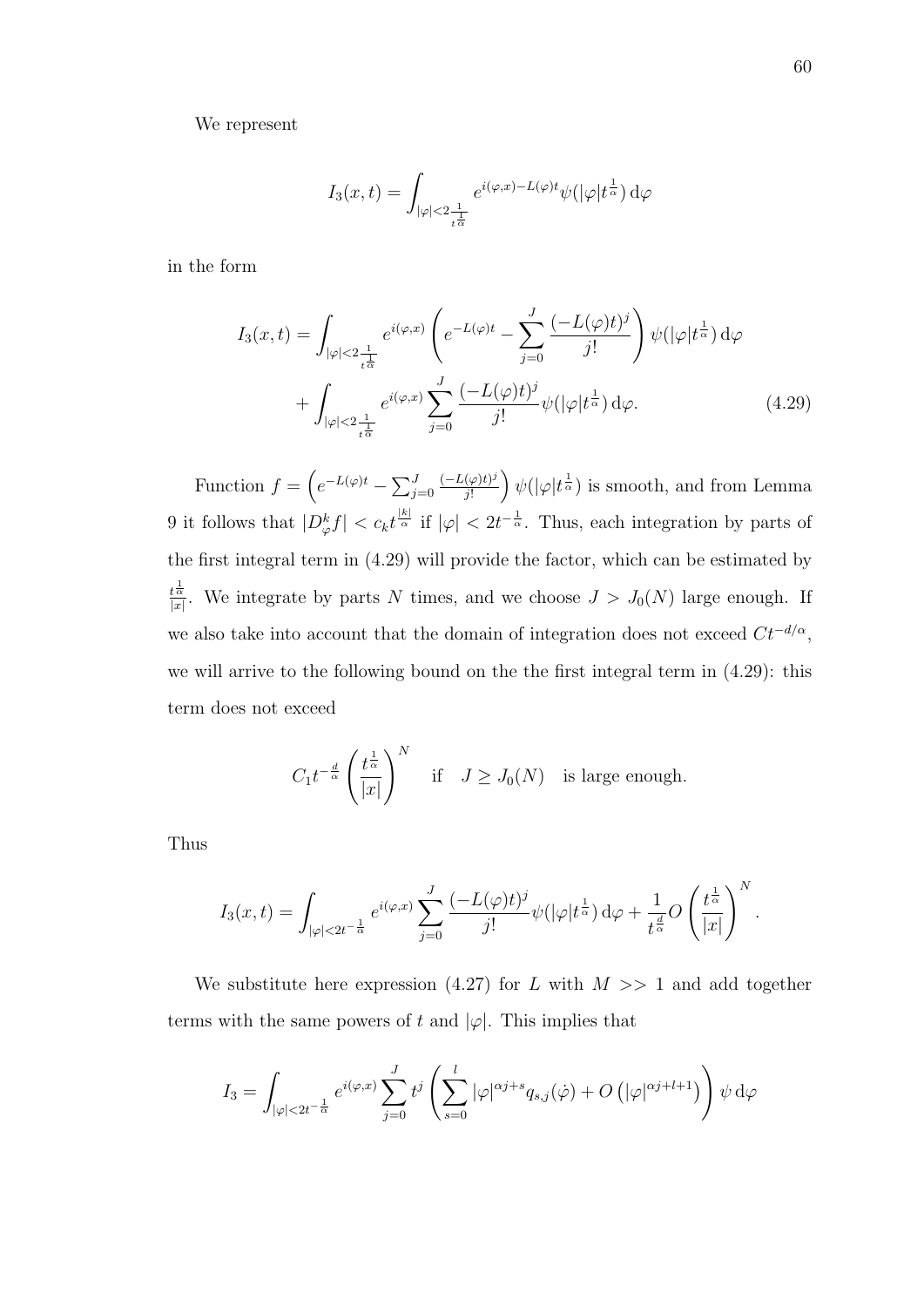$$
+\frac{1}{t^{\frac{d}{\alpha}}}O\left(\frac{t^{\frac{1}{\alpha}}}{|x|}\right)^N.\tag{4.30}
$$

Here  $q_{0,0} = 1$ ,  $q_{1,0} = -h(\varphi)$ , l will be chosen later. By integrating by parts  $[\alpha j] + l + 1$  times (where  $[\alpha j]$  is the integer part) we get that

$$
\left| \int_{|\varphi| < 2t^{-\frac{1}{\alpha}}} e^{i(\varphi, x)} t^j O(|\varphi|^{\alpha j + l + 1}) \psi \, d\varphi \right| \leq C \frac{t^j}{|x|^{[\alpha j] + l + 1}} \int_{|\varphi| < 2t^{-\frac{1}{\alpha}}} \left| \sum D_{\varphi}^{k_1} O(|\varphi|^{\alpha j}) D_{\varphi}^{k_2} \psi(|\varphi| t^{\frac{1}{\alpha}}) \right| \, d\varphi,
$$

where summation is taken over all  $k_1, k_2, |k_1| + |k_2| = [\alpha j] + l + 1$ . Since  $D_{\varphi}^{k_2}\psi(|\varphi|t^{\frac{1}{\alpha}}) \leq ct^{\frac{|k_2|}{\alpha}}$ , the latter expression does not exceed

$$
C \frac{t^{j+\frac{|k_2|}{\alpha}}}{|x|^{[\alpha j]+l+1}} \int_{|\varphi| < 2t^{-\frac{1}{\alpha}}} |\varphi|^{\alpha j+l+1-|k_1|} \, d\varphi = C_1 \frac{t^{j+\frac{|k_1|+|k_2|}{\alpha} - \frac{[\alpha j]+l+1+d}{\alpha}}}{|x|^{[\alpha j]+l+1}} \le C_1 \left(\frac{t^{\frac{1}{\alpha}}}{|x|}\right)^{[\alpha j]+l+1} t^{-\frac{l+2}{\alpha}}.
$$
\n(4.31)

We needed the integrability here, i.e. we needed  $\alpha j + l + 1 - |k_1| > -d$ , but this is always true since  $\alpha j - [\alpha j] > -d$ . We'll take  $l = d$ . Then (4.31) implies that the remainder terms in (4.30) contribute  $o\left(\frac{t^{\frac{1}{\alpha}}}{r}\right)$  $\frac{t^{\frac{1}{\alpha}}}{|x|}\bigg)^{d+\alpha} \frac{1}{t^{\frac{d}{\alpha}}}$  $rac{1}{t^{\frac{d}{\alpha}}}$  in  $I_3$ .

Other terms in formula  $(4.30)$  for  $I_3$  can be reduced to the Fourier transform Φ of homogeneous functions. The arguments similar to those used in the proof of lemma 8, lead the following formula for these terms  $F_{s,j}$ :

$$
F_{s,j} = t^{j - \frac{d}{\alpha} - \frac{\alpha j + s}{\alpha}} \left(\frac{t^{1/\alpha}}{|x|}\right)^{d + \alpha j + s} f_{s,j}(x) + t^{j - \frac{d}{\alpha} - \frac{\alpha j + s}{\alpha}} \left(\frac{t^{1/\alpha}}{|x|}\right)^N,
$$

where N is arbitrary large. The main contributions to  $I_3$  comes from  $s = 0, j = 1$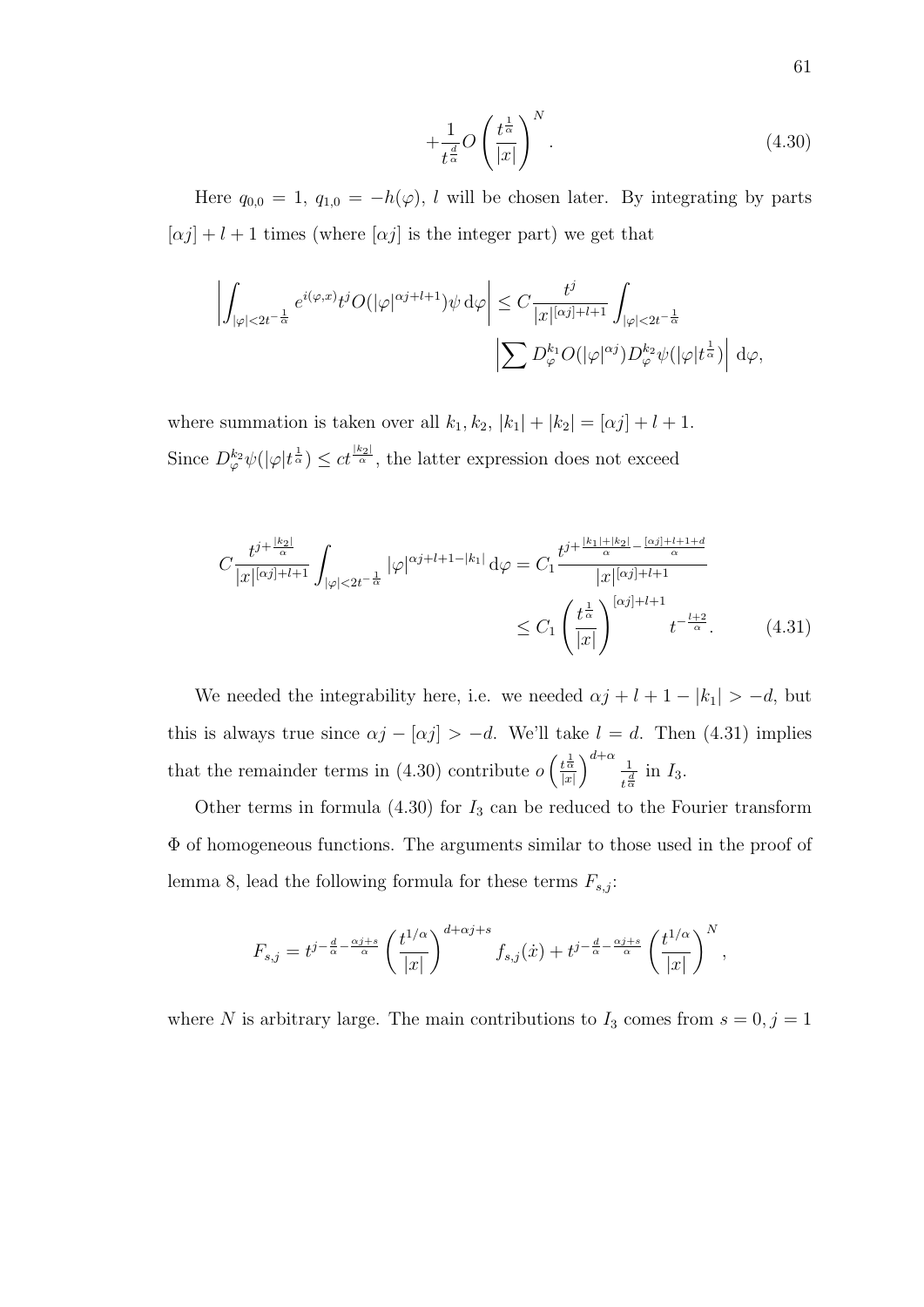(since  $f_{0,0} = 0$ ) and this gives

$$
I_3 = \frac{1}{t^{\frac{d}{\alpha}}} \left(\frac{t^{1/\alpha}}{|x|}\right)^{d+\alpha} f(\dot{x}) + \frac{1}{t^{\frac{d}{\alpha}}} o\left(\frac{t^{1/\alpha}}{|x|}\right)^{d+\alpha}
$$

$$
= \frac{t}{|x|^{d+\alpha}} f(\dot{x}) + o\left(\frac{t}{|x|^{d+\alpha}}\right)
$$

Since  $p(x, t) = I_2 + I_3$  we now have the asymptotics of  $p(x, t)$  in the case b), and this completes the proof of the theorem.

 $\Box$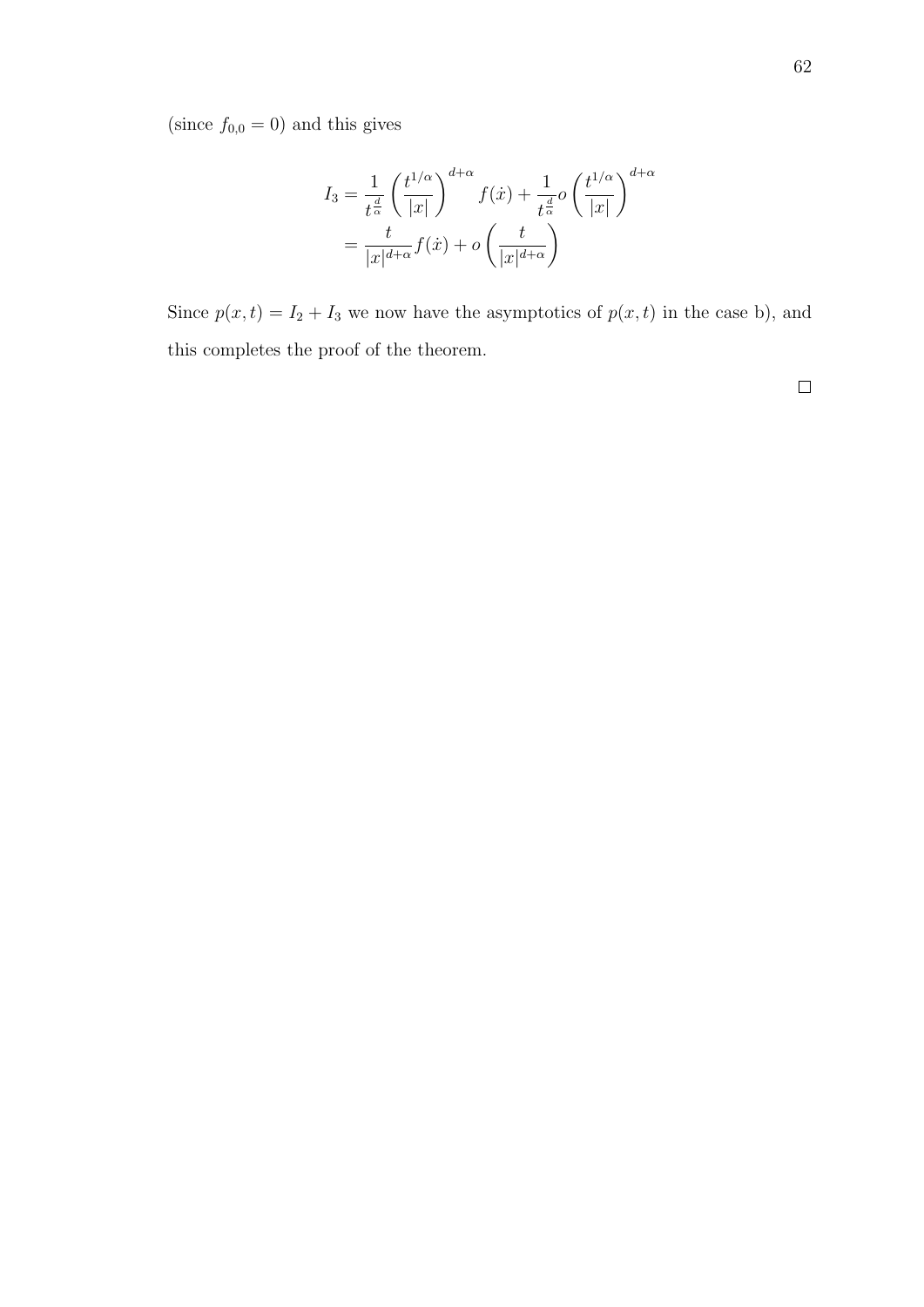#### Chapter 5. conclusion

This thesis is concerned with the asymptotics behavior of the probability of rare events related to large deviations of the trajectories of random walks, whose jump distributions decay not too fast at infinity and possesses some form of "regular behavior". Typically we consider regularly varying distribution. The first classical results in large deviation theory were obtained for the case of distributions decaying exponentially fast. However, this condition of fast (exponential) decay fails in many applied problems. Consequently, we presented the asymptotic approximation of the transition probability of random walks with heavy tails. We examine the asymptotic probability in both the 1-dimension and  $n$ -dimensional cases respectively.

The transition probability  $p(t, x, y) = P(x(t) = y|x(0) = x)$  satisfies the heat equation (4.1). We obtained  $p(t, x, y)$  as an integral function (4.6) from (4.1) by applying the Fourier transform. We used the asymptotic approximation of (4.5) as a power series to establish the asymptotic behavior of  $p(t, x, y)$ .

Random walks form a classical object of probability theory, the study of which is of tremendous theoretical interest. They constitute a mathematical model of great importance for applications in mathematical statistics. Computing large deviation probabilities enables one to find, for example, small error probabilities in mathematical statistics, small ruin probabilities in risk theory, small buffer overflow probabilities in queueing theory and so on.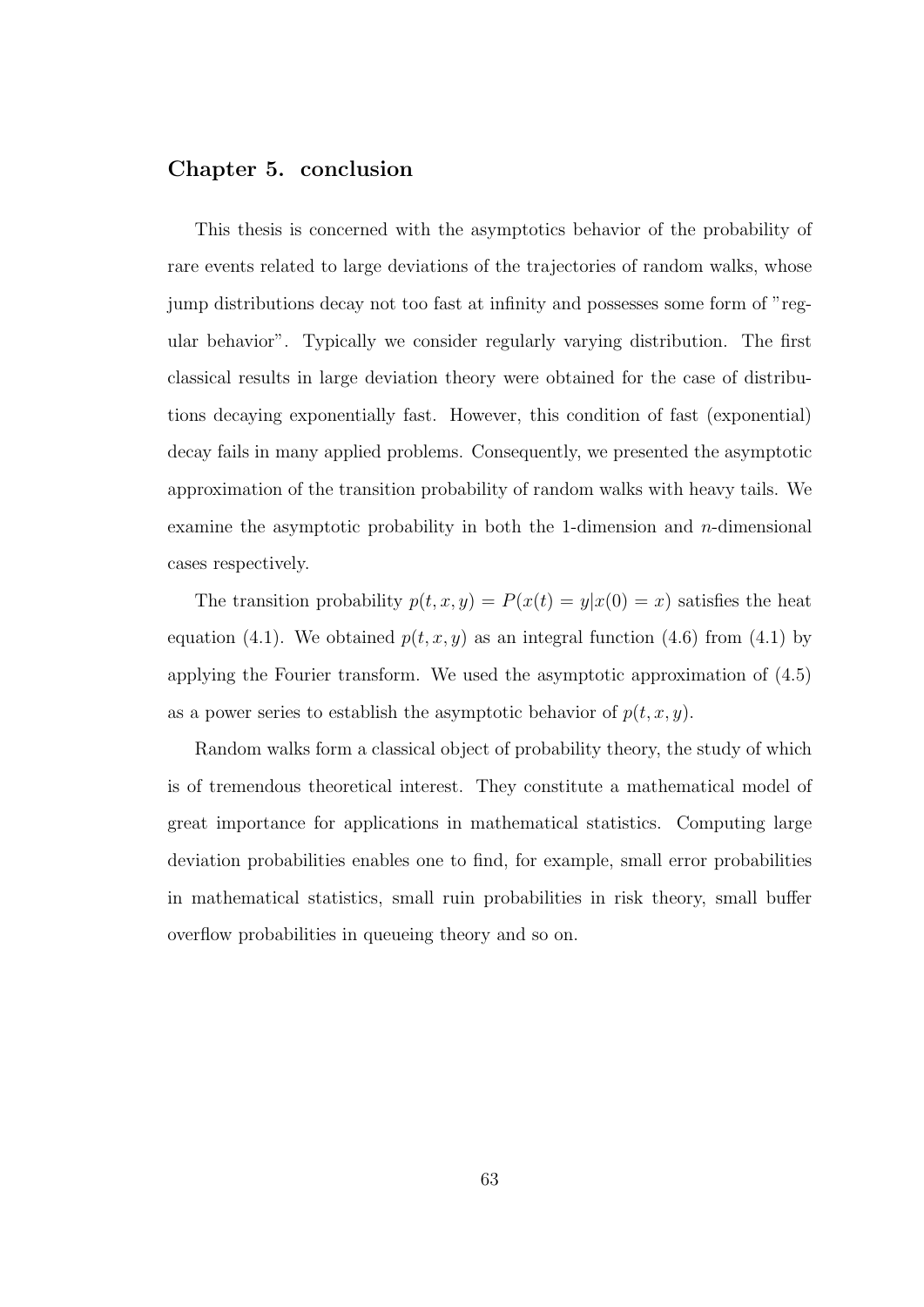#### Bibliography

- [1] Rudnick J. and Gaspari G.: Elements of Random Walk Cambridge Univ. Press, **1** (2004), 51-60.
- [2] Krylov N.V.: Introduction to the Theory of Diffusion processes Trans. of Math. Monographs, 142 (1991), 1-22.
- [3] Koralov L.B. and Sinai Y.G.: Theory of Probability and Random processes Springer., **2** (2000), 5-68.
- [4] McDonald J.N and Weiss N.A: A course in Real Analysis. Academic Press, 1 (1999), 203-207
- [5] Spitzer F.: Principles of Random Walk Grad. Math., 2 (1976), 274-391
- [6] Heyde, C.C: A contribution to the theory of large deviations for sums of independent random variables. Z. Wahrscheinlichkeistheorie verw . Geb., 7 (1967), 303-308
- [7] Heyde, C.C: On large deviation probabilities in the case of attraction to a non-normal stable law. Sankhya A, 30 (1968), 253-258.
- [8] Nagaev, S.V: Some Limits theory for Large deviations. Theory Probab. Appl., 10 (1965), 214-235.
- [9] Nagaev, S.V: Large deviations of sums of Independent random variables. Ann. Probab., 7 (1979) 745-789.
- [10] Nagaev, A.V: Limit Theory that take into account large deviations when Cramér's condition is violated. Izv. Akad. Nauk. USSR, Ser. Fiz-Mat Nauk, 13 (1969) 51-64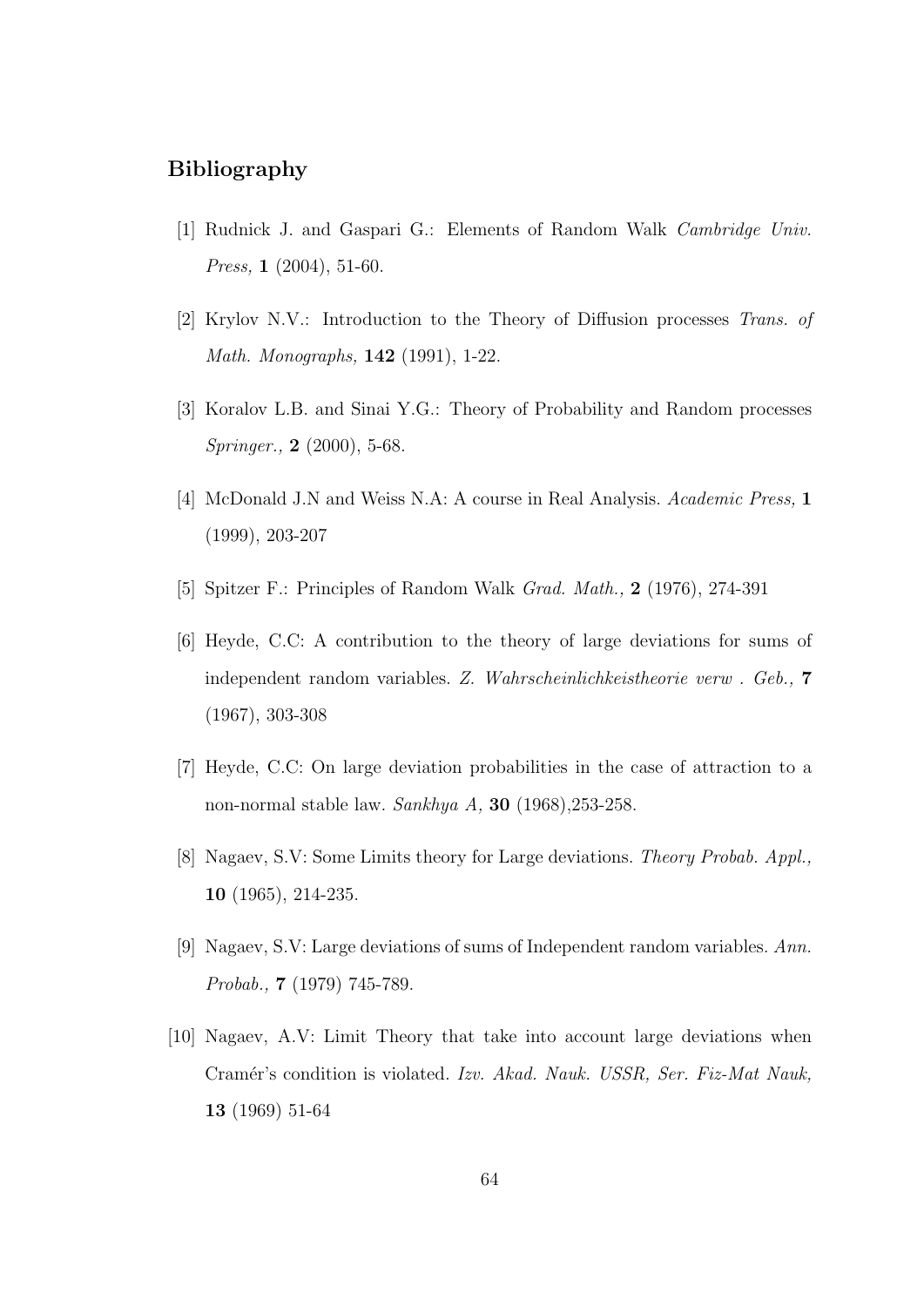- [11] Nagaev, A.V: Integral limit theorem taking large deviations into account when Cramér's condition does not hold. I, II Theory Probab. Appl., 14 (1969), 51-64; 193-208.
- [12] Fuk, D.H and Nagaev, S.V: Probability inequalities for sums of independent random variables. Theory Probab. Appl., 16 (1971), 643-660.
- [13] Rozosvskii, L.V: Probabilities of large deviations of sums of independent random variables with common distribution function in the domain of attaction of the nomal law. Theory Probab. Appl., 34 (1989), 625-644.
- [14] Rozosvskii, L.V: Probabilities of large deviations on the whole axis. Theory Probab. Appl., 38 (1994), 53-79.
- [15] Pinelis, I.F. A problem on large deviations in a space of trajectories. Theory Probab. Appl., 26 (1981), 69-84.
- [16] Godovanchuk, V.V. Probabilities of large deviations of sums of independent random variables attracted to a stable law. Theory of Probab. Appl., 23(1978), 602-608.
- [17] Borokov, A.A. Notes on inequalities for sums of independent variables. Theory Probab. Appl., 17 (1972), 556-557.
- [18] PBorokov, A.A. Stochastic process in Queueing Theory (Springer, New York, 1976).
- [19] Veraverbeke, N. Asymptotic behaviour of Weiener-Hopf factors of a random walk. Toch. Proc. Appl., 5 (1977), 27-37.
- [20] Korshunov,D.A. Large deviations probabilities for maxima of sums of independent random variables with negative mean and subexponential distribution. Theory Probab. Appl., 46 (2001), 355-366.